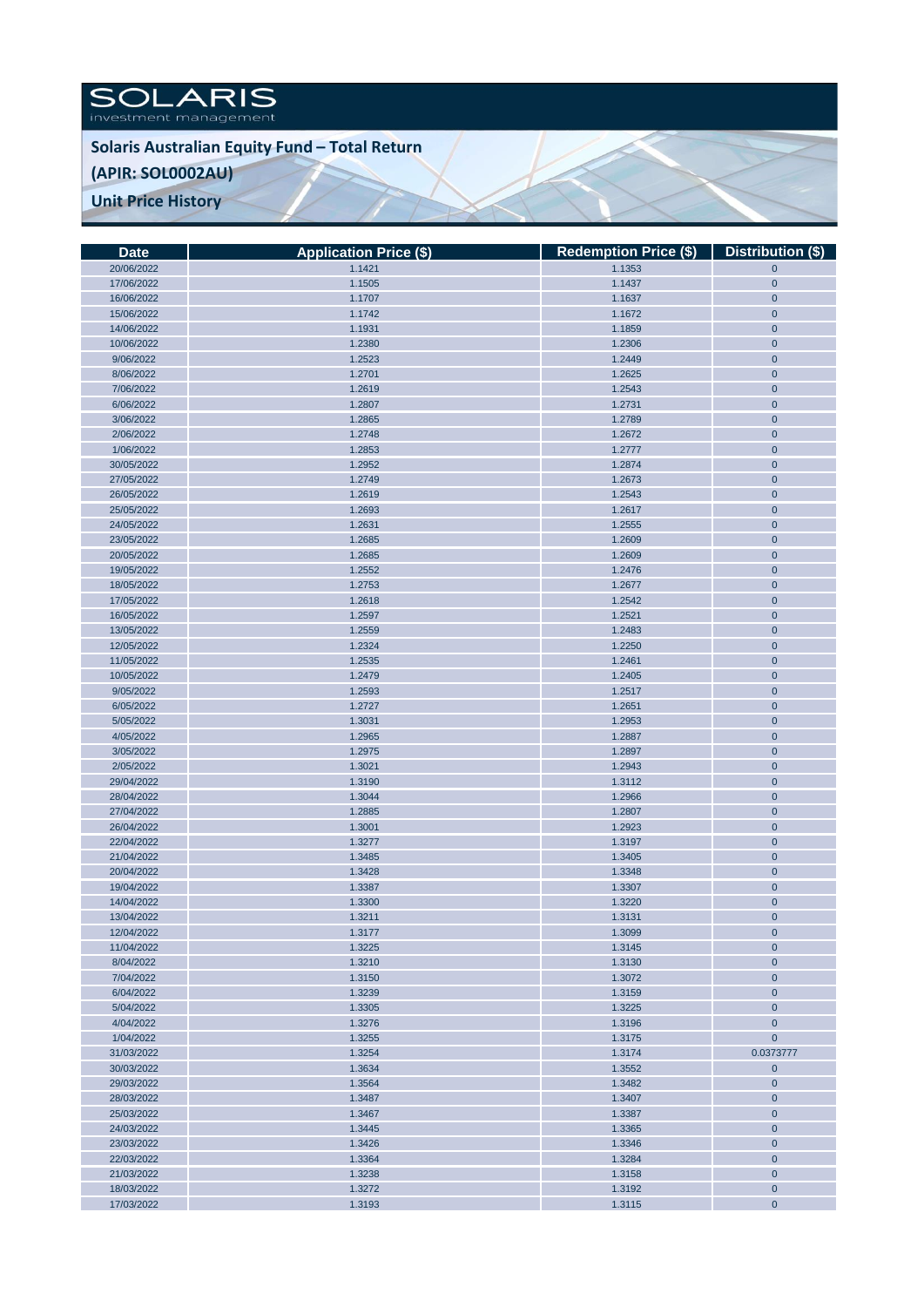| 16/03/2022 | 1.3072 | 1.2994 | $\mathbf 0$  |
|------------|--------|--------|--------------|
| 15/03/2022 | 1.2932 | 1.2854 | $\mathbf{0}$ |
| 14/03/2022 | 1.3033 | 1.2955 | $\mathbf{0}$ |
| 11/03/2022 | 1.2862 | 1.2786 | $\mathbf 0$  |
|            |        |        |              |
| 10/03/2022 | 1.2975 | 1.2897 | $\mathbf 0$  |
| 9/03/2022  | 1.2801 | 1.2725 | $\mathbf{0}$ |
| 8/03/2022  | 1.2689 | 1.2613 | $\mathbf{0}$ |
| 7/03/2022  | 1.2776 | 1.2700 | $\mathbf{0}$ |
| 4/03/2022  | 1.2870 | 1.2794 | $\mathbf 0$  |
| 3/03/2022  | 1.2923 | 1.2845 | $\mathbf{0}$ |
|            |        |        |              |
| 2/03/2022  | 1.2846 | 1.2770 | $\mathbf{0}$ |
| 1/03/2022  | 1.2832 | 1.2756 | $\mathbf{0}$ |
| 28/02/2022 | 1.2754 | 1.2678 | $\mathbf 0$  |
| 25/02/2022 | 1.2677 | 1.2601 | $\mathbf{0}$ |
| 24/02/2022 | 1.2653 | 1.2577 | $\mathbf{0}$ |
| 23/02/2022 | 1.2974 | 1.2896 | $\mathbf{0}$ |
|            |        |        |              |
| 22/02/2022 | 1.2875 | 1.2797 | $\mathbf 0$  |
| 21/02/2022 | 1.2986 | 1.2908 | $\mathbf 0$  |
| 18/02/2022 | 1.3026 | 1.2948 | $\mathbf{0}$ |
| 17/02/2022 | 1.3167 | 1.3089 | $\mathbf{0}$ |
| 16/02/2022 | 1.3094 | 1.3016 | $\mathbf 0$  |
| 15/02/2022 | 1.2919 | 1.2841 | $\mathbf 0$  |
|            |        |        |              |
| 14/02/2022 | 1.2980 | 1.2902 | $\mathbf{0}$ |
| 11/02/2022 | 1.2942 | 1.2864 | $\mathbf 0$  |
| 10/02/2022 | 1.3068 | 1.2990 | $\mathbf 0$  |
| 9/02/2022  | 1.3043 | 1.2965 | $\mathbf 0$  |
| 8/02/2022  | 1.2918 | 1.2840 | $\mathbf{0}$ |
| 7/02/2022  | 1.2768 | 1.2692 | $\mathbf 0$  |
| 4/02/2022  | 1.2786 | 1.2710 | $\mathbf 0$  |
|            |        |        |              |
| 3/02/2022  | 1.2701 | 1.2625 | $\mathbf 0$  |
| 2/02/2022  | 1.2720 | 1.2644 | $\mathbf{0}$ |
| 1/02/2022  | 1.2551 | 1.2475 | $\mathbf 0$  |
| 31/01/2022 | 1.2476 | 1.2402 | $\mathbf 0$  |
| 28/01/2022 | 1.2500 | 1.2426 | $\mathbf 0$  |
| 27/01/2022 | 1.2215 | 1.2141 | $\mathbf{0}$ |
|            |        |        |              |
| 25/01/2022 | 1.2433 | 1.2359 | $\mathbf{0}$ |
| 24/01/2022 | 1.2739 | 1.2663 | $\mathbf{0}$ |
| 21/01/2022 | 1.2794 | 1.2718 | $\mathbf 0$  |
| 20/01/2022 | 1.3089 | 1.3011 | $\mathbf{0}$ |
| 19/01/2022 | 1.3049 | 1.2971 | $\mathbf{0}$ |
| 18/01/2022 | 1.3176 | 1.3098 | $\mathbf 0$  |
| 17/01/2022 | 1.3193 | 1.3115 | $\mathbf 0$  |
| 14/01/2022 |        |        |              |
|            | 1.3156 | 1.3078 | $\mathbf{0}$ |
| 13/01/2022 | 1.3296 | 1.3216 | $\mathbf{0}$ |
| 12/01/2022 | 1.3212 | 1.3132 | $\mathbf{0}$ |
| 11/01/2022 | 1.3110 | 1.3032 | $\mathbf 0$  |
| 10/01/2022 | 1.3195 | 1.3117 | $\mathbf{0}$ |
| 7/01/2022  | 1.3201 | 1.3123 | $\mathbf{0}$ |
| 6/01/2022  | 1.3066 | 1.2988 | $\mathbf{0}$ |
|            |        |        |              |
| 5/01/2022  | 1.3432 | 1.3352 | $\mathbf 0$  |
| 4/01/2022  | 1.3474 | 1.3394 | $\mathbf 0$  |
| 31/12/2021 | 1.3221 | 1.3141 | $\mathbf{0}$ |
| 30/12/2021 | 1.3337 | 1.3257 | $\mathbf 0$  |
| 29/12/2021 | 1.3313 | 1.3233 | $\mathbf 0$  |
| 24/12/2021 | 1.3158 | 1.3080 | $\mathbf 0$  |
| 23/12/2021 | 1.3112 | 1.3034 | $\mathbf{0}$ |
| 22/12/2021 | 1.3068 | 1.2990 | $\mathbf 0$  |
|            |        |        |              |
| 21/12/2021 | 1.3057 | 1.2979 | $\mathbf 0$  |
| 20/12/2021 | 1.2932 | 1.2854 | $\mathbf 0$  |
| 17/12/2021 | 1.2960 | 1.2882 | $\mathbf 0$  |
| 16/12/2021 | 1.2947 | 1.2869 | $\mathbf 0$  |
| 15/12/2021 | 1.3013 | 1.2935 | $\pmb{0}$    |
| 14/12/2021 | 1.3104 | 1.3026 | $\mathbf 0$  |
| 13/12/2021 | 1.3122 | 1.3044 | $\mathbf{0}$ |
|            |        |        |              |
| 10/12/2021 | 1.3076 | 1.2998 | $\mathbf{0}$ |
| 9/12/2021  | 1.3126 | 1.3048 | $\mathbf{0}$ |
| 8/12/2021  | 1.3175 | 1.3097 | $\mathbf 0$  |
| 7/12/2021  | 1.2996 | 1.2918 | $\mathbf 0$  |
| 6/12/2021  | 1.2871 | 1.2795 | $\mathbf{0}$ |
| 3/12/2021  | 1.2889 | 1.2811 | $\mathbf 0$  |
|            |        |        |              |
| 2/12/2021  | 1.2861 | 1.2785 | $\mathbf 0$  |
| 1/12/2021  | 1.2883 | 1.2805 | $\mathbf{0}$ |
| 30/11/2021 | 1.2910 | 1.2832 | $\mathbf 0$  |
| 29/11/2021 | 1.2856 | 1.2780 | $\mathbf 0$  |
| 26/11/2021 | 1.2945 | 1.2867 | 0.01995891   |
|            |        |        |              |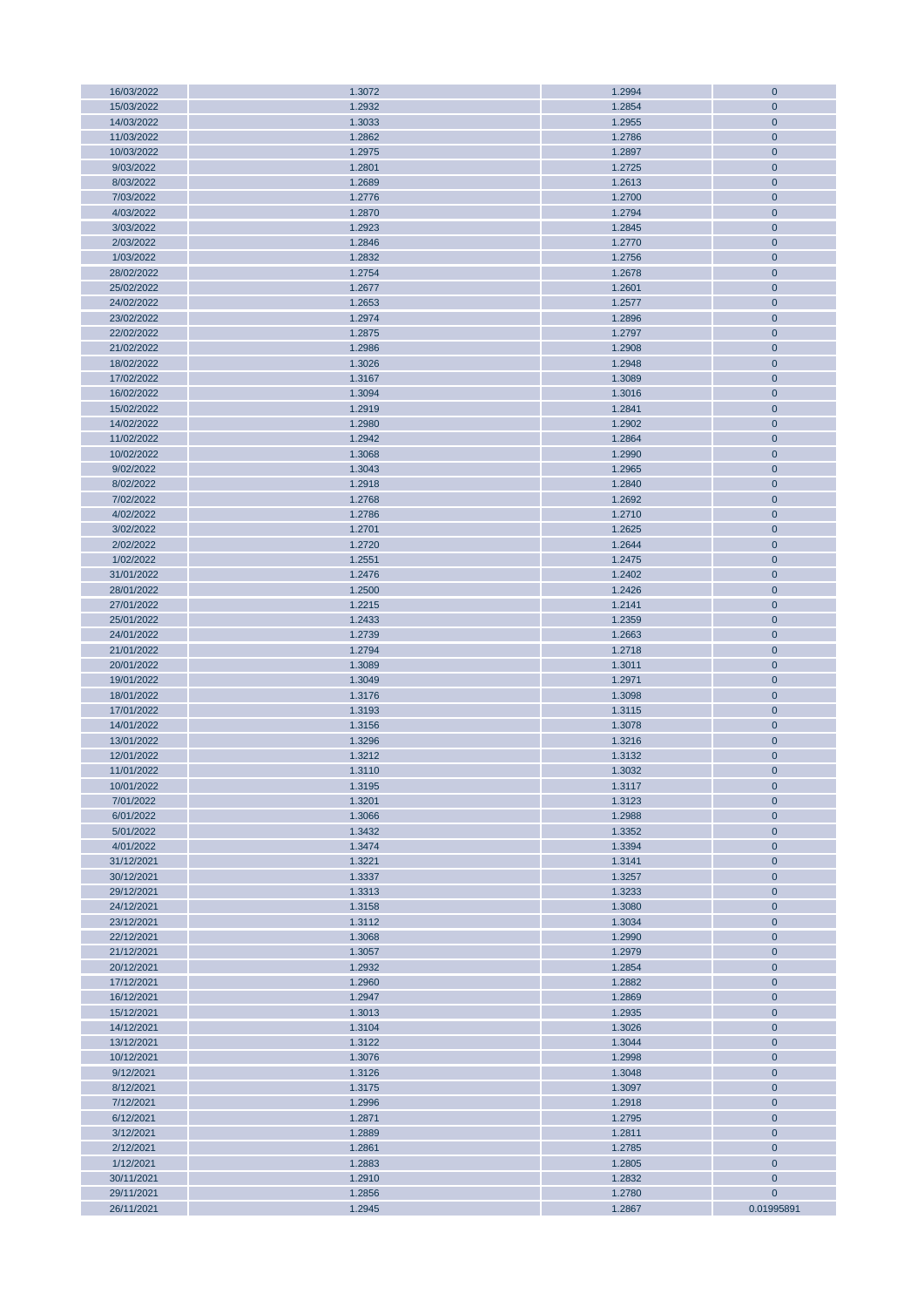| 25/11/2021               | 1.3391           | 1.3311           | $\mathbf{0}$             |
|--------------------------|------------------|------------------|--------------------------|
| 24/11/2021               | 1.3376           | 1.3296           | $\mathbf 0$              |
| 23/11/2021               | 1.3399           | 1.3319           | $\mathbf 0$              |
|                          |                  |                  |                          |
| 22/11/2021               | 1.3295           | 1.3215           | $\mathbf 0$              |
| 19/11/2021               | 1.3381           | 1.3301           | $\mathbf 0$              |
| 18/11/2021               | 1.3338           | 1.3258           | $\mathbf 0$              |
| 17/11/2021               | 1.3305           | 1.3225           | $\mathbf{0}$             |
| 16/11/2021               | 1.3387           | 1.3307           | $\mathbf 0$              |
|                          |                  |                  |                          |
| 15/11/2021               | 1.3485           | 1.3405           | $\mathbf 0$              |
| 12/11/2021               | 1.3450           | 1.3370           | $\mathbf 0$              |
| 11/11/2021               | 1.3322           | 1.3242           | $\mathbf 0$              |
| 10/11/2021               | 1.3410           | 1.3330           | $\pmb{0}$                |
| 9/11/2021                | 1.3417           | 1.3337           | $\mathbf 0$              |
|                          |                  |                  |                          |
| 8/11/2021                | 1.3451           | 1.3371           | $\mathbf 0$              |
| 5/11/2021                | 1.3420           | 1.3340           | $\mathbf 0$              |
| 4/11/2021                | 1.3349           | 1.3269           | $\mathbf 0$              |
| 3/11/2021                | 1.3273           | 1.3193           | $\mathbf 0$              |
| 2/11/2021                | 1.3156           | 1.3078           | $\mathbf 0$              |
| 1/11/2021                | 1.3237           | 1.3157           | $\mathbf 0$              |
|                          |                  |                  |                          |
| 29/10/2021               | 1.3198           | 1.3120           | $\mathbf{0}$             |
| 28/10/2021               | 1.3393           | 1.3313           | $\mathbf 0$              |
| 27/10/2021               | 1.3440           | 1.3360           | $\mathbf 0$              |
| 26/10/2021               | 1.3448           | 1.3368           | $\mathbf 0$              |
| 25/10/2021               | 1.3440           | 1.3360           | $\mathbf 0$              |
|                          |                  |                  |                          |
| 22/10/2021               | 1.3416           | 1.3336           | $\mathbf 0$              |
| 21/10/2021               | 1.3431           | 1.3351           | $\mathbf 0$              |
| 20/10/2021               | 1.3419           | 1.3339           | $\mathbf 0$              |
| 19/10/2021               | 1.3350           | 1.3270           | $\mathbf{0}$             |
| 18/10/2021               | 1.3363           | 1.3283           | $\mathbf 0$              |
|                          |                  |                  | $\mathbf 0$              |
| 15/10/2021               | 1.3330           | 1.3250           |                          |
| 14/10/2021               | 1.3216           | 1.3136           | $\mathbf 0$              |
| 13/10/2021               | 1.3145           | 1.3067           | $\mathbf 0$              |
| 12/10/2021               | 1.3153           | 1.3075           | $\mathbf 0$              |
| 11/10/2021               | 1.3184           | 1.3106           | $\mathbf 0$              |
| 8/10/2021                | 1.3248           | 1.3168           | $\mathbf 0$              |
|                          |                  |                  |                          |
| 7/10/2021                | 1.3135           | 1.3057           | $\mathbf{0}$             |
| 6/10/2021                | 1.3034           | 1.2956           | $\mathbf 0$              |
|                          |                  |                  |                          |
| 5/10/2021                | 1.3103           | 1.3025           | $\mathbf 0$              |
| 1/10/2021                | 1.2983           |                  | $\mathbf{0}$             |
|                          |                  | 1.2905           |                          |
| 30/09/2021               | 1.3241           | 1.3161           | 0.02245489               |
| 29/09/2021               | 1.3191           | 1.3113           | $\pmb{0}$                |
| 28/09/2021               | 1.3318           | 1.3238           | $\mathbf 0$              |
| 27/09/2021               | 1.3492           | 1.3412           | $\mathbf 0$              |
| 24/09/2021               | 1.3432           | 1.3352           | $\mathbf 0$              |
|                          |                  |                  |                          |
| 23/09/2021               | 1.3475           | 1.3395           | $\mathbf 0$              |
| 22/09/2021               | 1.3365           | 1.3285           | $\mathbf 0$              |
| 21/09/2021               | 1.3326           | 1.3246           | $\mathbf 0$              |
| 20/09/2021               | 1.3284           | 1.3204           | $\mathbf 0$              |
| 17/09/2021               | 1.3583           | 1.3501           | $\mathbf 0$              |
| 16/09/2021               | 1.3659           | 1.3577           | $\mathbf 0$              |
|                          |                  |                  |                          |
| 15/09/2021               | 1.3547           | 1.3465           | $\mathbf 0$              |
| 14/09/2021               | 1.3598           | 1.3516           | $\mathbf 0$              |
| 13/09/2021               | 1.3560           | 1.3478           | $\mathbf 0$              |
| 10/09/2021               | 1.3523           | 1.3443           | $\mathbf 0$              |
| 9/09/2021                | 1.3464           | 1.3384           | $\mathbf 0$              |
| 8/09/2021                | 1.3726           | 1.3644           | $\mathbf 0$              |
|                          |                  |                  |                          |
| 7/09/2021                | 1.3749           | 1.3667           | $\mathbf{0}$             |
| 6/09/2021                | 1.3740           | 1.3658           | $\mathbf 0$              |
| 3/09/2021                | 1.3702           | 1.3620           | $\mathbf 0$              |
| 2/09/2021                | 1.3616           | 1.3534           | $\mathbf 0$              |
| 1/09/2021                | 1.3610           | 1.3528           | $\mathbf 0$              |
| 31/08/2021               | 1.3598           | 1.3516           | $\mathbf 0$              |
|                          |                  |                  |                          |
| 30/08/2021               | 1.3535           | 1.3455           | $\mathbf 0$              |
| 27/08/2021               | 1.3510           | 1.3430           | $\mathbf 0$              |
| 26/08/2021               | 1.3488           | 1.3408           | $\mathbf{0}$             |
| 25/08/2021               | 1.3556           | 1.3474           | $\mathbf 0$              |
| 24/08/2021               | 1.3480           | 1.3400           | $\mathbf 0$              |
|                          |                  |                  |                          |
| 23/08/2021               | 1.3436           | 1.3356           | $\mathbf 0$              |
| 20/08/2021               | 1.3373           | 1.3293           | $\mathbf 0$              |
| 19/08/2021               | 1.3367           | 1.3287           | $\mathbf 0$              |
| 18/08/2021               | 1.3430           | 1.3350           | $\mathbf 0$              |
| 17/08/2021               | 1.3483           | 1.3403           | $\mathbf 0$              |
|                          |                  |                  |                          |
| 16/08/2021               | 1.3593           | 1.3511           | $\mathbf 0$              |
| 13/08/2021<br>12/08/2021 | 1.3687<br>1.3600 | 1.3605<br>1.3518 | $\mathbf 0$<br>$\pmb{0}$ |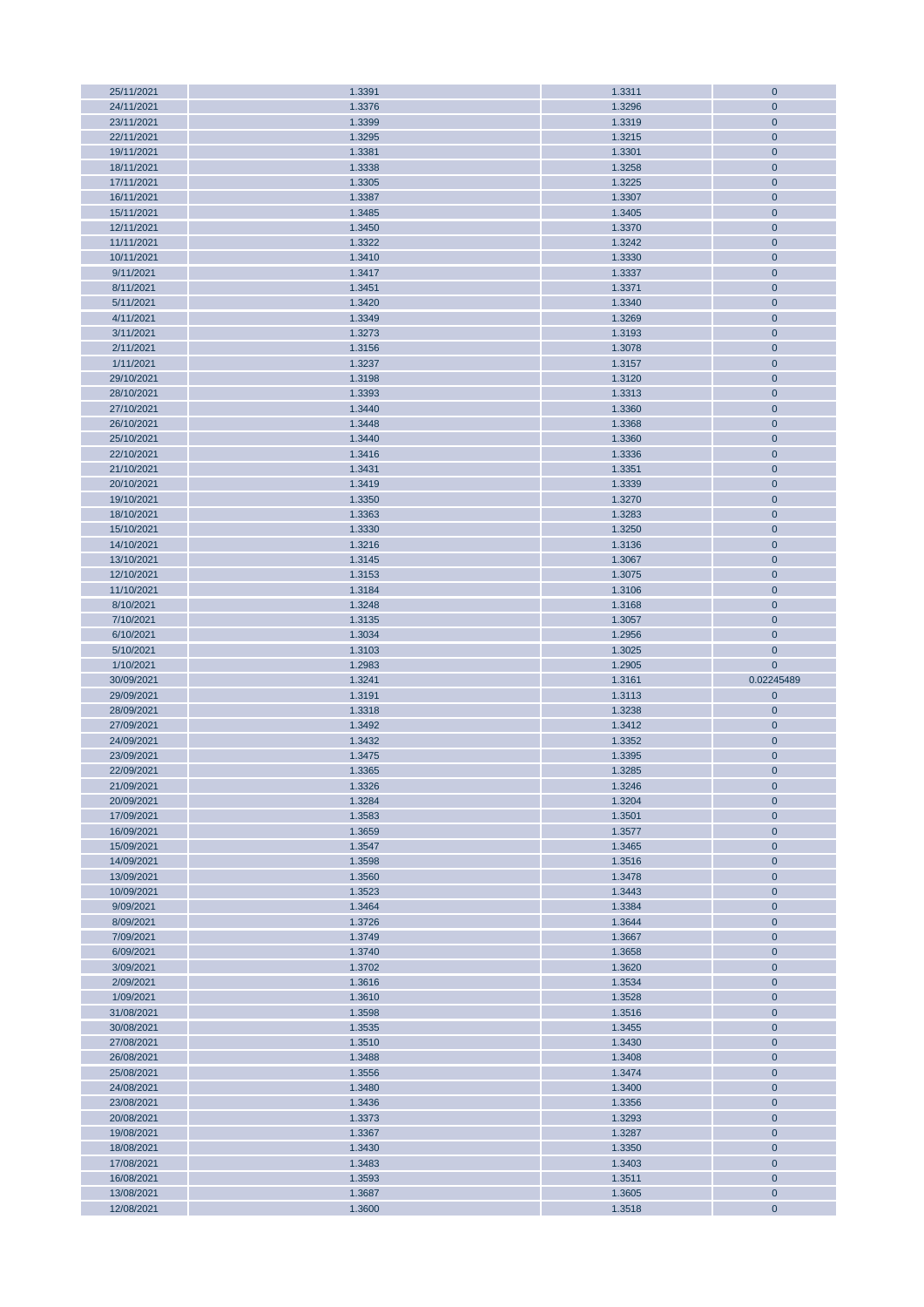| 11/08/2021 | 1.3576 | 1.3494 | $\mathbf 0$  |
|------------|--------|--------|--------------|
| 10/08/2021 | 1.3534 | 1.3454 | $\mathbf{0}$ |
| 9/08/2021  | 1.3495 | 1.3415 | $\mathbf{0}$ |
| 5/08/2021  | 1.3422 | 1.3342 | $\mathbf 0$  |
|            |        |        |              |
| 4/08/2021  | 1.3402 | 1.3322 | $\mathbf 0$  |
| 3/08/2021  | 1.3345 | 1.3265 | $\mathbf{0}$ |
| 2/08/2021  | 1.3400 | 1.3320 | $\mathbf{0}$ |
| 30/07/2021 | 1.3250 | 1.3170 | $\mathbf{0}$ |
| 29/07/2021 | 1.3270 | 1.3190 | $\mathbf 0$  |
| 28/07/2021 | 1.3197 | 1.3119 | $\mathbf{0}$ |
|            |        |        |              |
| 27/07/2021 | 1.3297 | 1.3217 | $\mathbf{0}$ |
| 26/07/2021 | 1.3209 | 1.3129 | $\mathbf{0}$ |
| 23/07/2021 | 1.3213 | 1.3133 | $\mathbf 0$  |
| 22/07/2021 | 1.3203 | 1.3125 | $\mathbf{0}$ |
| 21/07/2021 | 1.3048 | 1.2970 | $\mathbf{0}$ |
| 20/07/2021 | 1.2945 | 1.2867 | $\mathbf{0}$ |
|            |        |        |              |
| 19/07/2021 | 1.3031 | 1.2953 | $\mathbf 0$  |
| 16/07/2021 | 1.3163 | 1.3085 | $\mathbf 0$  |
| 15/07/2021 | 1.3146 | 1.3068 | $\mathbf{0}$ |
| 14/07/2021 | 1.3174 | 1.3096 | $\mathbf{0}$ |
| 13/07/2021 | 1.3136 | 1.3058 | $\mathbf 0$  |
| 12/07/2021 | 1.3154 | 1.3076 | $\mathbf 0$  |
|            |        |        |              |
| 9/07/2021  | 1.3031 | 1.2953 | $\mathbf{0}$ |
| 8/07/2021  | 1.3158 | 1.3080 | $\mathbf 0$  |
| 7/07/2021  | 1.3130 | 1.3052 | $\mathbf 0$  |
| 6/07/2021  | 1.3022 | 1.2944 | $\mathbf 0$  |
| 5/07/2021  | 1.3094 | 1.3016 | $\mathbf{0}$ |
| 2/07/2021  | 1.3094 | 1.3016 | $\mathbf{0}$ |
|            |        |        |              |
| 1/07/2021  | 1.3007 | 1.2929 | $\mathbf{0}$ |
| 30/06/2021 | 1.3191 | 1.3113 | 0.00967276   |
| 29/06/2021 | 1.3161 | 1.3083 | $\mathbf 0$  |
| 28/06/2021 | 1.3166 | 1.3088 | $\mathbf 0$  |
| 25/06/2021 | 1.3144 | 1.3066 | $\mathbf 0$  |
| 24/06/2021 | 1.3074 | 1.2996 | $\mathbf 0$  |
|            |        |        |              |
| 23/06/2021 | 1.3118 | 1.3040 | $\mathbf{0}$ |
| 22/06/2021 | 1.3214 | 1.3134 | $\mathbf{0}$ |
| 21/06/2021 | 1.3007 | 1.2929 | $\mathbf{0}$ |
| 18/06/2021 | 1.3251 | 1.3171 | $\mathbf 0$  |
| 17/06/2021 | 1.3237 | 1.3157 | $\mathbf 0$  |
| 16/06/2021 | 1.3286 | 1.3206 | $\mathbf{0}$ |
| 15/06/2021 | 1.3289 | 1.3209 | $\mathbf{0}$ |
|            |        |        |              |
| 11/06/2021 | 1.3198 | 1.3120 | $\mathbf 0$  |
| 10/06/2021 | 1.3186 | 1.3108 | $\mathbf 0$  |
| 9/06/2021  | 1.3149 | 1.3071 | $\mathbf{0}$ |
| 8/06/2021  | 1.3214 | 1.3134 | $\mathbf{0}$ |
| 7/06/2021  | 1.3204 | 1.3126 | $\mathbf 0$  |
| 4/06/2021  | 1.3197 | 1.3119 | $\mathbf{0}$ |
| 3/06/2021  | 1.3150 | 1.3072 | $\mathbf{0}$ |
|            |        |        |              |
| 2/06/2021  | 1.3068 | 1.2990 | $\mathbf{0}$ |
| 1/06/2021  | 1.2932 | 1.2854 | $\mathbf 0$  |
| 31/05/2021 | 1.2974 | 1.2896 | $\mathbf 0$  |
| 28/05/2021 | 1.3006 | 1.2928 | $\mathbf 0$  |
| 27/05/2021 | 1.2809 | 1.2733 | $\mathbf 0$  |
| 26/05/2021 | 1.2831 | 1.2755 | $\pmb{0}$    |
| 25/05/2021 | 1.2892 | 1.2814 | $\mathbf 0$  |
|            |        |        |              |
| 24/05/2021 | 1.2771 | 1.2695 | $\mathbf{0}$ |
| 21/05/2021 | 1.2759 | 1.2683 | $\mathbf 0$  |
| 20/05/2021 | 1.2728 | 1.2652 | $\mathbf 0$  |
| 19/05/2021 | 1.2592 | 1.2516 | $\mathbf 0$  |
| 18/05/2021 | 1.2825 | 1.2749 | $\mathbf 0$  |
| 17/05/2021 |        |        |              |
| 14/05/2021 |        |        |              |
|            | 1.2741 | 1.2665 | $\mathbf 0$  |
|            | 1.2728 | 1.2652 | $\mathbf 0$  |
| 13/05/2021 | 1.2669 | 1.2593 | $\mathbf 0$  |
| 12/05/2021 | 1.2739 | 1.2663 | $\mathbf{0}$ |
| 11/05/2021 | 1.2851 | 1.2775 | $\mathbf{0}$ |
| 10/05/2021 | 1.2989 | 1.2911 | $\mathbf{0}$ |
|            |        |        |              |
| 7/05/2021  | 1.2831 | 1.2755 | $\mathbf 0$  |
| 5/05/2021  | 1.2869 | 1.2793 | $\mathbf{0}$ |
| 4/05/2021  | 1.2828 | 1.2752 | $\mathbf{0}$ |
| 3/05/2021  | 1.2748 | 1.2672 | $\mathbf 0$  |
| 30/04/2021 | 1.2720 | 1.2644 | $\mathbf{0}$ |
| 29/04/2021 | 1.2826 | 1.2750 | $\mathbf{0}$ |
| 28/04/2021 | 1.2807 | 1.2731 | $\mathbf{0}$ |
| 27/04/2021 | 1.2733 | 1.2657 | $\mathbf 0$  |
| 26/04/2021 | 1.2733 | 1.2657 | $\mathbf{0}$ |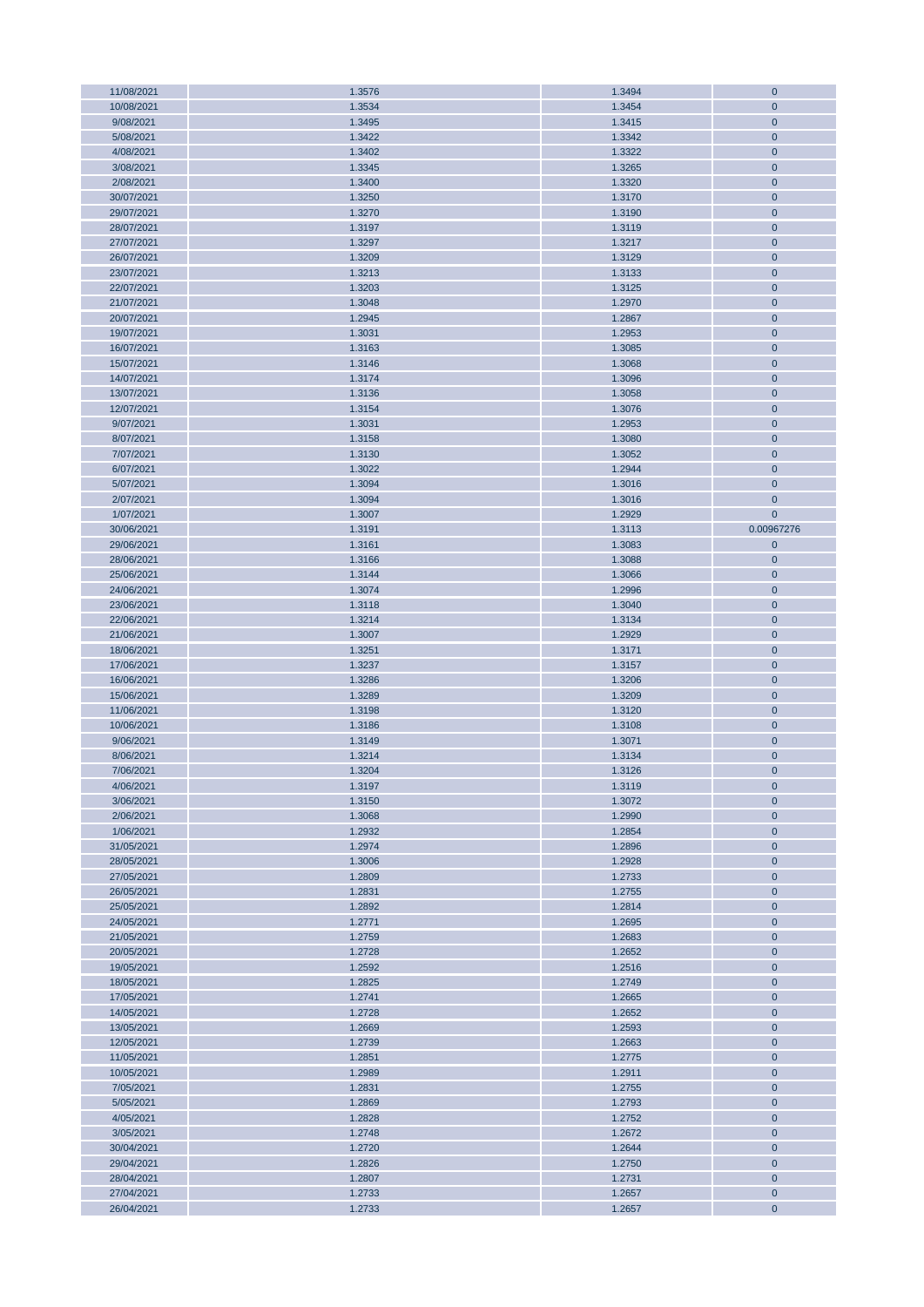| 23/04/2021 | 1.2751 | 1.2675 | $\mathbf 0$  |
|------------|--------|--------|--------------|
| 22/04/2021 | 1.2724 | 1.2648 | $\mathbf{0}$ |
| 21/04/2021 | 1.2614 | 1.2538 | $\mathbf{0}$ |
|            |        |        |              |
| 20/04/2021 | 1.2668 | 1.2592 | $\mathbf 0$  |
| 19/04/2021 | 1.2753 | 1.2677 | $\mathbf{0}$ |
| 16/04/2021 | 1.2764 | 1.2688 | $\mathbf{0}$ |
| 15/04/2021 | 1.2770 | 1.2694 | $\mathbf{0}$ |
| 13/04/2021 | 1.2609 | 1.2533 | $\mathbf{0}$ |
|            |        |        |              |
| 12/04/2021 | 1.2606 | 1.2530 | $\mathbf{0}$ |
| 9/04/2021  | 1.2661 | 1.2585 | $\mathbf{0}$ |
| 8/04/2021  | 1.2673 | 1.2597 | $\mathbf{0}$ |
| 7/04/2021  | 1.2525 | 1.2451 | $\mathbf{0}$ |
| 6/04/2021  | 1.2451 | 1.2377 | $\mathbf 0$  |
|            |        |        |              |
| 1/04/2021  | 1.2358 | 1.2284 | $\mathbf{0}$ |
| 31/03/2021 | 1.2300 | 1.2226 | 0.00969008   |
| 29/03/2021 | 1.2423 | 1.2349 | $\mathbf 0$  |
| 26/03/2021 | 1.2461 | 1.2387 | $\mathbf 0$  |
| 25/03/2021 | 1.2423 | 1.2349 | $\mathbf 0$  |
|            |        |        |              |
| 23/03/2021 | 1.2336 | 1.2262 | $\mathbf{0}$ |
| 22/03/2021 | 1.2339 | 1.2265 | $\mathbf 0$  |
| 19/03/2021 | 1.2254 | 1.2180 | $\mathbf 0$  |
| 18/03/2021 | 1.2306 | 1.2232 | $\mathbf 0$  |
| 17/03/2021 | 1.2404 | 1.2330 | $\mathbf{0}$ |
| 16/03/2021 | 1.2467 | 1.2393 | $\mathbf 0$  |
|            |        |        |              |
| 15/03/2021 | 1.2379 | 1.2305 | $\pmb{0}$    |
| 12/03/2021 | 1.2341 | 1.2267 | $\mathbf 0$  |
| 11/03/2021 | 1.2236 | 1.2162 | $\mathbf{0}$ |
| 10/03/2021 | 1.2250 | 1.2176 | $\mathbf 0$  |
| 9/03/2021  | 1.2382 | 1.2308 | $\mathbf 0$  |
|            |        |        |              |
| 8/03/2021  | 1.2331 | 1.2257 | $\mathbf 0$  |
| 5/03/2021  | 1.2258 | 1.2184 | $\mathbf{0}$ |
| 4/03/2021  | 1.2359 | 1.2285 | $\mathbf 0$  |
| 3/03/2021  | 1.2405 | 1.2331 | $\pmb{0}$    |
| 2/03/2021  | 1.2293 | 1.2219 | $\mathbf 0$  |
|            |        |        |              |
| 1/03/2021  | 1.2357 | 1.2283 | $\mathbf{0}$ |
| 26/02/2021 | 1.2125 | 1.2053 | $\mathbf{0}$ |
| 25/02/2021 | 1.2424 | 1.2350 | $\mathbf{0}$ |
| 24/02/2021 | 1.2327 | 1.2253 | $\mathbf 0$  |
| 23/02/2021 | 1.2453 | 1.2379 | $\mathbf 0$  |
| 22/02/2021 | 1.2272 | 1.2198 | $\mathbf{0}$ |
|            |        |        |              |
| 19/02/2021 | 1.2289 | 1.2215 | $\mathbf 0$  |
| 18/02/2021 | 1.2478 | 1.2404 | $\mathbf 0$  |
| 17/02/2021 | 1.2500 | 1.2426 | $\mathbf 0$  |
| 16/02/2021 | 1.2566 | 1.2490 | $\mathbf 0$  |
| 15/02/2021 | 1.2423 | 1.2349 | $\mathbf{0}$ |
| 12/02/2021 |        |        |              |
|            | 1.2323 | 1.2249 | $\mathbf 0$  |
| 11/02/2021 | 1.2408 | 1.2334 | $\mathbf{0}$ |
| 10/02/2021 | 1.2408 | 1.2334 | $\mathbf{0}$ |
| 9/02/2021  | 1.2327 | 1.2253 | $\mathbf{0}$ |
| 8/02/2021  | 1.2411 | 1.2337 | $\mathbf 0$  |
| 5/02/2021  | 1.2328 | 1.2254 | $\mathbf 0$  |
|            |        |        |              |
| 4/02/2021  | 1.2221 | 1.2147 | $\mathbf{0}$ |
| 3/02/2021  | 1.2333 | 1.2259 | $\mathbf 0$  |
| 2/02/2021  | 1.2238 | 1.2164 | $\mathbf 0$  |
| 1/02/2021  | 1.2057 | 1.1985 | $\mathbf 0$  |
| 29/01/2021 | 1.1962 | 1.1890 | $\mathbf{0}$ |
|            |        | 1.1975 |              |
| 28/01/2021 | 1.2047 |        | $\mathbf 0$  |
| 27/01/2021 | 1.2253 | 1.2179 | $\mathbf 0$  |
| 25/01/2021 | 1.2362 | 1.2288 | $\mathbf 0$  |
| 22/01/2021 | 1.2318 | 1.2244 | $\mathbf{0}$ |
| 21/01/2021 | 1.2364 | 1.2290 | $\mathbf 0$  |
| 20/01/2021 | 1.2281 | 1.2207 | $\mathbf 0$  |
|            |        |        |              |
| 19/01/2021 | 1.2236 | 1.2162 | $\mathbf 0$  |
| 18/01/2021 | 1.2080 | 1.2008 | $\mathbf{0}$ |
| 15/01/2021 | 1.2177 | 1.2105 | $\mathbf{0}$ |
| 14/01/2021 | 1.2172 | 1.2100 | $\mathbf{0}$ |
| 13/01/2021 | 1.2132 | 1.2060 | $\mathbf 0$  |
| 12/01/2021 | 1.2131 | 1.2059 | $\mathbf{0}$ |
|            |        |        |              |
| 11/01/2021 | 1.2169 | 1.2097 | $\mathbf{0}$ |
| 8/01/2021  | 1.2271 | 1.2197 | $\mathbf 0$  |
| 7/01/2021  | 1.2188 | 1.2116 | $\mathbf 0$  |
| 6/01/2021  | 1.1977 | 1.1905 | $\mathbf{0}$ |
| 5/01/2021  | 1.2116 | 1.2044 | $\pmb{0}$    |
|            |        |        |              |
| 4/01/2021  | 1.2127 | 1.2055 | $\mathbf 0$  |
| 31/12/2020 | 1.1976 | 1.1904 | 0.00899868   |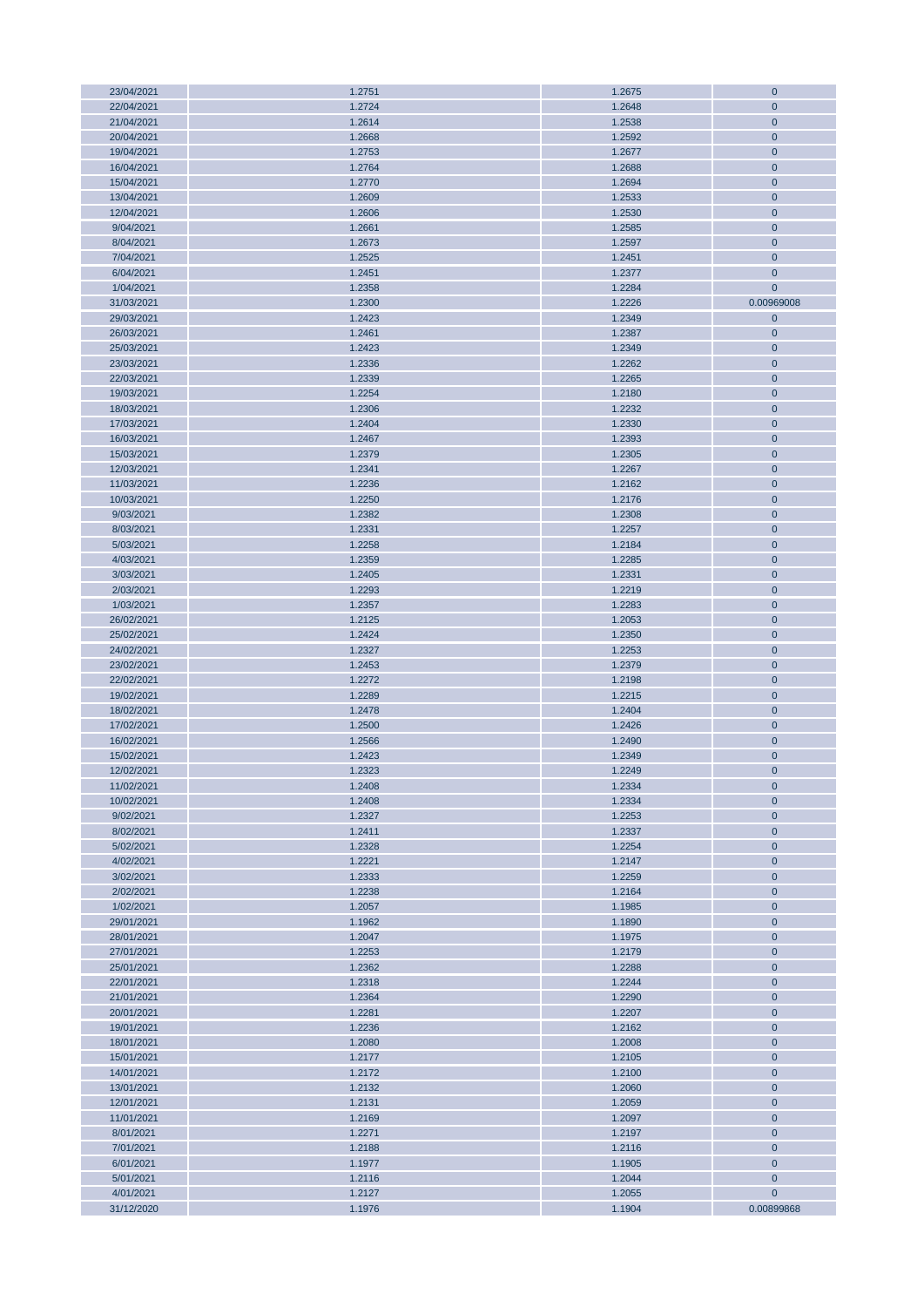| $\pmb{0}$<br>30/12/2020<br>1.2244<br>1.2170<br>29/12/2020<br>1.2255<br>1.2181<br>$\mathbf{0}$<br>24/12/2020<br>1.2199<br>1.2127<br>$\pmb{0}$<br>23/12/2020<br>1.2084<br>$\pmb{0}$<br>1.2156<br>22/12/2020<br>1.2072<br>1.2000<br>$\mathbf 0$<br>21/12/2020<br>1.2189<br>1.2117<br>$\mathbf{0}$<br>18/12/2020<br>1.2208<br>1.2134<br>$\mathbf 0$<br>17/12/2020<br>1.2369<br>1.2295<br>$\mathbf 0$<br>1.2242<br>1.2168<br>$\pmb{0}$<br>16/12/2020<br>15/12/2020<br>1.2163<br>1.2091<br>$\mathbf 0$<br>14/12/2020<br>1.2224<br>1.2150<br>$\mathbf 0$<br>11/12/2020<br>1.2222<br>1.2148<br>$\pmb{0}$<br>10/12/2020<br>1.2246<br>$\pmb{0}$<br>1.2320<br>9/12/2020<br>1.2442<br>1.2368<br>$\mathbf{0}$<br>8/12/2020<br>1.2388<br>1.2314<br>$\mathbf 0$<br>7/12/2020<br>1.2374<br>1.2300<br>$\mathbf 0$<br>4/12/2020<br>1.2297<br>1.2223<br>$\pmb{0}$<br>3/12/2020<br>1.2239<br>1.2165<br>$\pmb{0}$<br>2/12/2020<br>1.2124<br>1.2196<br>$\mathbf{0}$<br>1/12/2020<br>1.2192<br>1.2120<br>$\pmb{0}$<br>30/11/2020<br>$\pmb{0}$<br>1.2062<br>1.1990<br>27/11/2020<br>1.2214<br>1.2140<br>$\mathbf{0}$<br>26/11/2020<br>1.2302<br>1.2228<br>$\pmb{0}$<br>25/11/2020<br>1.2421<br>1.2347<br>$\mathbf 0$<br>24/11/2020<br>1.2336<br>1.2262<br>$\pmb{0}$<br>23/11/2020<br>1.2166<br>1.2094<br>$\mathbf 0$<br>1.2125<br>1.2053<br>20/11/2020<br>$\mathbf 0$<br>19/11/2020<br>1.2168<br>1.2096<br>$\mathbf 0$<br>18/11/2020<br>1.2159<br>1.2087<br>$\mathbf 0$<br>17/11/2020<br>1.2088<br>1.2016<br>$\mathbf 0$<br>16/11/2020<br>1.2055<br>1.1983<br>$\mathbf 0$<br>13/11/2020<br>1.1893<br>1.1821<br>$\mathbf 0$<br>12/11/2020<br>1.1916<br>1.1844<br>$\pmb{0}$<br>11/11/2020<br>1.1985<br>1.1913<br>$\pmb{0}$<br>10/11/2020<br>1.1700<br>1.1770<br>$\mathbf 0$<br>9/11/2020<br>1.1666<br>1.1596<br>$\pmb{0}$<br>6/11/2020<br>1.1454<br>1.1386<br>$\mathbf 0$<br>5/11/2020<br>1.1350<br>1.1282<br>$\pmb{0}$<br>4/11/2020<br>1.1220<br>1.1152<br>$\mathbf 0$<br>3/11/2020<br>$\pmb{0}$<br>1.1213<br>1.1145<br>2/11/2020<br>1.0991<br>1.0925<br>$\pmb{0}$<br>30/10/2020<br>$\pmb{0}$<br>1.0966<br>1.0900<br>29/10/2020<br>1.1050<br>1.0984<br>$\mathbf{0}$<br>28/10/2020<br>1.1243<br>1.1175<br>$\mathbf 0$<br>27/10/2020<br>1.1261<br>1.1193<br>$\mathbf{0}$<br>26/10/2020<br>1.1458<br>1.1390<br>0<br>1.1480<br>1.1412<br>$\mathbf{0}$<br>23/10/2020<br>22/10/2020<br>1.1503<br>1.1435<br>$\mathbf{0}$<br>$\mathbf{0}$<br>21/10/2020<br>1.1521<br>1.1453<br>20/10/2020<br>1.1503<br>1.1435<br>$\pmb{0}$<br>$\mathbf 0$<br>19/10/2020<br>1.1599<br>1.1529<br>16/10/2020<br>1.1492<br>1.1424<br>$\mathbf 0$<br>15/10/2020<br>1.1572<br>1.1502<br>$\mathbf 0$<br>14/10/2020<br>1.1506<br>1.1438<br>0<br>13/10/2020<br>1.1549<br>1.1479<br>$\mathbf 0$<br>12/10/2020<br>1.1436<br>1.1368<br>$\mathbf{0}$<br>$\pmb{0}$<br>9/10/2020<br>1.1383<br>1.1315<br>8/10/2020<br>1.1392<br>1.1324<br>$\mathbf 0$<br>7/10/2020<br>1.1262<br>1.1194<br>$\mathbf{0}$<br>6/10/2020<br>1.0769<br>1.0705<br>$\mathbf 0$<br>2/10/2020<br>1.0769<br>1.0705<br>$\mathbf{0}$<br>1/10/2020<br>$\overline{0}$<br>1.0919<br>1.0853<br>30/09/2020<br>1.0813<br>1.0749<br>0.0090214<br>29/09/2020<br>1.1173<br>1.1107<br>$\mathbf{0}$<br>28/09/2020<br>1.1173<br>1.1107<br>$\mathbf 0$<br>25/09/2020<br>1.1213<br>1.1145<br>$\mathbf{0}$<br>$\mathbf 0$<br>24/09/2020<br>1.1045<br>1.0979<br>23/09/2020<br>1.1140<br>1.1074<br>$\mathbf 0$<br>22/09/2020<br>1.0879<br>1.0813<br>$\mathbf 0$<br>$\pmb{0}$<br>21/09/2020<br>1.0977<br>1.0911<br>18/09/2020<br>1.1058<br>1.0992<br>$\pmb{0}$<br>17/09/2020<br>1.1070<br>1.1004<br>$\mathbf{0}$<br>16/09/2020<br>1.1206<br>1.1138<br>$\mathbf 0$<br>15/09/2020<br>1.1072<br>1.1006<br>$\mathbf 0$<br>1.1072<br>1.1006<br>$\pmb{0}$<br>14/09/2020 |  |  |
|---------------------------------------------------------------------------------------------------------------------------------------------------------------------------------------------------------------------------------------------------------------------------------------------------------------------------------------------------------------------------------------------------------------------------------------------------------------------------------------------------------------------------------------------------------------------------------------------------------------------------------------------------------------------------------------------------------------------------------------------------------------------------------------------------------------------------------------------------------------------------------------------------------------------------------------------------------------------------------------------------------------------------------------------------------------------------------------------------------------------------------------------------------------------------------------------------------------------------------------------------------------------------------------------------------------------------------------------------------------------------------------------------------------------------------------------------------------------------------------------------------------------------------------------------------------------------------------------------------------------------------------------------------------------------------------------------------------------------------------------------------------------------------------------------------------------------------------------------------------------------------------------------------------------------------------------------------------------------------------------------------------------------------------------------------------------------------------------------------------------------------------------------------------------------------------------------------------------------------------------------------------------------------------------------------------------------------------------------------------------------------------------------------------------------------------------------------------------------------------------------------------------------------------------------------------------------------------------------------------------------------------------------------------------------------------------------------------------------------------------------------------------------------------------------------------------------------------------------------------------------------------------------------------------------------------------------------------------------------------------------------------------------------------------------------------------------------------------------------------------------------------------------------------------------------------------------------------------------------------------------------------------------------------------------------------------------------------------------------------------------------------------------------------------------------------------------------------------------------------------------------------------------------------------------------------------------------------------------------------------------------------------------------------------------------------------------------------------------------------------------|--|--|
|                                                                                                                                                                                                                                                                                                                                                                                                                                                                                                                                                                                                                                                                                                                                                                                                                                                                                                                                                                                                                                                                                                                                                                                                                                                                                                                                                                                                                                                                                                                                                                                                                                                                                                                                                                                                                                                                                                                                                                                                                                                                                                                                                                                                                                                                                                                                                                                                                                                                                                                                                                                                                                                                                                                                                                                                                                                                                                                                                                                                                                                                                                                                                                                                                                                                                                                                                                                                                                                                                                                                                                                                                                                                                                                                                   |  |  |
|                                                                                                                                                                                                                                                                                                                                                                                                                                                                                                                                                                                                                                                                                                                                                                                                                                                                                                                                                                                                                                                                                                                                                                                                                                                                                                                                                                                                                                                                                                                                                                                                                                                                                                                                                                                                                                                                                                                                                                                                                                                                                                                                                                                                                                                                                                                                                                                                                                                                                                                                                                                                                                                                                                                                                                                                                                                                                                                                                                                                                                                                                                                                                                                                                                                                                                                                                                                                                                                                                                                                                                                                                                                                                                                                                   |  |  |
|                                                                                                                                                                                                                                                                                                                                                                                                                                                                                                                                                                                                                                                                                                                                                                                                                                                                                                                                                                                                                                                                                                                                                                                                                                                                                                                                                                                                                                                                                                                                                                                                                                                                                                                                                                                                                                                                                                                                                                                                                                                                                                                                                                                                                                                                                                                                                                                                                                                                                                                                                                                                                                                                                                                                                                                                                                                                                                                                                                                                                                                                                                                                                                                                                                                                                                                                                                                                                                                                                                                                                                                                                                                                                                                                                   |  |  |
|                                                                                                                                                                                                                                                                                                                                                                                                                                                                                                                                                                                                                                                                                                                                                                                                                                                                                                                                                                                                                                                                                                                                                                                                                                                                                                                                                                                                                                                                                                                                                                                                                                                                                                                                                                                                                                                                                                                                                                                                                                                                                                                                                                                                                                                                                                                                                                                                                                                                                                                                                                                                                                                                                                                                                                                                                                                                                                                                                                                                                                                                                                                                                                                                                                                                                                                                                                                                                                                                                                                                                                                                                                                                                                                                                   |  |  |
|                                                                                                                                                                                                                                                                                                                                                                                                                                                                                                                                                                                                                                                                                                                                                                                                                                                                                                                                                                                                                                                                                                                                                                                                                                                                                                                                                                                                                                                                                                                                                                                                                                                                                                                                                                                                                                                                                                                                                                                                                                                                                                                                                                                                                                                                                                                                                                                                                                                                                                                                                                                                                                                                                                                                                                                                                                                                                                                                                                                                                                                                                                                                                                                                                                                                                                                                                                                                                                                                                                                                                                                                                                                                                                                                                   |  |  |
|                                                                                                                                                                                                                                                                                                                                                                                                                                                                                                                                                                                                                                                                                                                                                                                                                                                                                                                                                                                                                                                                                                                                                                                                                                                                                                                                                                                                                                                                                                                                                                                                                                                                                                                                                                                                                                                                                                                                                                                                                                                                                                                                                                                                                                                                                                                                                                                                                                                                                                                                                                                                                                                                                                                                                                                                                                                                                                                                                                                                                                                                                                                                                                                                                                                                                                                                                                                                                                                                                                                                                                                                                                                                                                                                                   |  |  |
|                                                                                                                                                                                                                                                                                                                                                                                                                                                                                                                                                                                                                                                                                                                                                                                                                                                                                                                                                                                                                                                                                                                                                                                                                                                                                                                                                                                                                                                                                                                                                                                                                                                                                                                                                                                                                                                                                                                                                                                                                                                                                                                                                                                                                                                                                                                                                                                                                                                                                                                                                                                                                                                                                                                                                                                                                                                                                                                                                                                                                                                                                                                                                                                                                                                                                                                                                                                                                                                                                                                                                                                                                                                                                                                                                   |  |  |
|                                                                                                                                                                                                                                                                                                                                                                                                                                                                                                                                                                                                                                                                                                                                                                                                                                                                                                                                                                                                                                                                                                                                                                                                                                                                                                                                                                                                                                                                                                                                                                                                                                                                                                                                                                                                                                                                                                                                                                                                                                                                                                                                                                                                                                                                                                                                                                                                                                                                                                                                                                                                                                                                                                                                                                                                                                                                                                                                                                                                                                                                                                                                                                                                                                                                                                                                                                                                                                                                                                                                                                                                                                                                                                                                                   |  |  |
|                                                                                                                                                                                                                                                                                                                                                                                                                                                                                                                                                                                                                                                                                                                                                                                                                                                                                                                                                                                                                                                                                                                                                                                                                                                                                                                                                                                                                                                                                                                                                                                                                                                                                                                                                                                                                                                                                                                                                                                                                                                                                                                                                                                                                                                                                                                                                                                                                                                                                                                                                                                                                                                                                                                                                                                                                                                                                                                                                                                                                                                                                                                                                                                                                                                                                                                                                                                                                                                                                                                                                                                                                                                                                                                                                   |  |  |
|                                                                                                                                                                                                                                                                                                                                                                                                                                                                                                                                                                                                                                                                                                                                                                                                                                                                                                                                                                                                                                                                                                                                                                                                                                                                                                                                                                                                                                                                                                                                                                                                                                                                                                                                                                                                                                                                                                                                                                                                                                                                                                                                                                                                                                                                                                                                                                                                                                                                                                                                                                                                                                                                                                                                                                                                                                                                                                                                                                                                                                                                                                                                                                                                                                                                                                                                                                                                                                                                                                                                                                                                                                                                                                                                                   |  |  |
|                                                                                                                                                                                                                                                                                                                                                                                                                                                                                                                                                                                                                                                                                                                                                                                                                                                                                                                                                                                                                                                                                                                                                                                                                                                                                                                                                                                                                                                                                                                                                                                                                                                                                                                                                                                                                                                                                                                                                                                                                                                                                                                                                                                                                                                                                                                                                                                                                                                                                                                                                                                                                                                                                                                                                                                                                                                                                                                                                                                                                                                                                                                                                                                                                                                                                                                                                                                                                                                                                                                                                                                                                                                                                                                                                   |  |  |
|                                                                                                                                                                                                                                                                                                                                                                                                                                                                                                                                                                                                                                                                                                                                                                                                                                                                                                                                                                                                                                                                                                                                                                                                                                                                                                                                                                                                                                                                                                                                                                                                                                                                                                                                                                                                                                                                                                                                                                                                                                                                                                                                                                                                                                                                                                                                                                                                                                                                                                                                                                                                                                                                                                                                                                                                                                                                                                                                                                                                                                                                                                                                                                                                                                                                                                                                                                                                                                                                                                                                                                                                                                                                                                                                                   |  |  |
|                                                                                                                                                                                                                                                                                                                                                                                                                                                                                                                                                                                                                                                                                                                                                                                                                                                                                                                                                                                                                                                                                                                                                                                                                                                                                                                                                                                                                                                                                                                                                                                                                                                                                                                                                                                                                                                                                                                                                                                                                                                                                                                                                                                                                                                                                                                                                                                                                                                                                                                                                                                                                                                                                                                                                                                                                                                                                                                                                                                                                                                                                                                                                                                                                                                                                                                                                                                                                                                                                                                                                                                                                                                                                                                                                   |  |  |
|                                                                                                                                                                                                                                                                                                                                                                                                                                                                                                                                                                                                                                                                                                                                                                                                                                                                                                                                                                                                                                                                                                                                                                                                                                                                                                                                                                                                                                                                                                                                                                                                                                                                                                                                                                                                                                                                                                                                                                                                                                                                                                                                                                                                                                                                                                                                                                                                                                                                                                                                                                                                                                                                                                                                                                                                                                                                                                                                                                                                                                                                                                                                                                                                                                                                                                                                                                                                                                                                                                                                                                                                                                                                                                                                                   |  |  |
|                                                                                                                                                                                                                                                                                                                                                                                                                                                                                                                                                                                                                                                                                                                                                                                                                                                                                                                                                                                                                                                                                                                                                                                                                                                                                                                                                                                                                                                                                                                                                                                                                                                                                                                                                                                                                                                                                                                                                                                                                                                                                                                                                                                                                                                                                                                                                                                                                                                                                                                                                                                                                                                                                                                                                                                                                                                                                                                                                                                                                                                                                                                                                                                                                                                                                                                                                                                                                                                                                                                                                                                                                                                                                                                                                   |  |  |
|                                                                                                                                                                                                                                                                                                                                                                                                                                                                                                                                                                                                                                                                                                                                                                                                                                                                                                                                                                                                                                                                                                                                                                                                                                                                                                                                                                                                                                                                                                                                                                                                                                                                                                                                                                                                                                                                                                                                                                                                                                                                                                                                                                                                                                                                                                                                                                                                                                                                                                                                                                                                                                                                                                                                                                                                                                                                                                                                                                                                                                                                                                                                                                                                                                                                                                                                                                                                                                                                                                                                                                                                                                                                                                                                                   |  |  |
|                                                                                                                                                                                                                                                                                                                                                                                                                                                                                                                                                                                                                                                                                                                                                                                                                                                                                                                                                                                                                                                                                                                                                                                                                                                                                                                                                                                                                                                                                                                                                                                                                                                                                                                                                                                                                                                                                                                                                                                                                                                                                                                                                                                                                                                                                                                                                                                                                                                                                                                                                                                                                                                                                                                                                                                                                                                                                                                                                                                                                                                                                                                                                                                                                                                                                                                                                                                                                                                                                                                                                                                                                                                                                                                                                   |  |  |
|                                                                                                                                                                                                                                                                                                                                                                                                                                                                                                                                                                                                                                                                                                                                                                                                                                                                                                                                                                                                                                                                                                                                                                                                                                                                                                                                                                                                                                                                                                                                                                                                                                                                                                                                                                                                                                                                                                                                                                                                                                                                                                                                                                                                                                                                                                                                                                                                                                                                                                                                                                                                                                                                                                                                                                                                                                                                                                                                                                                                                                                                                                                                                                                                                                                                                                                                                                                                                                                                                                                                                                                                                                                                                                                                                   |  |  |
|                                                                                                                                                                                                                                                                                                                                                                                                                                                                                                                                                                                                                                                                                                                                                                                                                                                                                                                                                                                                                                                                                                                                                                                                                                                                                                                                                                                                                                                                                                                                                                                                                                                                                                                                                                                                                                                                                                                                                                                                                                                                                                                                                                                                                                                                                                                                                                                                                                                                                                                                                                                                                                                                                                                                                                                                                                                                                                                                                                                                                                                                                                                                                                                                                                                                                                                                                                                                                                                                                                                                                                                                                                                                                                                                                   |  |  |
|                                                                                                                                                                                                                                                                                                                                                                                                                                                                                                                                                                                                                                                                                                                                                                                                                                                                                                                                                                                                                                                                                                                                                                                                                                                                                                                                                                                                                                                                                                                                                                                                                                                                                                                                                                                                                                                                                                                                                                                                                                                                                                                                                                                                                                                                                                                                                                                                                                                                                                                                                                                                                                                                                                                                                                                                                                                                                                                                                                                                                                                                                                                                                                                                                                                                                                                                                                                                                                                                                                                                                                                                                                                                                                                                                   |  |  |
|                                                                                                                                                                                                                                                                                                                                                                                                                                                                                                                                                                                                                                                                                                                                                                                                                                                                                                                                                                                                                                                                                                                                                                                                                                                                                                                                                                                                                                                                                                                                                                                                                                                                                                                                                                                                                                                                                                                                                                                                                                                                                                                                                                                                                                                                                                                                                                                                                                                                                                                                                                                                                                                                                                                                                                                                                                                                                                                                                                                                                                                                                                                                                                                                                                                                                                                                                                                                                                                                                                                                                                                                                                                                                                                                                   |  |  |
|                                                                                                                                                                                                                                                                                                                                                                                                                                                                                                                                                                                                                                                                                                                                                                                                                                                                                                                                                                                                                                                                                                                                                                                                                                                                                                                                                                                                                                                                                                                                                                                                                                                                                                                                                                                                                                                                                                                                                                                                                                                                                                                                                                                                                                                                                                                                                                                                                                                                                                                                                                                                                                                                                                                                                                                                                                                                                                                                                                                                                                                                                                                                                                                                                                                                                                                                                                                                                                                                                                                                                                                                                                                                                                                                                   |  |  |
|                                                                                                                                                                                                                                                                                                                                                                                                                                                                                                                                                                                                                                                                                                                                                                                                                                                                                                                                                                                                                                                                                                                                                                                                                                                                                                                                                                                                                                                                                                                                                                                                                                                                                                                                                                                                                                                                                                                                                                                                                                                                                                                                                                                                                                                                                                                                                                                                                                                                                                                                                                                                                                                                                                                                                                                                                                                                                                                                                                                                                                                                                                                                                                                                                                                                                                                                                                                                                                                                                                                                                                                                                                                                                                                                                   |  |  |
|                                                                                                                                                                                                                                                                                                                                                                                                                                                                                                                                                                                                                                                                                                                                                                                                                                                                                                                                                                                                                                                                                                                                                                                                                                                                                                                                                                                                                                                                                                                                                                                                                                                                                                                                                                                                                                                                                                                                                                                                                                                                                                                                                                                                                                                                                                                                                                                                                                                                                                                                                                                                                                                                                                                                                                                                                                                                                                                                                                                                                                                                                                                                                                                                                                                                                                                                                                                                                                                                                                                                                                                                                                                                                                                                                   |  |  |
|                                                                                                                                                                                                                                                                                                                                                                                                                                                                                                                                                                                                                                                                                                                                                                                                                                                                                                                                                                                                                                                                                                                                                                                                                                                                                                                                                                                                                                                                                                                                                                                                                                                                                                                                                                                                                                                                                                                                                                                                                                                                                                                                                                                                                                                                                                                                                                                                                                                                                                                                                                                                                                                                                                                                                                                                                                                                                                                                                                                                                                                                                                                                                                                                                                                                                                                                                                                                                                                                                                                                                                                                                                                                                                                                                   |  |  |
|                                                                                                                                                                                                                                                                                                                                                                                                                                                                                                                                                                                                                                                                                                                                                                                                                                                                                                                                                                                                                                                                                                                                                                                                                                                                                                                                                                                                                                                                                                                                                                                                                                                                                                                                                                                                                                                                                                                                                                                                                                                                                                                                                                                                                                                                                                                                                                                                                                                                                                                                                                                                                                                                                                                                                                                                                                                                                                                                                                                                                                                                                                                                                                                                                                                                                                                                                                                                                                                                                                                                                                                                                                                                                                                                                   |  |  |
|                                                                                                                                                                                                                                                                                                                                                                                                                                                                                                                                                                                                                                                                                                                                                                                                                                                                                                                                                                                                                                                                                                                                                                                                                                                                                                                                                                                                                                                                                                                                                                                                                                                                                                                                                                                                                                                                                                                                                                                                                                                                                                                                                                                                                                                                                                                                                                                                                                                                                                                                                                                                                                                                                                                                                                                                                                                                                                                                                                                                                                                                                                                                                                                                                                                                                                                                                                                                                                                                                                                                                                                                                                                                                                                                                   |  |  |
|                                                                                                                                                                                                                                                                                                                                                                                                                                                                                                                                                                                                                                                                                                                                                                                                                                                                                                                                                                                                                                                                                                                                                                                                                                                                                                                                                                                                                                                                                                                                                                                                                                                                                                                                                                                                                                                                                                                                                                                                                                                                                                                                                                                                                                                                                                                                                                                                                                                                                                                                                                                                                                                                                                                                                                                                                                                                                                                                                                                                                                                                                                                                                                                                                                                                                                                                                                                                                                                                                                                                                                                                                                                                                                                                                   |  |  |
|                                                                                                                                                                                                                                                                                                                                                                                                                                                                                                                                                                                                                                                                                                                                                                                                                                                                                                                                                                                                                                                                                                                                                                                                                                                                                                                                                                                                                                                                                                                                                                                                                                                                                                                                                                                                                                                                                                                                                                                                                                                                                                                                                                                                                                                                                                                                                                                                                                                                                                                                                                                                                                                                                                                                                                                                                                                                                                                                                                                                                                                                                                                                                                                                                                                                                                                                                                                                                                                                                                                                                                                                                                                                                                                                                   |  |  |
|                                                                                                                                                                                                                                                                                                                                                                                                                                                                                                                                                                                                                                                                                                                                                                                                                                                                                                                                                                                                                                                                                                                                                                                                                                                                                                                                                                                                                                                                                                                                                                                                                                                                                                                                                                                                                                                                                                                                                                                                                                                                                                                                                                                                                                                                                                                                                                                                                                                                                                                                                                                                                                                                                                                                                                                                                                                                                                                                                                                                                                                                                                                                                                                                                                                                                                                                                                                                                                                                                                                                                                                                                                                                                                                                                   |  |  |
|                                                                                                                                                                                                                                                                                                                                                                                                                                                                                                                                                                                                                                                                                                                                                                                                                                                                                                                                                                                                                                                                                                                                                                                                                                                                                                                                                                                                                                                                                                                                                                                                                                                                                                                                                                                                                                                                                                                                                                                                                                                                                                                                                                                                                                                                                                                                                                                                                                                                                                                                                                                                                                                                                                                                                                                                                                                                                                                                                                                                                                                                                                                                                                                                                                                                                                                                                                                                                                                                                                                                                                                                                                                                                                                                                   |  |  |
|                                                                                                                                                                                                                                                                                                                                                                                                                                                                                                                                                                                                                                                                                                                                                                                                                                                                                                                                                                                                                                                                                                                                                                                                                                                                                                                                                                                                                                                                                                                                                                                                                                                                                                                                                                                                                                                                                                                                                                                                                                                                                                                                                                                                                                                                                                                                                                                                                                                                                                                                                                                                                                                                                                                                                                                                                                                                                                                                                                                                                                                                                                                                                                                                                                                                                                                                                                                                                                                                                                                                                                                                                                                                                                                                                   |  |  |
|                                                                                                                                                                                                                                                                                                                                                                                                                                                                                                                                                                                                                                                                                                                                                                                                                                                                                                                                                                                                                                                                                                                                                                                                                                                                                                                                                                                                                                                                                                                                                                                                                                                                                                                                                                                                                                                                                                                                                                                                                                                                                                                                                                                                                                                                                                                                                                                                                                                                                                                                                                                                                                                                                                                                                                                                                                                                                                                                                                                                                                                                                                                                                                                                                                                                                                                                                                                                                                                                                                                                                                                                                                                                                                                                                   |  |  |
|                                                                                                                                                                                                                                                                                                                                                                                                                                                                                                                                                                                                                                                                                                                                                                                                                                                                                                                                                                                                                                                                                                                                                                                                                                                                                                                                                                                                                                                                                                                                                                                                                                                                                                                                                                                                                                                                                                                                                                                                                                                                                                                                                                                                                                                                                                                                                                                                                                                                                                                                                                                                                                                                                                                                                                                                                                                                                                                                                                                                                                                                                                                                                                                                                                                                                                                                                                                                                                                                                                                                                                                                                                                                                                                                                   |  |  |
|                                                                                                                                                                                                                                                                                                                                                                                                                                                                                                                                                                                                                                                                                                                                                                                                                                                                                                                                                                                                                                                                                                                                                                                                                                                                                                                                                                                                                                                                                                                                                                                                                                                                                                                                                                                                                                                                                                                                                                                                                                                                                                                                                                                                                                                                                                                                                                                                                                                                                                                                                                                                                                                                                                                                                                                                                                                                                                                                                                                                                                                                                                                                                                                                                                                                                                                                                                                                                                                                                                                                                                                                                                                                                                                                                   |  |  |
|                                                                                                                                                                                                                                                                                                                                                                                                                                                                                                                                                                                                                                                                                                                                                                                                                                                                                                                                                                                                                                                                                                                                                                                                                                                                                                                                                                                                                                                                                                                                                                                                                                                                                                                                                                                                                                                                                                                                                                                                                                                                                                                                                                                                                                                                                                                                                                                                                                                                                                                                                                                                                                                                                                                                                                                                                                                                                                                                                                                                                                                                                                                                                                                                                                                                                                                                                                                                                                                                                                                                                                                                                                                                                                                                                   |  |  |
|                                                                                                                                                                                                                                                                                                                                                                                                                                                                                                                                                                                                                                                                                                                                                                                                                                                                                                                                                                                                                                                                                                                                                                                                                                                                                                                                                                                                                                                                                                                                                                                                                                                                                                                                                                                                                                                                                                                                                                                                                                                                                                                                                                                                                                                                                                                                                                                                                                                                                                                                                                                                                                                                                                                                                                                                                                                                                                                                                                                                                                                                                                                                                                                                                                                                                                                                                                                                                                                                                                                                                                                                                                                                                                                                                   |  |  |
|                                                                                                                                                                                                                                                                                                                                                                                                                                                                                                                                                                                                                                                                                                                                                                                                                                                                                                                                                                                                                                                                                                                                                                                                                                                                                                                                                                                                                                                                                                                                                                                                                                                                                                                                                                                                                                                                                                                                                                                                                                                                                                                                                                                                                                                                                                                                                                                                                                                                                                                                                                                                                                                                                                                                                                                                                                                                                                                                                                                                                                                                                                                                                                                                                                                                                                                                                                                                                                                                                                                                                                                                                                                                                                                                                   |  |  |
|                                                                                                                                                                                                                                                                                                                                                                                                                                                                                                                                                                                                                                                                                                                                                                                                                                                                                                                                                                                                                                                                                                                                                                                                                                                                                                                                                                                                                                                                                                                                                                                                                                                                                                                                                                                                                                                                                                                                                                                                                                                                                                                                                                                                                                                                                                                                                                                                                                                                                                                                                                                                                                                                                                                                                                                                                                                                                                                                                                                                                                                                                                                                                                                                                                                                                                                                                                                                                                                                                                                                                                                                                                                                                                                                                   |  |  |
|                                                                                                                                                                                                                                                                                                                                                                                                                                                                                                                                                                                                                                                                                                                                                                                                                                                                                                                                                                                                                                                                                                                                                                                                                                                                                                                                                                                                                                                                                                                                                                                                                                                                                                                                                                                                                                                                                                                                                                                                                                                                                                                                                                                                                                                                                                                                                                                                                                                                                                                                                                                                                                                                                                                                                                                                                                                                                                                                                                                                                                                                                                                                                                                                                                                                                                                                                                                                                                                                                                                                                                                                                                                                                                                                                   |  |  |
|                                                                                                                                                                                                                                                                                                                                                                                                                                                                                                                                                                                                                                                                                                                                                                                                                                                                                                                                                                                                                                                                                                                                                                                                                                                                                                                                                                                                                                                                                                                                                                                                                                                                                                                                                                                                                                                                                                                                                                                                                                                                                                                                                                                                                                                                                                                                                                                                                                                                                                                                                                                                                                                                                                                                                                                                                                                                                                                                                                                                                                                                                                                                                                                                                                                                                                                                                                                                                                                                                                                                                                                                                                                                                                                                                   |  |  |
|                                                                                                                                                                                                                                                                                                                                                                                                                                                                                                                                                                                                                                                                                                                                                                                                                                                                                                                                                                                                                                                                                                                                                                                                                                                                                                                                                                                                                                                                                                                                                                                                                                                                                                                                                                                                                                                                                                                                                                                                                                                                                                                                                                                                                                                                                                                                                                                                                                                                                                                                                                                                                                                                                                                                                                                                                                                                                                                                                                                                                                                                                                                                                                                                                                                                                                                                                                                                                                                                                                                                                                                                                                                                                                                                                   |  |  |
|                                                                                                                                                                                                                                                                                                                                                                                                                                                                                                                                                                                                                                                                                                                                                                                                                                                                                                                                                                                                                                                                                                                                                                                                                                                                                                                                                                                                                                                                                                                                                                                                                                                                                                                                                                                                                                                                                                                                                                                                                                                                                                                                                                                                                                                                                                                                                                                                                                                                                                                                                                                                                                                                                                                                                                                                                                                                                                                                                                                                                                                                                                                                                                                                                                                                                                                                                                                                                                                                                                                                                                                                                                                                                                                                                   |  |  |
|                                                                                                                                                                                                                                                                                                                                                                                                                                                                                                                                                                                                                                                                                                                                                                                                                                                                                                                                                                                                                                                                                                                                                                                                                                                                                                                                                                                                                                                                                                                                                                                                                                                                                                                                                                                                                                                                                                                                                                                                                                                                                                                                                                                                                                                                                                                                                                                                                                                                                                                                                                                                                                                                                                                                                                                                                                                                                                                                                                                                                                                                                                                                                                                                                                                                                                                                                                                                                                                                                                                                                                                                                                                                                                                                                   |  |  |
|                                                                                                                                                                                                                                                                                                                                                                                                                                                                                                                                                                                                                                                                                                                                                                                                                                                                                                                                                                                                                                                                                                                                                                                                                                                                                                                                                                                                                                                                                                                                                                                                                                                                                                                                                                                                                                                                                                                                                                                                                                                                                                                                                                                                                                                                                                                                                                                                                                                                                                                                                                                                                                                                                                                                                                                                                                                                                                                                                                                                                                                                                                                                                                                                                                                                                                                                                                                                                                                                                                                                                                                                                                                                                                                                                   |  |  |
|                                                                                                                                                                                                                                                                                                                                                                                                                                                                                                                                                                                                                                                                                                                                                                                                                                                                                                                                                                                                                                                                                                                                                                                                                                                                                                                                                                                                                                                                                                                                                                                                                                                                                                                                                                                                                                                                                                                                                                                                                                                                                                                                                                                                                                                                                                                                                                                                                                                                                                                                                                                                                                                                                                                                                                                                                                                                                                                                                                                                                                                                                                                                                                                                                                                                                                                                                                                                                                                                                                                                                                                                                                                                                                                                                   |  |  |
|                                                                                                                                                                                                                                                                                                                                                                                                                                                                                                                                                                                                                                                                                                                                                                                                                                                                                                                                                                                                                                                                                                                                                                                                                                                                                                                                                                                                                                                                                                                                                                                                                                                                                                                                                                                                                                                                                                                                                                                                                                                                                                                                                                                                                                                                                                                                                                                                                                                                                                                                                                                                                                                                                                                                                                                                                                                                                                                                                                                                                                                                                                                                                                                                                                                                                                                                                                                                                                                                                                                                                                                                                                                                                                                                                   |  |  |
|                                                                                                                                                                                                                                                                                                                                                                                                                                                                                                                                                                                                                                                                                                                                                                                                                                                                                                                                                                                                                                                                                                                                                                                                                                                                                                                                                                                                                                                                                                                                                                                                                                                                                                                                                                                                                                                                                                                                                                                                                                                                                                                                                                                                                                                                                                                                                                                                                                                                                                                                                                                                                                                                                                                                                                                                                                                                                                                                                                                                                                                                                                                                                                                                                                                                                                                                                                                                                                                                                                                                                                                                                                                                                                                                                   |  |  |
|                                                                                                                                                                                                                                                                                                                                                                                                                                                                                                                                                                                                                                                                                                                                                                                                                                                                                                                                                                                                                                                                                                                                                                                                                                                                                                                                                                                                                                                                                                                                                                                                                                                                                                                                                                                                                                                                                                                                                                                                                                                                                                                                                                                                                                                                                                                                                                                                                                                                                                                                                                                                                                                                                                                                                                                                                                                                                                                                                                                                                                                                                                                                                                                                                                                                                                                                                                                                                                                                                                                                                                                                                                                                                                                                                   |  |  |
|                                                                                                                                                                                                                                                                                                                                                                                                                                                                                                                                                                                                                                                                                                                                                                                                                                                                                                                                                                                                                                                                                                                                                                                                                                                                                                                                                                                                                                                                                                                                                                                                                                                                                                                                                                                                                                                                                                                                                                                                                                                                                                                                                                                                                                                                                                                                                                                                                                                                                                                                                                                                                                                                                                                                                                                                                                                                                                                                                                                                                                                                                                                                                                                                                                                                                                                                                                                                                                                                                                                                                                                                                                                                                                                                                   |  |  |
|                                                                                                                                                                                                                                                                                                                                                                                                                                                                                                                                                                                                                                                                                                                                                                                                                                                                                                                                                                                                                                                                                                                                                                                                                                                                                                                                                                                                                                                                                                                                                                                                                                                                                                                                                                                                                                                                                                                                                                                                                                                                                                                                                                                                                                                                                                                                                                                                                                                                                                                                                                                                                                                                                                                                                                                                                                                                                                                                                                                                                                                                                                                                                                                                                                                                                                                                                                                                                                                                                                                                                                                                                                                                                                                                                   |  |  |
|                                                                                                                                                                                                                                                                                                                                                                                                                                                                                                                                                                                                                                                                                                                                                                                                                                                                                                                                                                                                                                                                                                                                                                                                                                                                                                                                                                                                                                                                                                                                                                                                                                                                                                                                                                                                                                                                                                                                                                                                                                                                                                                                                                                                                                                                                                                                                                                                                                                                                                                                                                                                                                                                                                                                                                                                                                                                                                                                                                                                                                                                                                                                                                                                                                                                                                                                                                                                                                                                                                                                                                                                                                                                                                                                                   |  |  |
|                                                                                                                                                                                                                                                                                                                                                                                                                                                                                                                                                                                                                                                                                                                                                                                                                                                                                                                                                                                                                                                                                                                                                                                                                                                                                                                                                                                                                                                                                                                                                                                                                                                                                                                                                                                                                                                                                                                                                                                                                                                                                                                                                                                                                                                                                                                                                                                                                                                                                                                                                                                                                                                                                                                                                                                                                                                                                                                                                                                                                                                                                                                                                                                                                                                                                                                                                                                                                                                                                                                                                                                                                                                                                                                                                   |  |  |
|                                                                                                                                                                                                                                                                                                                                                                                                                                                                                                                                                                                                                                                                                                                                                                                                                                                                                                                                                                                                                                                                                                                                                                                                                                                                                                                                                                                                                                                                                                                                                                                                                                                                                                                                                                                                                                                                                                                                                                                                                                                                                                                                                                                                                                                                                                                                                                                                                                                                                                                                                                                                                                                                                                                                                                                                                                                                                                                                                                                                                                                                                                                                                                                                                                                                                                                                                                                                                                                                                                                                                                                                                                                                                                                                                   |  |  |
|                                                                                                                                                                                                                                                                                                                                                                                                                                                                                                                                                                                                                                                                                                                                                                                                                                                                                                                                                                                                                                                                                                                                                                                                                                                                                                                                                                                                                                                                                                                                                                                                                                                                                                                                                                                                                                                                                                                                                                                                                                                                                                                                                                                                                                                                                                                                                                                                                                                                                                                                                                                                                                                                                                                                                                                                                                                                                                                                                                                                                                                                                                                                                                                                                                                                                                                                                                                                                                                                                                                                                                                                                                                                                                                                                   |  |  |
|                                                                                                                                                                                                                                                                                                                                                                                                                                                                                                                                                                                                                                                                                                                                                                                                                                                                                                                                                                                                                                                                                                                                                                                                                                                                                                                                                                                                                                                                                                                                                                                                                                                                                                                                                                                                                                                                                                                                                                                                                                                                                                                                                                                                                                                                                                                                                                                                                                                                                                                                                                                                                                                                                                                                                                                                                                                                                                                                                                                                                                                                                                                                                                                                                                                                                                                                                                                                                                                                                                                                                                                                                                                                                                                                                   |  |  |
|                                                                                                                                                                                                                                                                                                                                                                                                                                                                                                                                                                                                                                                                                                                                                                                                                                                                                                                                                                                                                                                                                                                                                                                                                                                                                                                                                                                                                                                                                                                                                                                                                                                                                                                                                                                                                                                                                                                                                                                                                                                                                                                                                                                                                                                                                                                                                                                                                                                                                                                                                                                                                                                                                                                                                                                                                                                                                                                                                                                                                                                                                                                                                                                                                                                                                                                                                                                                                                                                                                                                                                                                                                                                                                                                                   |  |  |
|                                                                                                                                                                                                                                                                                                                                                                                                                                                                                                                                                                                                                                                                                                                                                                                                                                                                                                                                                                                                                                                                                                                                                                                                                                                                                                                                                                                                                                                                                                                                                                                                                                                                                                                                                                                                                                                                                                                                                                                                                                                                                                                                                                                                                                                                                                                                                                                                                                                                                                                                                                                                                                                                                                                                                                                                                                                                                                                                                                                                                                                                                                                                                                                                                                                                                                                                                                                                                                                                                                                                                                                                                                                                                                                                                   |  |  |
|                                                                                                                                                                                                                                                                                                                                                                                                                                                                                                                                                                                                                                                                                                                                                                                                                                                                                                                                                                                                                                                                                                                                                                                                                                                                                                                                                                                                                                                                                                                                                                                                                                                                                                                                                                                                                                                                                                                                                                                                                                                                                                                                                                                                                                                                                                                                                                                                                                                                                                                                                                                                                                                                                                                                                                                                                                                                                                                                                                                                                                                                                                                                                                                                                                                                                                                                                                                                                                                                                                                                                                                                                                                                                                                                                   |  |  |
|                                                                                                                                                                                                                                                                                                                                                                                                                                                                                                                                                                                                                                                                                                                                                                                                                                                                                                                                                                                                                                                                                                                                                                                                                                                                                                                                                                                                                                                                                                                                                                                                                                                                                                                                                                                                                                                                                                                                                                                                                                                                                                                                                                                                                                                                                                                                                                                                                                                                                                                                                                                                                                                                                                                                                                                                                                                                                                                                                                                                                                                                                                                                                                                                                                                                                                                                                                                                                                                                                                                                                                                                                                                                                                                                                   |  |  |
|                                                                                                                                                                                                                                                                                                                                                                                                                                                                                                                                                                                                                                                                                                                                                                                                                                                                                                                                                                                                                                                                                                                                                                                                                                                                                                                                                                                                                                                                                                                                                                                                                                                                                                                                                                                                                                                                                                                                                                                                                                                                                                                                                                                                                                                                                                                                                                                                                                                                                                                                                                                                                                                                                                                                                                                                                                                                                                                                                                                                                                                                                                                                                                                                                                                                                                                                                                                                                                                                                                                                                                                                                                                                                                                                                   |  |  |
|                                                                                                                                                                                                                                                                                                                                                                                                                                                                                                                                                                                                                                                                                                                                                                                                                                                                                                                                                                                                                                                                                                                                                                                                                                                                                                                                                                                                                                                                                                                                                                                                                                                                                                                                                                                                                                                                                                                                                                                                                                                                                                                                                                                                                                                                                                                                                                                                                                                                                                                                                                                                                                                                                                                                                                                                                                                                                                                                                                                                                                                                                                                                                                                                                                                                                                                                                                                                                                                                                                                                                                                                                                                                                                                                                   |  |  |
|                                                                                                                                                                                                                                                                                                                                                                                                                                                                                                                                                                                                                                                                                                                                                                                                                                                                                                                                                                                                                                                                                                                                                                                                                                                                                                                                                                                                                                                                                                                                                                                                                                                                                                                                                                                                                                                                                                                                                                                                                                                                                                                                                                                                                                                                                                                                                                                                                                                                                                                                                                                                                                                                                                                                                                                                                                                                                                                                                                                                                                                                                                                                                                                                                                                                                                                                                                                                                                                                                                                                                                                                                                                                                                                                                   |  |  |
|                                                                                                                                                                                                                                                                                                                                                                                                                                                                                                                                                                                                                                                                                                                                                                                                                                                                                                                                                                                                                                                                                                                                                                                                                                                                                                                                                                                                                                                                                                                                                                                                                                                                                                                                                                                                                                                                                                                                                                                                                                                                                                                                                                                                                                                                                                                                                                                                                                                                                                                                                                                                                                                                                                                                                                                                                                                                                                                                                                                                                                                                                                                                                                                                                                                                                                                                                                                                                                                                                                                                                                                                                                                                                                                                                   |  |  |
|                                                                                                                                                                                                                                                                                                                                                                                                                                                                                                                                                                                                                                                                                                                                                                                                                                                                                                                                                                                                                                                                                                                                                                                                                                                                                                                                                                                                                                                                                                                                                                                                                                                                                                                                                                                                                                                                                                                                                                                                                                                                                                                                                                                                                                                                                                                                                                                                                                                                                                                                                                                                                                                                                                                                                                                                                                                                                                                                                                                                                                                                                                                                                                                                                                                                                                                                                                                                                                                                                                                                                                                                                                                                                                                                                   |  |  |
|                                                                                                                                                                                                                                                                                                                                                                                                                                                                                                                                                                                                                                                                                                                                                                                                                                                                                                                                                                                                                                                                                                                                                                                                                                                                                                                                                                                                                                                                                                                                                                                                                                                                                                                                                                                                                                                                                                                                                                                                                                                                                                                                                                                                                                                                                                                                                                                                                                                                                                                                                                                                                                                                                                                                                                                                                                                                                                                                                                                                                                                                                                                                                                                                                                                                                                                                                                                                                                                                                                                                                                                                                                                                                                                                                   |  |  |
|                                                                                                                                                                                                                                                                                                                                                                                                                                                                                                                                                                                                                                                                                                                                                                                                                                                                                                                                                                                                                                                                                                                                                                                                                                                                                                                                                                                                                                                                                                                                                                                                                                                                                                                                                                                                                                                                                                                                                                                                                                                                                                                                                                                                                                                                                                                                                                                                                                                                                                                                                                                                                                                                                                                                                                                                                                                                                                                                                                                                                                                                                                                                                                                                                                                                                                                                                                                                                                                                                                                                                                                                                                                                                                                                                   |  |  |
|                                                                                                                                                                                                                                                                                                                                                                                                                                                                                                                                                                                                                                                                                                                                                                                                                                                                                                                                                                                                                                                                                                                                                                                                                                                                                                                                                                                                                                                                                                                                                                                                                                                                                                                                                                                                                                                                                                                                                                                                                                                                                                                                                                                                                                                                                                                                                                                                                                                                                                                                                                                                                                                                                                                                                                                                                                                                                                                                                                                                                                                                                                                                                                                                                                                                                                                                                                                                                                                                                                                                                                                                                                                                                                                                                   |  |  |
|                                                                                                                                                                                                                                                                                                                                                                                                                                                                                                                                                                                                                                                                                                                                                                                                                                                                                                                                                                                                                                                                                                                                                                                                                                                                                                                                                                                                                                                                                                                                                                                                                                                                                                                                                                                                                                                                                                                                                                                                                                                                                                                                                                                                                                                                                                                                                                                                                                                                                                                                                                                                                                                                                                                                                                                                                                                                                                                                                                                                                                                                                                                                                                                                                                                                                                                                                                                                                                                                                                                                                                                                                                                                                                                                                   |  |  |
|                                                                                                                                                                                                                                                                                                                                                                                                                                                                                                                                                                                                                                                                                                                                                                                                                                                                                                                                                                                                                                                                                                                                                                                                                                                                                                                                                                                                                                                                                                                                                                                                                                                                                                                                                                                                                                                                                                                                                                                                                                                                                                                                                                                                                                                                                                                                                                                                                                                                                                                                                                                                                                                                                                                                                                                                                                                                                                                                                                                                                                                                                                                                                                                                                                                                                                                                                                                                                                                                                                                                                                                                                                                                                                                                                   |  |  |
|                                                                                                                                                                                                                                                                                                                                                                                                                                                                                                                                                                                                                                                                                                                                                                                                                                                                                                                                                                                                                                                                                                                                                                                                                                                                                                                                                                                                                                                                                                                                                                                                                                                                                                                                                                                                                                                                                                                                                                                                                                                                                                                                                                                                                                                                                                                                                                                                                                                                                                                                                                                                                                                                                                                                                                                                                                                                                                                                                                                                                                                                                                                                                                                                                                                                                                                                                                                                                                                                                                                                                                                                                                                                                                                                                   |  |  |
|                                                                                                                                                                                                                                                                                                                                                                                                                                                                                                                                                                                                                                                                                                                                                                                                                                                                                                                                                                                                                                                                                                                                                                                                                                                                                                                                                                                                                                                                                                                                                                                                                                                                                                                                                                                                                                                                                                                                                                                                                                                                                                                                                                                                                                                                                                                                                                                                                                                                                                                                                                                                                                                                                                                                                                                                                                                                                                                                                                                                                                                                                                                                                                                                                                                                                                                                                                                                                                                                                                                                                                                                                                                                                                                                                   |  |  |
|                                                                                                                                                                                                                                                                                                                                                                                                                                                                                                                                                                                                                                                                                                                                                                                                                                                                                                                                                                                                                                                                                                                                                                                                                                                                                                                                                                                                                                                                                                                                                                                                                                                                                                                                                                                                                                                                                                                                                                                                                                                                                                                                                                                                                                                                                                                                                                                                                                                                                                                                                                                                                                                                                                                                                                                                                                                                                                                                                                                                                                                                                                                                                                                                                                                                                                                                                                                                                                                                                                                                                                                                                                                                                                                                                   |  |  |
|                                                                                                                                                                                                                                                                                                                                                                                                                                                                                                                                                                                                                                                                                                                                                                                                                                                                                                                                                                                                                                                                                                                                                                                                                                                                                                                                                                                                                                                                                                                                                                                                                                                                                                                                                                                                                                                                                                                                                                                                                                                                                                                                                                                                                                                                                                                                                                                                                                                                                                                                                                                                                                                                                                                                                                                                                                                                                                                                                                                                                                                                                                                                                                                                                                                                                                                                                                                                                                                                                                                                                                                                                                                                                                                                                   |  |  |
|                                                                                                                                                                                                                                                                                                                                                                                                                                                                                                                                                                                                                                                                                                                                                                                                                                                                                                                                                                                                                                                                                                                                                                                                                                                                                                                                                                                                                                                                                                                                                                                                                                                                                                                                                                                                                                                                                                                                                                                                                                                                                                                                                                                                                                                                                                                                                                                                                                                                                                                                                                                                                                                                                                                                                                                                                                                                                                                                                                                                                                                                                                                                                                                                                                                                                                                                                                                                                                                                                                                                                                                                                                                                                                                                                   |  |  |
|                                                                                                                                                                                                                                                                                                                                                                                                                                                                                                                                                                                                                                                                                                                                                                                                                                                                                                                                                                                                                                                                                                                                                                                                                                                                                                                                                                                                                                                                                                                                                                                                                                                                                                                                                                                                                                                                                                                                                                                                                                                                                                                                                                                                                                                                                                                                                                                                                                                                                                                                                                                                                                                                                                                                                                                                                                                                                                                                                                                                                                                                                                                                                                                                                                                                                                                                                                                                                                                                                                                                                                                                                                                                                                                                                   |  |  |
|                                                                                                                                                                                                                                                                                                                                                                                                                                                                                                                                                                                                                                                                                                                                                                                                                                                                                                                                                                                                                                                                                                                                                                                                                                                                                                                                                                                                                                                                                                                                                                                                                                                                                                                                                                                                                                                                                                                                                                                                                                                                                                                                                                                                                                                                                                                                                                                                                                                                                                                                                                                                                                                                                                                                                                                                                                                                                                                                                                                                                                                                                                                                                                                                                                                                                                                                                                                                                                                                                                                                                                                                                                                                                                                                                   |  |  |
|                                                                                                                                                                                                                                                                                                                                                                                                                                                                                                                                                                                                                                                                                                                                                                                                                                                                                                                                                                                                                                                                                                                                                                                                                                                                                                                                                                                                                                                                                                                                                                                                                                                                                                                                                                                                                                                                                                                                                                                                                                                                                                                                                                                                                                                                                                                                                                                                                                                                                                                                                                                                                                                                                                                                                                                                                                                                                                                                                                                                                                                                                                                                                                                                                                                                                                                                                                                                                                                                                                                                                                                                                                                                                                                                                   |  |  |
|                                                                                                                                                                                                                                                                                                                                                                                                                                                                                                                                                                                                                                                                                                                                                                                                                                                                                                                                                                                                                                                                                                                                                                                                                                                                                                                                                                                                                                                                                                                                                                                                                                                                                                                                                                                                                                                                                                                                                                                                                                                                                                                                                                                                                                                                                                                                                                                                                                                                                                                                                                                                                                                                                                                                                                                                                                                                                                                                                                                                                                                                                                                                                                                                                                                                                                                                                                                                                                                                                                                                                                                                                                                                                                                                                   |  |  |
|                                                                                                                                                                                                                                                                                                                                                                                                                                                                                                                                                                                                                                                                                                                                                                                                                                                                                                                                                                                                                                                                                                                                                                                                                                                                                                                                                                                                                                                                                                                                                                                                                                                                                                                                                                                                                                                                                                                                                                                                                                                                                                                                                                                                                                                                                                                                                                                                                                                                                                                                                                                                                                                                                                                                                                                                                                                                                                                                                                                                                                                                                                                                                                                                                                                                                                                                                                                                                                                                                                                                                                                                                                                                                                                                                   |  |  |
|                                                                                                                                                                                                                                                                                                                                                                                                                                                                                                                                                                                                                                                                                                                                                                                                                                                                                                                                                                                                                                                                                                                                                                                                                                                                                                                                                                                                                                                                                                                                                                                                                                                                                                                                                                                                                                                                                                                                                                                                                                                                                                                                                                                                                                                                                                                                                                                                                                                                                                                                                                                                                                                                                                                                                                                                                                                                                                                                                                                                                                                                                                                                                                                                                                                                                                                                                                                                                                                                                                                                                                                                                                                                                                                                                   |  |  |
|                                                                                                                                                                                                                                                                                                                                                                                                                                                                                                                                                                                                                                                                                                                                                                                                                                                                                                                                                                                                                                                                                                                                                                                                                                                                                                                                                                                                                                                                                                                                                                                                                                                                                                                                                                                                                                                                                                                                                                                                                                                                                                                                                                                                                                                                                                                                                                                                                                                                                                                                                                                                                                                                                                                                                                                                                                                                                                                                                                                                                                                                                                                                                                                                                                                                                                                                                                                                                                                                                                                                                                                                                                                                                                                                                   |  |  |
|                                                                                                                                                                                                                                                                                                                                                                                                                                                                                                                                                                                                                                                                                                                                                                                                                                                                                                                                                                                                                                                                                                                                                                                                                                                                                                                                                                                                                                                                                                                                                                                                                                                                                                                                                                                                                                                                                                                                                                                                                                                                                                                                                                                                                                                                                                                                                                                                                                                                                                                                                                                                                                                                                                                                                                                                                                                                                                                                                                                                                                                                                                                                                                                                                                                                                                                                                                                                                                                                                                                                                                                                                                                                                                                                                   |  |  |
|                                                                                                                                                                                                                                                                                                                                                                                                                                                                                                                                                                                                                                                                                                                                                                                                                                                                                                                                                                                                                                                                                                                                                                                                                                                                                                                                                                                                                                                                                                                                                                                                                                                                                                                                                                                                                                                                                                                                                                                                                                                                                                                                                                                                                                                                                                                                                                                                                                                                                                                                                                                                                                                                                                                                                                                                                                                                                                                                                                                                                                                                                                                                                                                                                                                                                                                                                                                                                                                                                                                                                                                                                                                                                                                                                   |  |  |
|                                                                                                                                                                                                                                                                                                                                                                                                                                                                                                                                                                                                                                                                                                                                                                                                                                                                                                                                                                                                                                                                                                                                                                                                                                                                                                                                                                                                                                                                                                                                                                                                                                                                                                                                                                                                                                                                                                                                                                                                                                                                                                                                                                                                                                                                                                                                                                                                                                                                                                                                                                                                                                                                                                                                                                                                                                                                                                                                                                                                                                                                                                                                                                                                                                                                                                                                                                                                                                                                                                                                                                                                                                                                                                                                                   |  |  |
|                                                                                                                                                                                                                                                                                                                                                                                                                                                                                                                                                                                                                                                                                                                                                                                                                                                                                                                                                                                                                                                                                                                                                                                                                                                                                                                                                                                                                                                                                                                                                                                                                                                                                                                                                                                                                                                                                                                                                                                                                                                                                                                                                                                                                                                                                                                                                                                                                                                                                                                                                                                                                                                                                                                                                                                                                                                                                                                                                                                                                                                                                                                                                                                                                                                                                                                                                                                                                                                                                                                                                                                                                                                                                                                                                   |  |  |
|                                                                                                                                                                                                                                                                                                                                                                                                                                                                                                                                                                                                                                                                                                                                                                                                                                                                                                                                                                                                                                                                                                                                                                                                                                                                                                                                                                                                                                                                                                                                                                                                                                                                                                                                                                                                                                                                                                                                                                                                                                                                                                                                                                                                                                                                                                                                                                                                                                                                                                                                                                                                                                                                                                                                                                                                                                                                                                                                                                                                                                                                                                                                                                                                                                                                                                                                                                                                                                                                                                                                                                                                                                                                                                                                                   |  |  |
|                                                                                                                                                                                                                                                                                                                                                                                                                                                                                                                                                                                                                                                                                                                                                                                                                                                                                                                                                                                                                                                                                                                                                                                                                                                                                                                                                                                                                                                                                                                                                                                                                                                                                                                                                                                                                                                                                                                                                                                                                                                                                                                                                                                                                                                                                                                                                                                                                                                                                                                                                                                                                                                                                                                                                                                                                                                                                                                                                                                                                                                                                                                                                                                                                                                                                                                                                                                                                                                                                                                                                                                                                                                                                                                                                   |  |  |
|                                                                                                                                                                                                                                                                                                                                                                                                                                                                                                                                                                                                                                                                                                                                                                                                                                                                                                                                                                                                                                                                                                                                                                                                                                                                                                                                                                                                                                                                                                                                                                                                                                                                                                                                                                                                                                                                                                                                                                                                                                                                                                                                                                                                                                                                                                                                                                                                                                                                                                                                                                                                                                                                                                                                                                                                                                                                                                                                                                                                                                                                                                                                                                                                                                                                                                                                                                                                                                                                                                                                                                                                                                                                                                                                                   |  |  |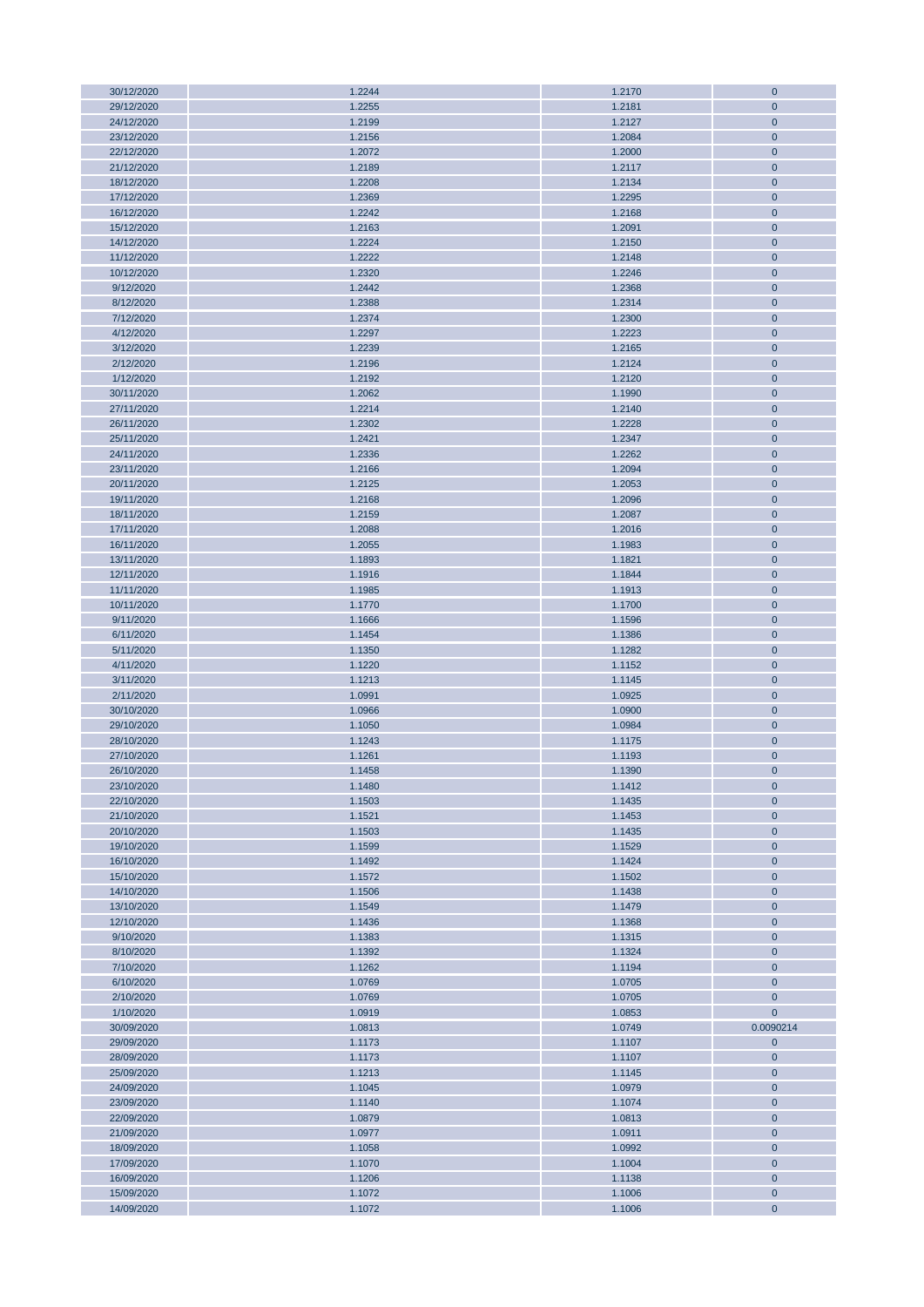| 11/09/2020 | 1.1005 | 1.0939 | $\mathbf{0}$   |
|------------|--------|--------|----------------|
| 10/09/2020 | 1.1091 | 1.1025 | $\mathbf{0}$   |
| 9/09/2020  | 1.1029 | 1.0963 | $\mathbf{0}$   |
| 8/09/2020  | 1.1274 | 1.1206 | $\mathbf{0}$   |
|            |        |        |                |
| 7/09/2020  | 1.1148 | 1.1082 | $\mathbf 0$    |
| 4/09/2020  | 1.1087 | 1.1021 | $\mathbf{0}$   |
| 3/09/2020  | 1.1441 | 1.1373 | $\mathbf{0}$   |
| 2/09/2020  | 1.1337 | 1.1269 | $\mathbf{0}$   |
| 1/09/2020  | 1.1130 | 1.1064 | $\mathbf 0$    |
| 31/08/2020 | 1.1325 | 1.1257 | $\mathbf{0}$   |
|            |        |        |                |
| 28/08/2020 | 1.1337 | 1.1269 | $\mathbf{0}$   |
| 27/08/2020 | 1.1436 | 1.1368 | $\mathbf{0}$   |
| 26/08/2020 | 1.1438 | 1.1370 | $\mathbf 0$    |
| 25/08/2020 | 1.1507 | 1.1439 | $\mathbf{0}$   |
| 24/08/2020 | 1.1438 | 1.1370 | $\mathbf 0$    |
| 21/08/2020 | 1.1415 | 1.1347 | $\mathbf{0}$   |
|            |        |        |                |
| 20/08/2020 | 1.1421 | 1.1353 | $\mathbf 0$    |
| 19/08/2020 | 1.1523 | 1.1455 | $\mathbf{0}$   |
| 18/08/2020 | 1.1441 | 1.1373 | $\mathbf{0}$   |
| 17/08/2020 | 1.1362 | 1.1294 | $\mathbf 0$    |
| 14/08/2020 | 1.1447 | 1.1379 | $\pmb{0}$      |
| 13/08/2020 | 1.1395 | 1.1327 | $\mathbf{0}$   |
| 12/08/2020 | 1.1459 | 1.1391 | $\mathbf{0}$   |
|            |        |        |                |
| 11/08/2020 | 1.1466 | 1.1398 | $\mathbf{0}$   |
| 10/08/2020 | 1.1397 | 1.1329 | $\mathbf{0}$   |
| 7/08/2020  | 1.1206 | 1.1138 | $\mathbf{0}$   |
| 6/08/2020  | 1.1266 | 1.1198 | $\mathbf{0}$   |
| 5/08/2020  | 1.1180 | 1.1114 | $\mathbf{0}$   |
| 4/08/2020  | 1.1266 | 1.1198 | $\mathbf 0$    |
|            |        |        |                |
| 3/08/2020  | 1.1048 | 1.0982 | $\mathbf{0}$   |
| 31/07/2020 | 1.1060 | 1.0994 | $\mathbf{0}$   |
| 30/07/2020 | 1.1281 | 1.1213 | $\mathbf{0}$   |
| 29/07/2020 | 1.1205 | 1.1137 | $\mathbf 0$    |
| 28/07/2020 | 1.1236 | 1.1168 | $\mathbf 0$    |
| 27/07/2020 | 1.1293 | 1.1225 | $\mathbf{0}$   |
| 24/07/2020 | 1.1257 | 1.1189 | $\mathbf{0}$   |
|            |        |        |                |
| 23/07/2020 | 1.1395 | 1.1327 | $\mathbf{0}$   |
| 22/07/2020 | 1.1348 | 1.1280 | $\mathbf 0$    |
| 21/07/2020 | 1.1511 | 1.1443 | $\mathbf{0}$   |
| 20/07/2020 | 1.1206 | 1.1138 | $\mathbf{0}$   |
| 17/07/2020 | 1.1262 | 1.1194 | $\mathbf{0}$   |
| 16/07/2020 | 1.1216 | 1.1148 | $\mathbf 0$    |
| 15/07/2020 | 1.1302 | 1.1234 | $\mathbf{0}$   |
| 14/07/2020 | 1.1097 | 1.1031 | $\mathbf 0$    |
|            |        |        |                |
| 13/07/2020 | 1.1147 | 1.1081 | $\mathbf{0}$   |
| 10/07/2020 | 1.1037 | 1.0971 | $\overline{0}$ |
| 9/07/2020  | 1.1118 | 1.1052 | $\mathbf{0}$   |
| 8/07/2020  | 1.1062 | 1.0996 | $\mathbf{0}$   |
| 7/07/2020  | 1.1228 | 1.1160 | $\overline{0}$ |
| 6/07/2020  | 1.1228 | 1.1160 | $\mathbf 0$    |
| 3/07/2020  | 1.1335 | 1.1267 | $\mathbf{0}$   |
|            |        |        |                |
| 2/07/2020  | 1.1293 | 1.1225 | $\mathbf{0}$   |
| 1/07/2020  | 1.1293 | 1.1225 | $\mathbf{0}$   |
| 30/06/2020 | 1.1025 | 1.0959 | 0.01130119     |
| 29/06/2020 | 1.0982 | 1.0916 | $\mathbf{0}$   |
| 26/06/2020 | 1.1140 | 1.1074 | $\mathbf{0}$   |
| 25/06/2020 | 1.0982 | 1.0916 | $\mathbf{0}$   |
| 24/06/2020 | 1.1279 | 1.1211 | $\mathbf 0$    |
|            |        |        |                |
| 23/06/2020 | 1.1259 | 1.1191 | $\mathbf{0}$   |
| 22/06/2020 | 1.1250 | 1.1182 | $\mathbf 0$    |
| 19/06/2020 | 1.1248 | 1.1180 | $\mathbf{0}$   |
| 18/06/2020 | 1.1230 | 1.1162 | $\mathbf 0$    |
| 17/06/2020 | 1.1333 | 1.1265 | $\mathbf{0}$   |
| 16/06/2020 | 1.1243 | 1.1175 | $\mathbf{0}$   |
| 15/06/2020 | 1.0822 | 1.0758 | $\mathbf{0}$   |
|            |        |        |                |
| 12/06/2020 | 1.1073 | 1.1007 | $\mathbf{0}$   |
| 11/06/2020 | 1.1306 | 1.1238 | $\pmb{0}$      |
| 10/06/2020 | 1.1667 | 1.1597 | $\mathbf{0}$   |
| 9/06/2020  | 1.1676 | 1.1606 | $\mathbf 0$    |
| 5/06/2020  | 1.1369 | 1.1301 | $\mathbf{0}$   |
| 4/06/2020  | 1.1368 | 1.1300 | $\mathbf 0$    |
| 3/06/2020  | 1.1295 | 1.1227 | $\mathbf{0}$   |
| 2/06/2020  | 1.1089 | 1.1023 | $\pmb{0}$      |
|            |        |        |                |
| 1/06/2020  | 1.1066 | 1.1000 | 0              |
| 29/05/2020 | 1.0945 | 1.0879 | $\mathbf{0}$   |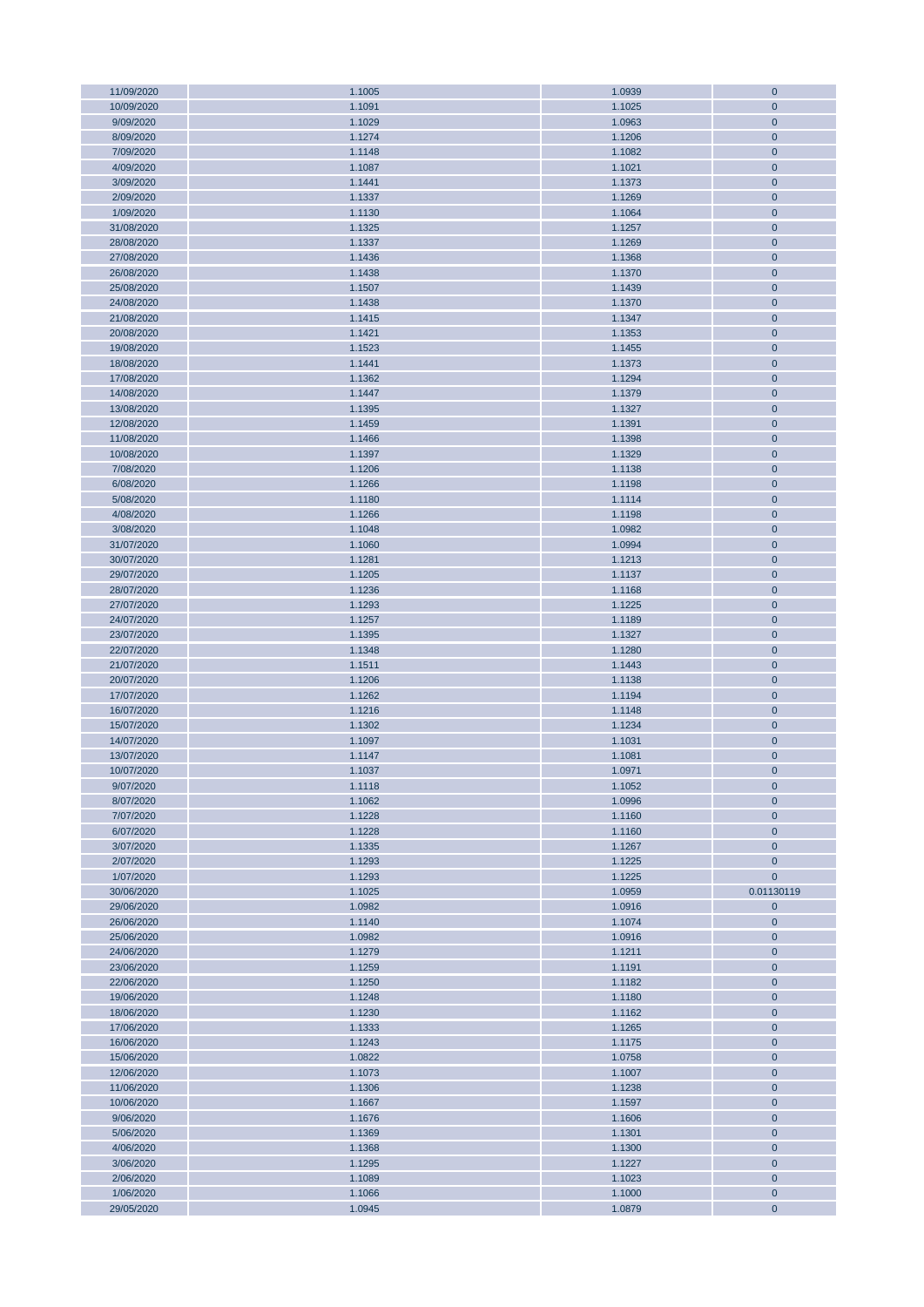| 28/05/2020               | 1.1151           | 1.1085           | $\mathbf 0$               |
|--------------------------|------------------|------------------|---------------------------|
| 27/05/2020               | 1.1004           | 1.0938           | $\mathbf{0}$              |
|                          |                  |                  |                           |
| 26/05/2020               | 1.1022           | 1.0956           | $\mathbf{0}$              |
| 25/05/2020               | 1.0685           | 1.0621           | $\mathbf{0}$              |
| 22/05/2020               | 1.0437           | 1.0375           | $\mathbf 0$               |
| 21/05/2020               | 1.0550           | 1.0486           | $\mathbf{0}$              |
|                          |                  |                  |                           |
| 20/05/2020               | 1.0592           | 1.0528           | $\mathbf{0}$              |
| 19/05/2020               | 1.0576           | 1.0512           | $\mathbf{0}$              |
| 18/05/2020               | 1.0343           | 1.0281           | $\mathbf{0}$              |
|                          |                  |                  |                           |
| 15/05/2020               | 1.0228           | 1.0166           | $\mathbf{0}$              |
| 14/05/2020               | 1.0081           | 1.0021           | $\mathbf{0}$              |
| 13/05/2020               | 1.0251           | 1.0189           | $\mathbf{0}$              |
|                          |                  |                  |                           |
| 12/05/2020               | 1.0241           | 1.0179           | $\mathbf{0}$              |
| 11/05/2020               | 1.0375           | 1.0313           | $\mathbf{0}$              |
| 8/05/2020                | 1.0213           | 1.0151           | $\mathbf{0}$              |
|                          |                  |                  |                           |
| 7/05/2020                | 1.0173           | 1.0113           | $\mathbf{0}$              |
| 6/05/2020                | 1.0194           | 1.0134           | $\mathbf{0}$              |
| 5/05/2020                | 1.0270           | 1.0208           | $\mathbf{0}$              |
|                          |                  |                  |                           |
| 4/05/2020                | 1.0077           | 1.0017           | $\mathbf{0}$              |
| 1/05/2020                | 0.9962           | 0.9902           | $\mathbf{0}$              |
| 30/04/2020               | 1.0501           | 1.0439           | $\mathbf{0}$              |
| 29/04/2020               | 1.0249           | 1.0187           | $\mathbf{0}$              |
|                          |                  |                  |                           |
| 28/04/2020               | 1.0040           | 0.9980           | $\mathbf{0}$              |
| 27/04/2020               | 1.0053           | 0.9993           | $\mathbf{0}$              |
| 24/04/2020               | 0.9917           | 0.9857           | $\mathbf 0$               |
|                          |                  |                  |                           |
| 23/04/2020               | 0.9874           | 0.9814           | $\mathbf{0}$              |
| 22/04/2020               | 0.9893           | 0.9833           | $\mathbf{0}$              |
| 21/04/2020               | 0.9891           | 0.9831           | $\mathbf 0$               |
|                          |                  |                  |                           |
| 20/04/2020               | 1.0157           | 1.0097           | $\mathbf{0}$              |
| 17/04/2020               | 1.0401           | 1.0339           | $\mathbf{0}$              |
| 16/04/2020               | 1.0247           | 1.0185           | $\mathbf{0}$              |
| 15/04/2020               | 1.0347           | 1.0285           | $\mathbf{0}$              |
|                          |                  |                  |                           |
| 14/04/2020               | 1.0384           | 1.0322           | $\mathbf 0$               |
| 9/04/2020                | 1.0230           | 1.0168           | $\mathbf 0$               |
| 8/04/2020                | 0.9901           | 0.9841           | $\mathbf{0}$              |
|                          |                  |                  |                           |
| 7/04/2020                | 0.9966           | 0.9906           | $\mathbf{0}$              |
|                          |                  |                  |                           |
| 6/04/2020                | 0.9983           | 0.9923           | $\mathbf{0}$              |
|                          |                  |                  |                           |
| 3/04/2020                | 0.9565           | 0.9507           | $\mathbf 0$               |
| 2/04/2020                | 0.9732           | 0.9674           | $\mathbf{0}$              |
| 1/04/2020                | 0.9919           | 0.9859           | $\overline{0}$            |
| 31/03/2020               | 0.9566           | 0.9508           | 0.00677744                |
|                          |                  |                  |                           |
| 30/03/2020               | 0.9878           | 0.9818           | $\mathbf 0$               |
| 27/03/2020               | 0.9205           | 0.9149           | $\mathbf{0}$              |
| 26/03/2020               | 0.9737           | 0.9679           | $\mathbf{0}$              |
|                          |                  |                  |                           |
| 25/03/2020               | 0.9572           | 0.9514           | $\mathbf{0}$              |
| 24/03/2020               | 0.9024           | 0.8970           | $\mathbf 0$               |
| 23/03/2020               | 0.8627           | 0.8575           | $\mathbf{0}$              |
|                          |                  |                  |                           |
| 20/03/2020               | 0.9145           | 0.9091           | $\mathbf{0}$              |
| 19/03/2020               | 0.9049           | 0.8995           | $\mathbf{0}$              |
| 18/03/2020               | 0.9365           | 0.9309           | $\mathbf 0$               |
| 17/03/2020               | 1.0032           | 0.9972           | $\mathbf{0}$              |
|                          |                  |                  |                           |
| 16/03/2020               | 0.9517           | 0.9461           | $\mathbf{0}$              |
| 13/03/2020               | 1.0603           | 1.0539           | $\mathbf{0}$              |
| 12/03/2020               | 1.0182           | 1.0122           | $\mathbf{0}$              |
| 11/03/2020               | 1.1015           | 1.0949           | $\mathbf 0$               |
|                          |                  |                  |                           |
| 10/03/2020               | 1.1413           | 1.1345           | $\mathbf{0}$              |
| 9/03/2020                | 1.1086           | 1.1020           | $\mathbf 0$               |
| 6/03/2020                | 1.2000           | 1.1928           | $\mathbf 0$               |
|                          |                  |                  |                           |
| 5/03/2020                | 1.2377           | 1.2303           | $\mathbf 0$               |
| 4/03/2020                | 1.2224           | 1.2150           | $\mathbf{0}$              |
| 3/03/2020                | 1.2456           | 1.2382           | $\mathbf{0}$              |
| 2/03/2020                | 1.2344           | 1.2270           | $\pmb{0}$                 |
|                          |                  |                  |                           |
| 28/02/2020               | 1.2421           | 1.2347           | $\mathbf 0$               |
| 27/02/2020               | 1.2840           | 1.2764           | $\mathbf{0}$              |
| 26/02/2020               | 1.2931           | 1.2853           | $\mathbf{0}$              |
|                          |                  |                  |                           |
| 25/02/2020               | 1.3251           | 1.3171           | $\mathbf{0}$              |
| 24/02/2020               | 1.3447           | 1.3367           | $\mathbf 0$               |
| 21/02/2020               | 1.3780           | 1.3698           | $\mathbf{0}$              |
| 20/02/2020               |                  |                  | $\mathbf{0}$              |
|                          | 1.3834           | 1.3752           |                           |
| 19/02/2020               | 1.3817           | 1.3735           | $\mathbf{0}$              |
| 18/02/2020               | 1.3732           | 1.3650           | $\mathbf 0$               |
| 17/02/2020               | 1.3761           | 1.3679           | $\mathbf{0}$              |
|                          |                  |                  |                           |
| 14/02/2020               | 1.3747           | 1.3665           | $\mathbf{0}$              |
| 13/02/2020<br>12/02/2020 | 1.3703<br>1.3659 | 1.3621<br>1.3577 | $\mathbf{0}$<br>$\pmb{0}$ |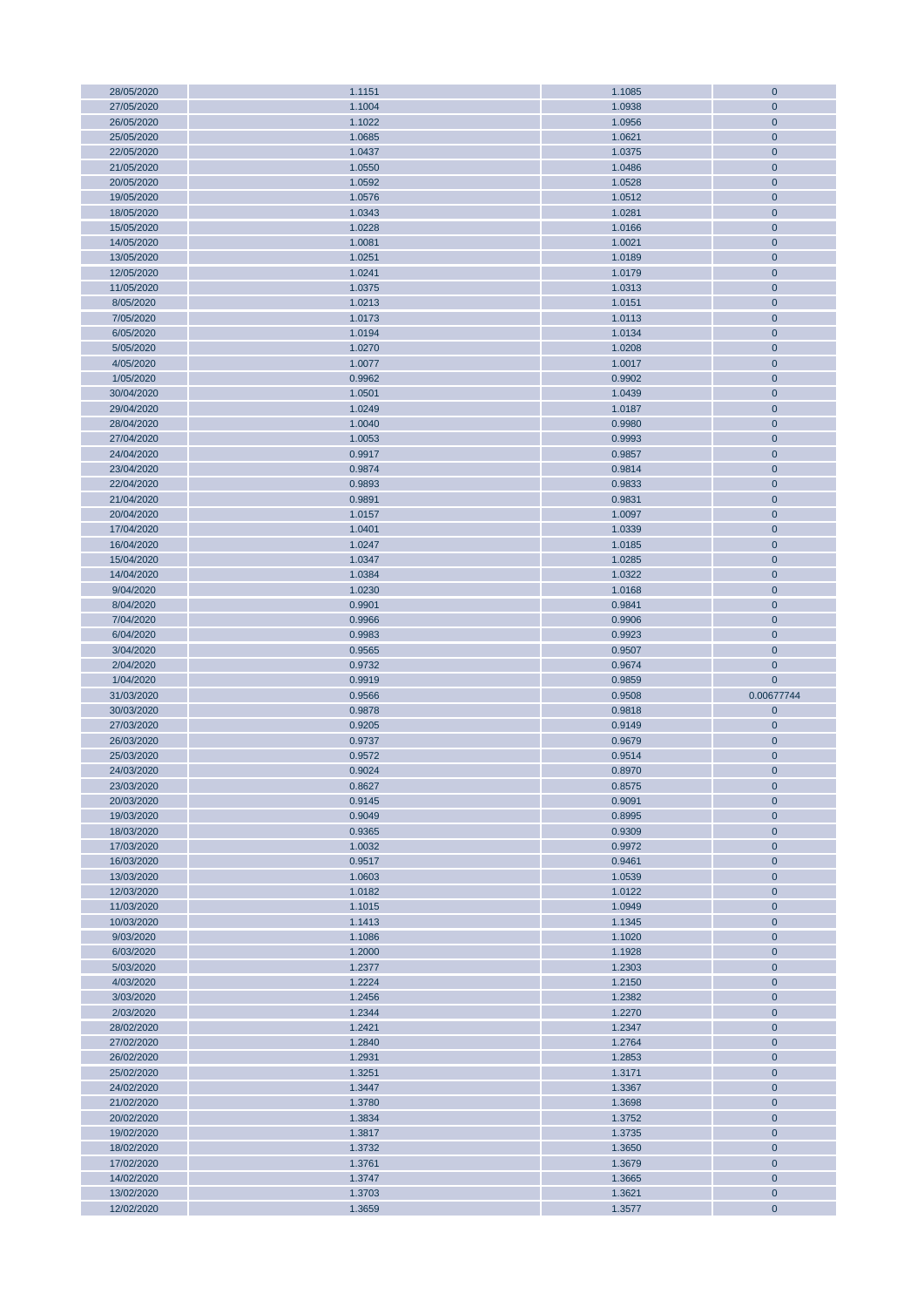| 11/02/2020               | 1.3588           | 1.3506           | $\mathbf{0}$               |
|--------------------------|------------------|------------------|----------------------------|
| 10/02/2020               | 1.3507           | 1.3427           | $\mathbf{0}$               |
| 7/02/2020                | 1.3518           | 1.3438           | $\mathbf{0}$               |
| 6/02/2020                | 1.3578           | 1.3496           | $\pmb{0}$                  |
|                          |                  |                  |                            |
| 5/02/2020                | 1.3416           | 1.3336           | $\mathbf 0$                |
| 4/02/2020                | 1.3357           | 1.3277           | $\mathbf{0}$               |
| 3/02/2020                | 1.3314           | 1.3234           | $\mathbf 0$                |
| 31/01/2020               | 1.3494           | 1.3414           | $\pmb{0}$                  |
| 30/01/2020               | 1.3481           | 1.3401           | $\mathbf 0$                |
| 29/01/2020               | 1.3512           |                  | $\mathbf{0}$               |
|                          |                  | 1.3432           |                            |
| 28/01/2020               | 1.3502           | 1.3422           | $\mathbf 0$                |
| 24/01/2020               | 1.3681           | 1.3599           | $\pmb{0}$                  |
| 23/01/2020               | 1.3689           | 1.3607           | $\mathbf 0$                |
| 22/01/2020               | 1.3753           | 1.3671           | $\mathbf{0}$               |
| 21/01/2020               | 1.3646           | 1.3564           | $\mathbf 0$                |
|                          |                  |                  |                            |
| 20/01/2020               | 1.3674           | 1.3592           | $\pmb{0}$                  |
| 17/01/2020               | 1.3643           | 1.3561           | $\mathbf 0$                |
| 16/01/2020               | 1.3574           | 1.3492           | $\mathbf{0}$               |
| 15/01/2020               | 1.3458           | 1.3378           | $\mathbf{0}$               |
| 14/01/2020               | 1.3405           | 1.3325           | $\mathbf{0}$               |
| 13/01/2020               | 1.3309           | 1.3229           | $\mathbf 0$                |
| 10/01/2020               | 1.3351           | 1.3271           | $\mathbf{0}$               |
|                          |                  |                  |                            |
| 9/01/2020                | 1.3253           | 1.3173           | $\mathbf{0}$               |
| 8/01/2020                | 1.3136           | 1.3058           | $\mathbf 0$                |
| 7/01/2020                | 1.3161           | 1.3083           | $\pmb{0}$                  |
| 6/01/2020                | 1.2975           | 1.2897           | $\mathbf{0}$               |
| 3/01/2020                | 1.2961           | 1.2883           | $\mathbf{0}$               |
| 2/01/2020                | 1.2884           | 1.2806           | $\overline{0}$             |
|                          |                  |                  |                            |
| 31/12/2019               | 1.2870           | 1.2794           | 0.01258116                 |
| 30/12/2019               | 1.3235           | 1.3155           | $\mathbf{0}$               |
| 27/12/2019               | 1.3243           | 1.3163           | $\mathbf{0}$               |
| 24/12/2019               | 1.3195           | 1.3117           | $\mathbf 0$                |
| 23/12/2019               | 1.3183           | 1.3105           | $\pmb{0}$                  |
| 20/12/2019               | 1.3243           | 1.3163           | $\mathbf 0$                |
|                          |                  |                  |                            |
| 19/12/2019               | 1.3276           | 1.3196           | $\mathbf{0}$               |
| 18/12/2019               | 1.3305           | 1.3225           | $\mathbf{0}$               |
| 17/12/2019               | 1.3299           | 1.3219           | $\pmb{0}$                  |
| 16/12/2019               | 1.3307           | 1.3227           | $\mathbf 0$                |
| 13/12/2019               | 1.3092           | 1.3014           | $\mathbf 0$                |
| 12/12/2019               | 1.3035           | 1.2957           | $\mathbf 0$                |
|                          |                  |                  |                            |
| 11/12/2019               | 1.3103           | 1.3025           | 0                          |
| 10/12/2019               | 1.3008           | 1.2930           | $\mathbf 0$                |
| 9/12/2019                | 1.3041           | 1.2963           | $\mathbf 0$                |
| 6/12/2019                | 1.2993           | 1.2915           | $\mathbf 0$                |
| 5/12/2019                | 1.2944           | 1.2866           | $\pmb{0}$                  |
| 4/12/2019                | 1.2801           | 1.2725           | $\overline{0}$             |
|                          |                  |                  |                            |
| 3/12/2019                | 1.3012           | 1.2934           | $\mathbf 0$                |
| 2/12/2019                | 1.3301           | 1.3221           | $\mathbf 0$                |
| 29/11/2019               | 1.3266           | 1.3186           | $\pmb{0}$                  |
| 28/11/2019               | 1.3284           | 1.3204           | $\mathbf 0$                |
| 27/11/2019               | 1.3259           | 1.3179           | $\mathbf{0}$               |
| 26/11/2019               | 1.3135           | 1.3057           | $\mathbf 0$                |
| 25/11/2019               | 1.3027           | 1.2949           | $\mathbf 0$                |
|                          |                  |                  |                            |
| 22/11/2019               | 1.2981           | 1.2903           | 0                          |
| 21/11/2019               | 1.2918           | 1.2840           | $\mathbf{0}$               |
| 20/11/2019               | 1.3018           | 1.2940           | $\mathbf 0$                |
| 19/11/2019               | 1.3205           | 1.3127           | $\pmb{0}$                  |
| 18/11/2019               | 1.3108           | 1.3030           | $\mathbf 0$                |
| 15/11/2019               | 1.3135           | 1.3057           | $\mathbf{0}$               |
| 14/11/2019               | 1.3029           | 1.2951           | $\mathbf 0$                |
|                          |                  |                  |                            |
| 13/11/2019               | 1.2950           | 1.2872           | $\mathbf{0}$               |
| 12/11/2019               | 1.3049           | 1.2971           | 0                          |
| 11/11/2019               | 1.3078           | 1.3000           | $\mathbf 0$                |
| 8/11/2019                | 1.2945           | 1.2867           | $\mathbf 0$                |
| 7/11/2019                | 1.2936           | 1.2858           | $\pmb{0}$                  |
| 6/11/2019                | 1.2798           | 1.2722           | $\pmb{0}$                  |
|                          |                  |                  |                            |
| 5/11/2019                | 1.2861           | 1.2785           | $\mathbf{0}$               |
| 4/11/2019                | 1.2850           | 1.2774           | $\mathbf 0$                |
| 1/11/2019                | 1.2814           | 1.2738           | $\mathbf 0$                |
| 31/10/2019               | 1.2811           | 1.2735           | 0                          |
| 30/10/2019               | 1.2864           | 1.2788           | $\mathbf 0$                |
| 29/10/2019               | 1.2981           | 1.2903           | $\mathbf{0}$               |
| 28/10/2019               | 1.2970           | 1.2892           | $\mathbf 0$                |
|                          |                  |                  |                            |
|                          |                  |                  |                            |
| 25/10/2019<br>24/10/2019 | 1.2978<br>1.2899 | 1.2900<br>1.2821 | $\mathbf 0$<br>$\mathbf 0$ |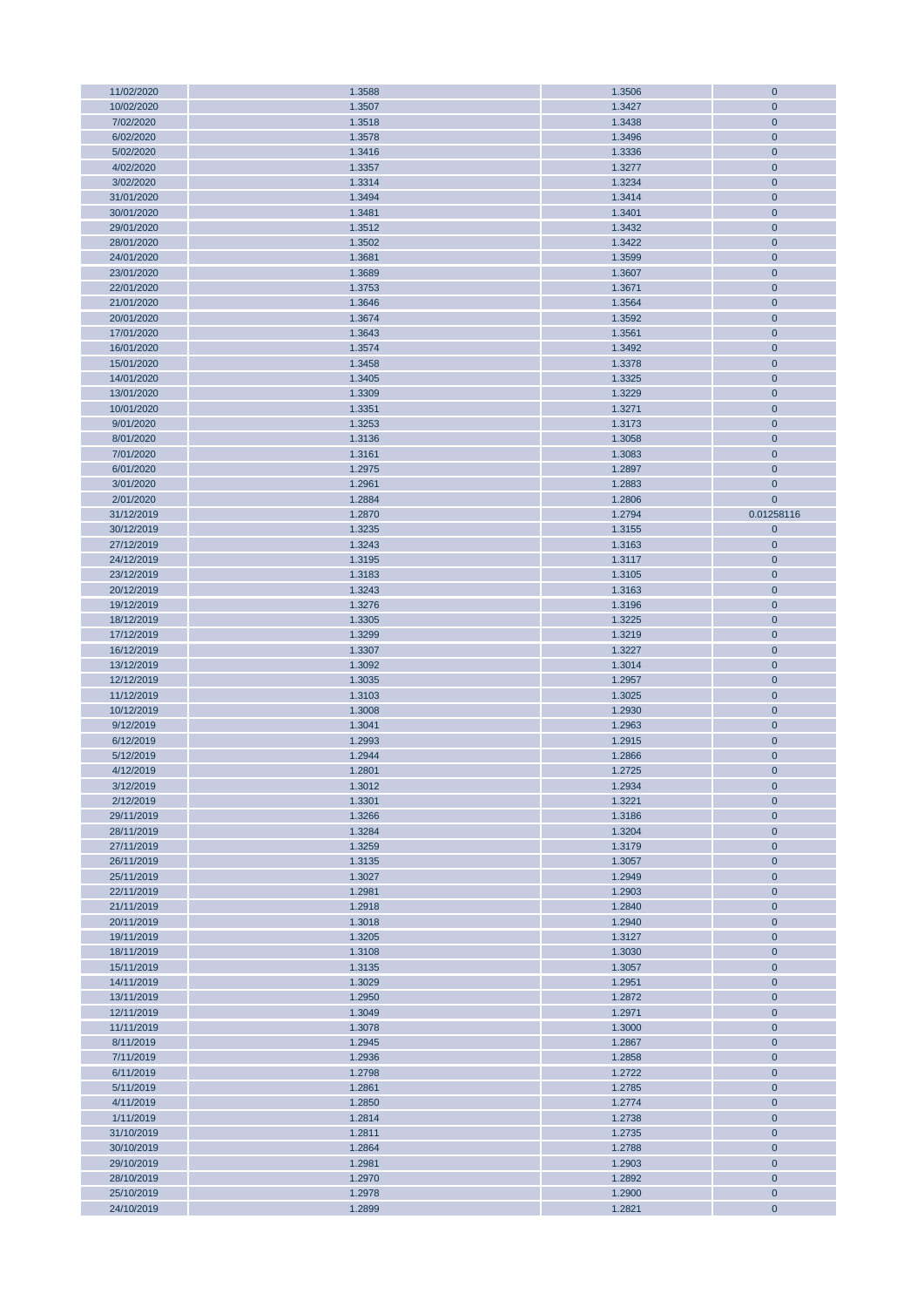| 23/10/2019 | 1.2845 | 1.2769 | $\pmb{0}$    |
|------------|--------|--------|--------------|
| 22/10/2019 | 1.2849 | 1.2773 | $\mathbf 0$  |
| 21/10/2019 | 1.2788 | 1.2712 | $\mathbf 0$  |
|            |        |        |              |
| 18/10/2019 | 1.2845 | 1.2769 | $\pmb{0}$    |
| 17/10/2019 | 1.2906 | 1.2828 | $\mathbf 0$  |
| 16/10/2019 | 1.3014 | 1.2936 | $\mathbf{0}$ |
| 15/10/2019 | 1.2855 | 1.2779 | $\mathbf{0}$ |
| 14/10/2019 | 1.2817 | 1.2741 | $\mathbf{0}$ |
|            |        |        |              |
| 11/10/2019 | 1.2728 | 1.2652 | $\pmb{0}$    |
| 10/10/2019 | 1.2604 | 1.2528 | $\mathbf 0$  |
| 9/10/2019  | 1.2597 | 1.2521 | $\mathbf 0$  |
| 8/10/2019  | 1.2675 | 1.2599 | $\mathbf{0}$ |
| 4/10/2019  | 1.2547 | 1.2471 | $\mathbf 0$  |
|            |        |        |              |
| 3/10/2019  | 1.2486 | 1.2412 | $\mathbf{0}$ |
| 2/10/2019  | 1.2780 | 1.2704 | $\mathbf 0$  |
| 1/10/2019  | 1.2968 | 1.2890 | $\mathbf{0}$ |
| 30/09/2019 | 1.2854 | 1.2778 | 0.01610622   |
| 27/09/2019 | 1.3057 | 1.2979 | $\mathbf{0}$ |
|            |        |        |              |
| 26/09/2019 | 1.2996 | 1.2918 | $\mathbf{0}$ |
| 25/09/2019 | 1.3066 | 1.2988 | $\mathbf 0$  |
| 24/09/2019 | 1.3147 | 1.3069 | $\mathbf{0}$ |
| 23/09/2019 | 1.3159 | 1.3081 | $\mathbf 0$  |
| 20/09/2019 | 1.3125 | 1.3047 | $\mathbf 0$  |
| 19/09/2019 | 1.3086 | 1.3008 | $\mathbf 0$  |
|            |        |        |              |
| 18/09/2019 | 1.3008 | 1.2930 | $\pmb{0}$    |
| 17/09/2019 | 1.3023 | 1.2945 | $\mathbf 0$  |
| 16/09/2019 | 1.2992 | 1.2914 | $\mathbf{0}$ |
| 13/09/2019 | 1.2956 | 1.2878 | $\mathbf 0$  |
| 12/09/2019 | 1.2943 | 1.2865 | $\mathbf 0$  |
|            |        |        |              |
| 11/09/2019 | 1.2928 | 1.2850 | $\mathbf 0$  |
| 10/09/2019 | 1.2896 | 1.2818 | $\mathbf 0$  |
| 9/09/2019  | 1.2947 | 1.2869 | $\mathbf 0$  |
| 6/09/2019  | 1.2949 | 1.2871 | $\pmb{0}$    |
| 5/09/2019  | 1.2884 | 1.2806 | $\mathbf 0$  |
|            |        |        |              |
| 4/09/2019  | 1.2746 | 1.2670 | $\mathbf{0}$ |
| 3/09/2019  | 1.2791 | 1.2715 | $\mathbf{0}$ |
| 2/09/2019  | 1.2801 | 1.2725 | $\mathbf{0}$ |
| 30/08/2019 | 1.2846 | 1.2770 | $\pmb{0}$    |
| 29/08/2019 | 1.2653 | 1.2577 | $\mathbf 0$  |
|            |        |        |              |
| 28/08/2019 | 1.2641 | 1.2565 | $\mathbf 0$  |
| 27/08/2019 | 1.2558 | 1.2482 | $\mathbf 0$  |
| 26/08/2019 | 1.2509 | 1.2435 | $\mathbf 0$  |
| 23/08/2019 | 1.2651 | 1.2575 | $\mathbf{0}$ |
| 22/08/2019 | 1.2602 | 1.2526 | $\mathbf 0$  |
| 21/08/2019 | 1.2552 | 1.2476 | $\mathbf 0$  |
|            |        |        |              |
| 20/08/2019 | 1.2661 | 1.2585 | $\mathbf 0$  |
| 19/08/2019 | 1.2506 | 1.2432 | $\mathbf{0}$ |
| 16/08/2019 | 1.2377 | 1.2303 | $\mathbf{0}$ |
| 15/08/2019 | 1.2384 | 1.2310 | $\mathbf{0}$ |
| 14/08/2019 | 1.2716 | 1.2640 | $\pmb{0}$    |
|            |        |        |              |
| 13/08/2019 | 1.2609 | 1.2533 | $\mathbf{0}$ |
| 12/08/2019 | 1.2643 | 1.2567 | $\mathbf{0}$ |
| 9/08/2019  | 1.2622 | 1.2546 | $\mathbf 0$  |
| 8/08/2019  | 1.2573 | 1.2497 | $\pmb{0}$    |
| 7/08/2019  | 1.2490 | 1.2416 | $\pmb{0}$    |
| 6/08/2019  | 1.2414 | 1.2340 | $\mathbf{0}$ |
|            |        |        |              |
| 5/08/2019  | 1.2712 | 1.2636 | $\pmb{0}$    |
| 2/08/2019  | 1.2983 | 1.2905 | $\pmb{0}$    |
| 1/08/2019  | 1.3051 | 1.2973 | $\mathbf 0$  |
| 31/07/2019 | 1.3109 | 1.3031 | $\mathbf 0$  |
| 30/07/2019 | 1.3164 | 1.3086 | $\mathbf 0$  |
| 29/07/2019 | 1.3140 | 1.3062 | $\pmb{0}$    |
|            |        |        |              |
| 26/07/2019 | 1.3070 | 1.2992 | $\pmb{0}$    |
| 25/07/2019 | 1.3105 | 1.3027 | $\mathbf{0}$ |
| 24/07/2019 | 1.3032 | 1.2954 | $\mathbf{0}$ |
| 23/07/2019 | 1.2939 | 1.2861 | $\mathbf 0$  |
|            |        |        | $\pmb{0}$    |
| 22/07/2019 | 1.2855 | 1.2779 |              |
| 19/07/2019 | 1.2863 | 1.2787 | $\mathbf{0}$ |
| 18/07/2019 | 1.2774 | 1.2698 | $\mathbf{0}$ |
| 17/07/2019 | 1.2805 | 1.2729 | $\pmb{0}$    |
| 16/07/2019 | 1.2739 | 1.2663 | $\pmb{0}$    |
| 15/07/2019 | 1.2765 | 1.2689 | $\mathbf{0}$ |
|            |        |        |              |
| 12/07/2019 | 1.2830 | 1.2754 | $\pmb{0}$    |
| 11/07/2019 | 1.2889 | 1.2811 | $\mathbf{0}$ |
| 10/07/2019 | 1.2829 | 1.2753 | $\mathbf 0$  |
|            |        |        |              |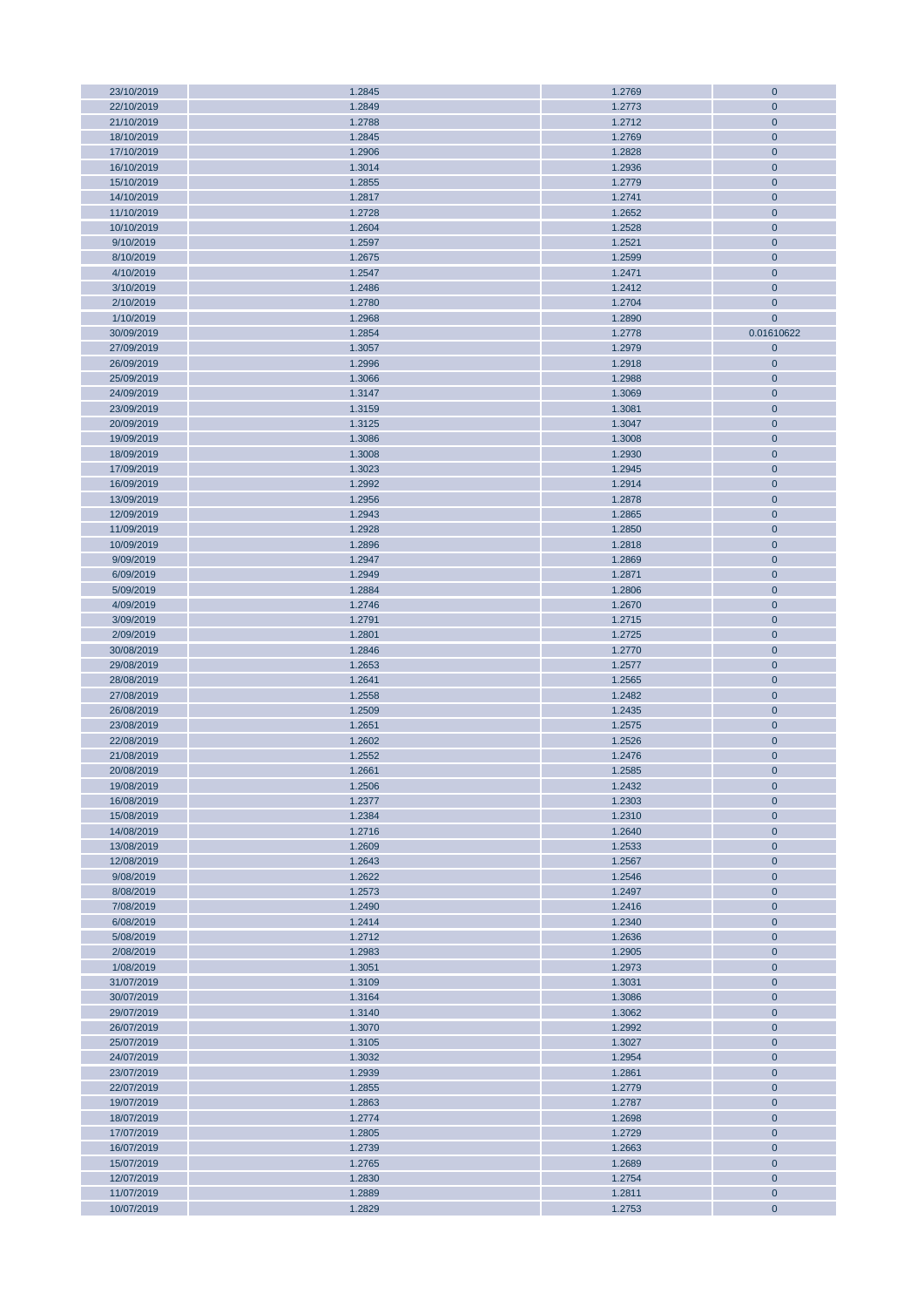| 9/07/2019  | 1.2780 | 1.2704 | $\mathbf{0}$ |
|------------|--------|--------|--------------|
| 8/07/2019  | 1.2795 | 1.2719 | $\mathbf{0}$ |
| 5/07/2019  | 1.2939 | 1.2861 | $\mathbf{0}$ |
| 4/07/2019  | 1.2880 | 1.2802 | $\mathbf 0$  |
|            |        |        |              |
| 3/07/2019  | 1.2815 | 1.2739 | $\mathbf 0$  |
| 2/07/2019  | 1.2784 | 1.2708 | $\mathbf{0}$ |
| 1/07/2019  | 1.2764 | 1.2688 | $\mathbf{0}$ |
| 30/06/2019 | 1.2694 | 1.2618 | 0.01971642   |
| 28/06/2019 | 1.2890 | 1.2812 | $\mathbf 0$  |
| 27/06/2019 | 1.2974 |        | $\mathbf{0}$ |
|            |        | 1.2896 |              |
| 26/06/2019 | 1.2893 | 1.2815 | $\mathbf{0}$ |
| 25/06/2019 | 1.2942 | 1.2864 | $\mathbf 0$  |
| 24/06/2019 | 1.2950 | 1.2872 | $\mathbf 0$  |
| 21/06/2019 | 1.2915 | 1.2837 | $\mathbf{0}$ |
| 20/06/2019 | 1.2971 | 1.2893 | $\mathbf 0$  |
|            |        |        |              |
| 19/06/2019 | 1.2884 | 1.2806 | $\mathbf 0$  |
| 18/06/2019 | 1.2733 | 1.2657 | $\mathbf 0$  |
| 17/06/2019 | 1.2678 | 1.2602 | $\mathbf{0}$ |
| 14/06/2019 | 1.2689 | 1.2613 | $\mathbf{0}$ |
| 13/06/2019 | 1.2644 | 1.2568 | $\mathbf{0}$ |
| 12/06/2019 | 1.2619 | 1.2543 | $\mathbf 0$  |
| 11/06/2019 | 1.2629 | 1.2553 | $\mathbf{0}$ |
|            |        |        |              |
| 7/06/2019  | 1.2444 | 1.2370 | $\mathbf{0}$ |
| 6/06/2019  | 1.2309 | 1.2235 | $\mathbf{0}$ |
| 5/06/2019  | 1.2269 | 1.2195 | $\mathbf 0$  |
| 4/06/2019  | 1.2199 | 1.2127 | $\mathbf{0}$ |
| 3/06/2019  | 1.2190 | 1.2118 | $\mathbf{0}$ |
| 31/05/2019 | 1.2388 | 1.2314 | $\mathbf{0}$ |
|            |        |        |              |
| 29/05/2019 | 1.2555 | 1.2479 | $\mathbf 0$  |
| 28/05/2019 | 1.2633 | 1.2557 | $\mathbf{0}$ |
| 27/05/2019 | 1.2547 | 1.2471 | $\mathbf{0}$ |
| 24/05/2019 | 1.2556 | 1.2480 | $\mathbf{0}$ |
| 23/05/2019 | 1.2621 | 1.2545 | $\mathbf 0$  |
| 22/05/2019 | 1.2651 | 1.2575 | $\mathbf 0$  |
| 21/05/2019 | 1.2628 | 1.2552 | $\mathbf{0}$ |
|            |        |        |              |
| 20/05/2019 | 1.2580 | 1.2504 | $\mathbf{0}$ |
| 17/05/2019 | 1.2400 | 1.2326 | $\mathbf 0$  |
| 16/05/2019 | 1.2306 | 1.2232 | $\mathbf 0$  |
| 14/05/2019 | 1.2095 | 1.2023 | $\mathbf{0}$ |
| 13/05/2019 | 1.2202 | 1.2130 | $\mathbf 0$  |
| 10/05/2019 | 1.2241 | 1.2167 | $\mathbf 0$  |
| 9/05/2019  | 1.2215 | 1.2141 | $\mathbf 0$  |
|            |        |        |              |
| 8/05/2019  | 1.2160 | 1.2088 | $\mathbf{0}$ |
| 7/05/2019  | 1.2217 | 1.2143 | $\mathbf 0$  |
| 6/05/2019  | 1.2194 | 1.2122 | $\mathbf 0$  |
| 3/05/2019  | 1.2324 | 1.2250 | $\mathbf{0}$ |
| 2/05/2019  | 1.2369 | 1.2295 | $\mathbf{0}$ |
| 1/05/2019  | 1.2458 | 1.2384 | $\mathbf{0}$ |
|            |        |        | $\mathbf{0}$ |
| 30/04/2019 | 1.2369 | 1.2295 |              |
| 29/04/2019 | 1.2428 | 1.2354 | $\mathbf 0$  |
| 26/04/2019 | 1.2478 | 1.2404 | $\mathbf{0}$ |
| 24/04/2019 | 1.2496 | 1.2422 | $\mathbf{0}$ |
| 23/04/2019 | 1.2372 | 1.2298 | $\mathbf{0}$ |
| 18/04/2019 | 1.2236 | 1.2162 | $\mathbf 0$  |
| 17/04/2019 | 1.2230 | 1.2156 | $\mathbf{0}$ |
| 16/04/2019 | 1.2278 | 1.2204 | $\mathbf{0}$ |
|            |        |        | $\mathbf 0$  |
| 15/04/2019 | 1.2231 | 1.2157 |              |
| 12/04/2019 | 1.2229 | 1.2155 | $\mathbf 0$  |
| 11/04/2019 | 1.2128 | 1.2056 | $\mathbf{0}$ |
| 10/04/2019 | 1.2162 | 1.2090 | $\mathbf{0}$ |
| 9/04/2019  | 1.2169 | 1.2097 | $\mathbf{0}$ |
| 8/04/2019  | 1.2155 | 1.2083 | $\mathbf 0$  |
| 5/04/2019  | 1.2063 | 1.1991 | $\mathbf 0$  |
| 4/04/2019  | 1.2162 | 1.2090 | $\mathbf 0$  |
|            |        |        |              |
| 3/04/2019  | 1.2267 | 1.2193 | $\mathbf{0}$ |
| 2/04/2019  | 1.2186 | 1.2114 | $\mathbf{0}$ |
| 1/04/2019  | 1.2131 | 1.2059 | $\mathbf{0}$ |
| 29/03/2019 | 1.2056 | 1.1984 | 0.049857     |
| 28/03/2019 | 1.2542 | 1.2466 | $\mathbf 0$  |
| 27/03/2019 | 1.2469 | 1.2395 | $\mathbf 0$  |
| 26/03/2019 | 1.2462 | 1.2388 | $\mathbf 0$  |
|            |        |        |              |
| 25/03/2019 | 1.2450 | 1.2376 | $\mathbf{0}$ |
| 22/03/2019 | 1.2610 | 1.2534 | $\mathbf 0$  |
| 21/03/2019 | 1.2545 | 1.2469 | $\pmb{0}$    |
| 20/03/2019 | 1.2557 | 1.2481 | $\mathbf 0$  |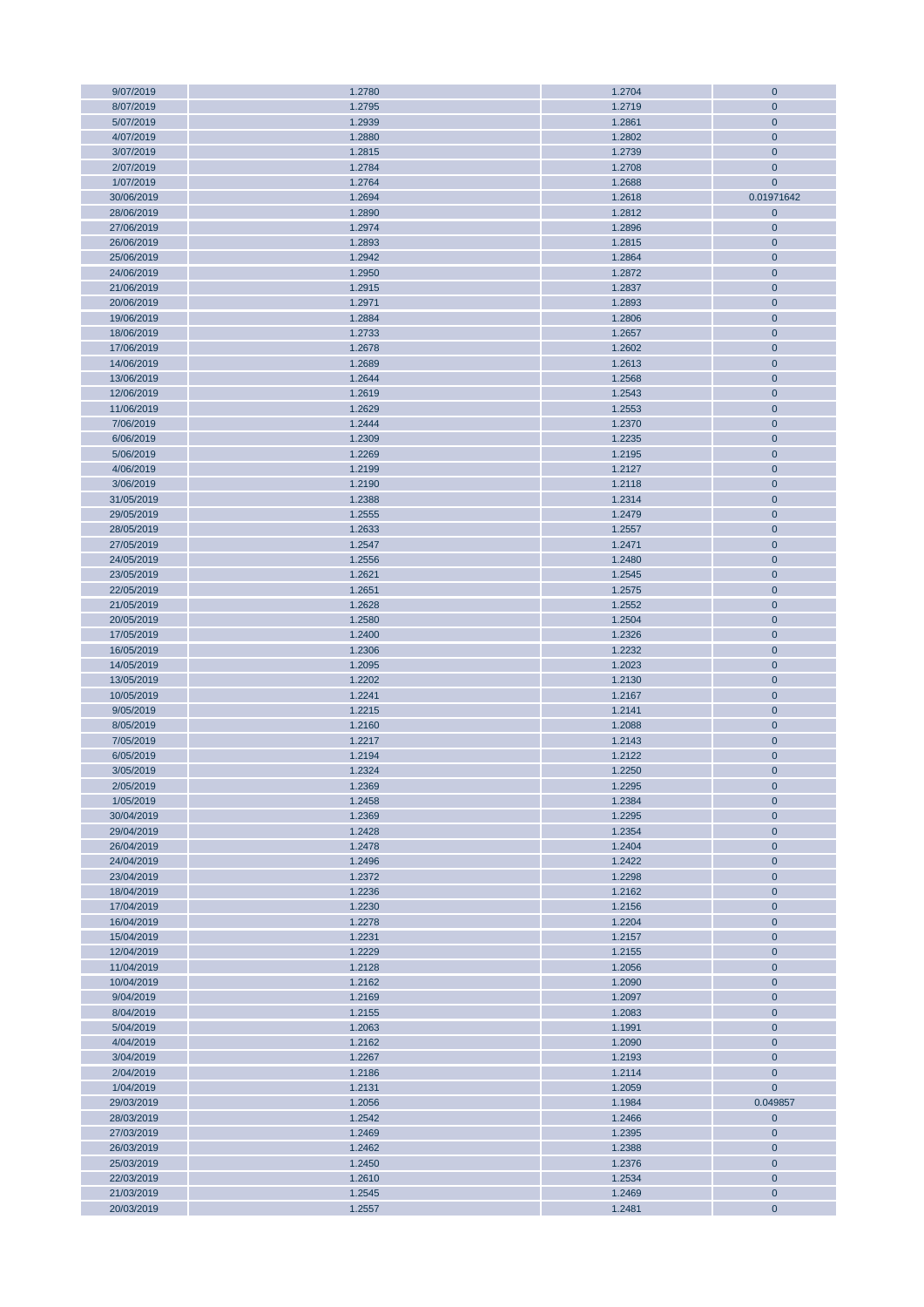| 19/03/2019 | 1.2579 | 1.2503 | $\pmb{0}$      |
|------------|--------|--------|----------------|
| 18/03/2019 | 1.2575 | 1.2499 | $\mathbf{0}$   |
| 15/03/2019 | 1.2535 | 1.2461 | $\mathbf{0}$   |
|            |        |        |                |
| 14/03/2019 | 1.2530 | 1.2456 | $\pmb{0}$      |
| 13/03/2019 | 1.2473 | 1.2399 | $\mathbf 0$    |
| 12/03/2019 | 1.2509 | 1.2435 | $\mathbf{0}$   |
| 11/03/2019 | 1.2524 | 1.2450 | $\mathbf{0}$   |
| 8/03/2019  | 1.2601 | 1.2525 | $\mathbf 0$    |
| 7/03/2019  | 1.2720 | 1.2644 | $\pmb{0}$      |
|            |        |        |                |
| 6/03/2019  | 1.2628 | 1.2552 | $\mathbf{0}$   |
| 5/03/2019  | 1.2534 | 1.2460 | $\mathbf 0$    |
| 4/03/2019  | 1.2577 | 1.2501 | $\mathbf 0$    |
| 1/03/2019  | 1.2515 | 1.2441 | $\pmb{0}$      |
| 28/02/2019 | 1.2452 | 1.2378 | $\mathbf{0}$   |
| 27/02/2019 | 1.2411 | 1.2337 | $\mathbf{0}$   |
|            |        |        |                |
| 26/02/2019 | 1.2362 | 1.2288 | $\mathbf 0$    |
| 25/02/2019 | 1.2449 | 1.2375 | $\pmb{0}$      |
| 22/02/2019 | 1.2383 | 1.2309 | $\pmb{0}$      |
| 21/02/2019 | 1.2327 | 1.2253 | $\mathbf{0}$   |
| 20/02/2019 | 1.2242 | 1.2168 | $\mathbf 0$    |
| 19/02/2019 | 1.2266 | 1.2192 | $\pmb{0}$      |
|            |        |        |                |
| 18/02/2019 | 1.2201 | 1.2129 | $\mathbf 0$    |
| 15/02/2019 | 1.2140 | 1.2068 | $\pmb{0}$      |
| 14/02/2019 | 1.2125 | 1.2053 | $\mathbf 0$    |
| 13/02/2019 | 1.2138 | 1.2066 | $\pmb{0}$      |
| 12/02/2019 | 1.2130 | 1.2058 | $\mathbf 0$    |
| 11/02/2019 | 1.2074 | 1.2002 | $\mathbf 0$    |
|            |        |        |                |
| 8/02/2019  | 1.2093 | 1.2021 | $\mathbf 0$    |
| 7/02/2019  | 1.2159 | 1.2087 | $\mathbf 0$    |
| 6/02/2019  | 1.2005 | 1.1933 | $\mathbf 0$    |
| 5/02/2019  | 1.1972 | 1.1900 | $\mathbf 0$    |
| 4/02/2019  | 1.1755 | 1.1685 | $\mathbf 0$    |
| 1/02/2019  | 1.1686 | 1.1616 | $\pmb{0}$      |
|            |        |        |                |
| 31/01/2019 | 1.1698 | 1.1628 | $\pmb{0}$      |
| 30/01/2019 | 1.1728 | 1.1658 | $\mathbf{0}$   |
| 29/01/2019 | 1.1707 | 1.1637 | $\mathbf{0}$   |
| 25/01/2019 | 1.1774 | 1.1704 | $\mathbf 0$    |
| 24/01/2019 | 1.1678 | 1.1608 | $\pmb{0}$      |
| 23/01/2019 | 1.1641 | 1.1571 | $\mathbf{0}$   |
|            |        |        |                |
| 22/01/2019 | 1.1682 | 1.1612 | $\pmb{0}$      |
| 21/01/2019 | 1.1736 | 1.1666 | $\pmb{0}$      |
| 18/01/2019 | 1.1694 | 1.1624 | $\pmb{0}$      |
| 17/01/2019 | 1.1628 | 1.1558 | $\mathbf 0$    |
| 16/01/2019 | 1.1617 | 1.1547 | $\pmb{0}$      |
| 15/01/2019 | 1.1569 | 1.1499 | $\mathbf 0$    |
|            |        |        |                |
| 14/01/2019 | 1.1495 | 1.1427 | $\overline{0}$ |
| 11/01/2019 | 1.1498 | 1.1430 | $\mathbf{0}$   |
| 10/01/2019 | 1.1522 | 1.1454 | $\mathbf{0}$   |
| 9/01/2019  | 1.1539 | 1.1469 | 0              |
| 8/01/2019  | 1.1401 | 1.1333 | $\mathbf 0$    |
| 7/01/2019  | 1.1314 | 1.1246 | $\mathbf{0}$   |
|            |        |        |                |
| 4/01/2019  | 1.1190 | 1.1124 | $\mathbf{0}$   |
| 3/01/2019  | 1.1237 | 1.1169 | $\mathbf{0}$   |
| 2/01/2019  | 1.1237 | 1.1169 | $\overline{0}$ |
| 31/12/2018 | 1.1250 | 1.1182 | 0.02237958     |
| 28/12/2018 | 1.1471 | 1.1403 | $\overline{0}$ |
| 27/12/2018 | 1.1321 | 1.1253 | $\mathbf{0}$   |
|            |        |        |                |
| 24/12/2018 | 1.1099 | 1.1033 | $\mathbf{0}$   |
| 21/12/2018 | 1.1051 | 1.0985 | $\mathbf{0}$   |
| 20/12/2018 | 1.1117 | 1.1051 | $\mathbf{0}$   |
| 19/12/2018 | 1.1285 | 1.1217 | $\mathbf{0}$   |
| 18/12/2018 | 1.1324 | 1.1256 | $\pmb{0}$      |
| 17/12/2018 | 1.1480 | 1.1412 | $\bf{0}$       |
| 14/12/2018 | 1.1450 | 1.1382 | $\mathbf{0}$   |
|            |        |        |                |
| 13/12/2018 | 1.1567 | 1.1497 | $\mathbf 0$    |
| 12/12/2018 | 1.1536 | 1.1466 | $\mathbf{0}$   |
| 11/12/2018 | 1.1363 | 1.1295 | $\mathbf 0$    |
| 10/12/2018 | 1.1321 | 1.1253 | $\mathbf{0}$   |
| 7/12/2018  | 1.1569 | 1.1499 | $\mathbf{0}$   |
| 6/12/2018  | 1.1496 | 1.1428 | $\pmb{0}$      |
|            |        |        |                |
| 5/12/2018  | 1.1511 | 1.1443 | $\mathbf 0$    |
| 4/12/2018  | 1.1642 | 1.1572 | $\mathbf 0$    |
| 3/12/2018  | 1.1760 | 1.1690 | $\mathbf{0}$   |
| 30/11/2018 | 1.1535 | 1.1465 | $\mathbf{0}$   |
| 29/11/2018 | 1.1736 | 1.1666 | $\pmb{0}$      |
|            |        |        |                |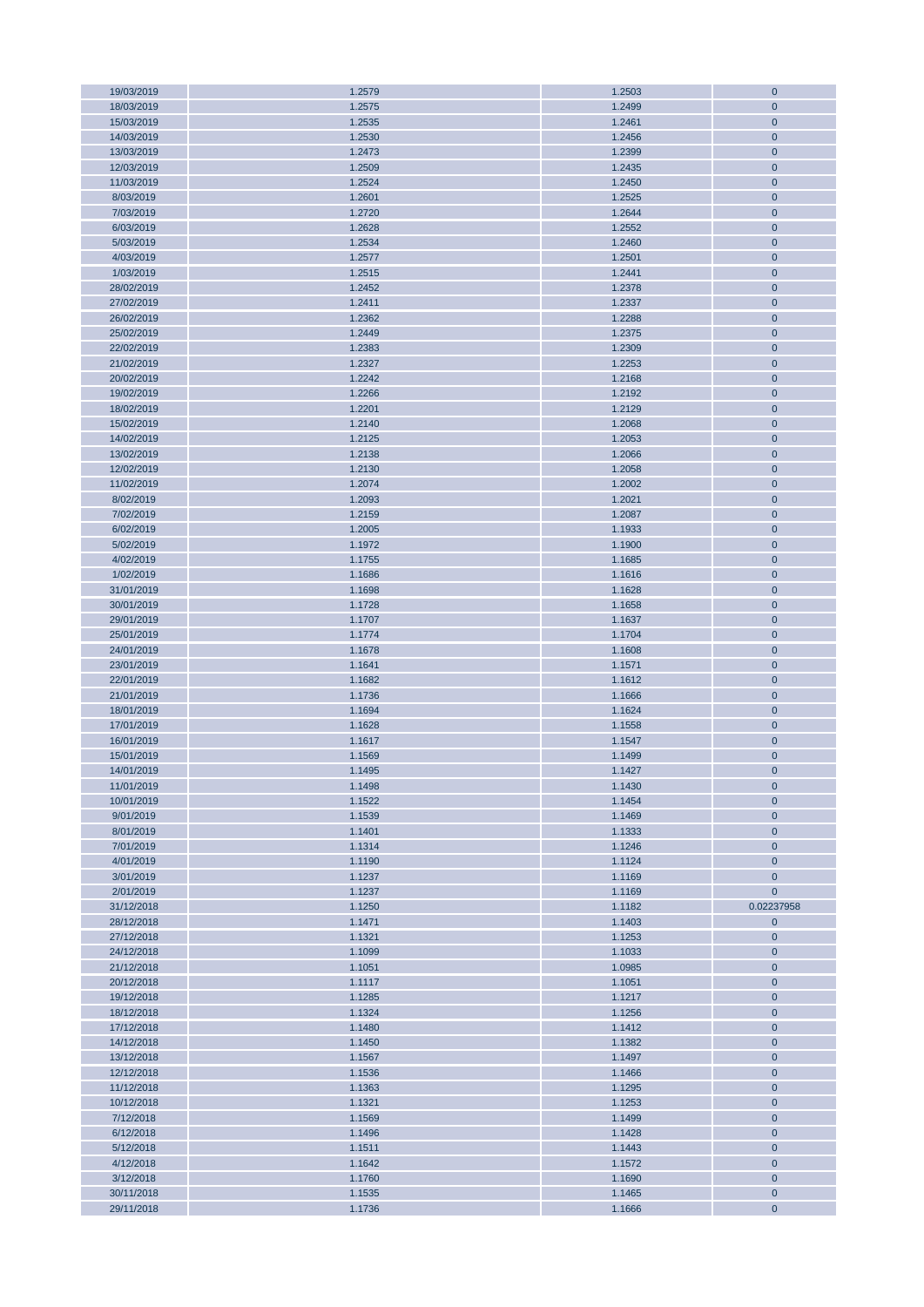| 28/11/2018 | 1.1652 | 1.1582 | $\mathbf 0$  |
|------------|--------|--------|--------------|
| 27/11/2018 | 1.1672 | 1.1602 | $\mathbf{0}$ |
| 26/11/2018 | 1.1539 | 1.1469 | $\mathbf{0}$ |
|            |        |        |              |
| 23/11/2018 | 1.1641 | 1.1571 | $\mathbf{0}$ |
| 22/11/2018 | 1.1591 | 1.1521 | $\mathbf 0$  |
| 21/11/2018 | 1.1497 | 1.1429 | $\mathbf{0}$ |
| 20/11/2018 | 1.1622 | 1.1552 | $\mathbf{0}$ |
| 19/11/2018 | 1.1668 | 1.1598 | $\mathbf{0}$ |
|            |        |        |              |
| 16/11/2018 | 1.1736 | 1.1666 | $\mathbf 0$  |
| 15/11/2018 | 1.1749 | 1.1679 | $\mathbf{0}$ |
| 14/11/2018 | 1.1717 | 1.1647 | $\mathbf{0}$ |
| 13/11/2018 | 1.1930 | 1.1858 | $\mathbf{0}$ |
| 12/11/2018 | 1.2140 | 1.2068 | $\mathbf 0$  |
|            |        |        |              |
| 9/11/2018  | 1.2104 | 1.2032 | $\mathbf{0}$ |
| 8/11/2018  | 1.2140 | 1.2068 | $\mathbf{0}$ |
| 7/11/2018  | 1.2079 | 1.2007 | $\mathbf{0}$ |
| 6/11/2018  | 1.2026 | 1.1954 | $\mathbf 0$  |
| 5/11/2018  | 1.1923 | 1.1851 | $\mathbf 0$  |
|            |        |        |              |
| 2/11/2018  | 1.2020 | 1.1948 | $\mathbf{0}$ |
| 1/11/2018  | 1.1974 | 1.1902 | $\mathbf 0$  |
| 31/10/2018 | 1.1936 | 1.1864 | $\mathbf 0$  |
| 30/10/2018 | 1.1865 | 1.1795 | $\mathbf 0$  |
| 29/10/2018 | 1.1694 | 1.1624 | $\mathbf{0}$ |
| 26/10/2018 | 1.1582 | 1.1512 | $\mathbf 0$  |
|            |        |        |              |
| 25/10/2018 | 1.1564 | 1.1494 | $\mathbf 0$  |
| 24/10/2018 | 1.1895 | 1.1823 | $\mathbf 0$  |
| 23/10/2018 | 1.1941 | 1.1869 | $\mathbf{0}$ |
| 22/10/2018 | 1.2029 | 1.1957 | $\mathbf 0$  |
|            |        |        |              |
| 19/10/2018 | 1.2101 | 1.2029 | $\mathbf 0$  |
| 18/10/2018 | 1.2111 | 1.2039 | $\mathbf 0$  |
| 17/10/2018 | 1.2126 | 1.2054 | $\mathbf{0}$ |
| 16/10/2018 | 1.1958 | 1.1886 | $\mathbf 0$  |
| 15/10/2018 | 1.1897 | 1.1825 | $\mathbf 0$  |
| 12/10/2018 | 1.2032 | 1.1960 | $\mathbf 0$  |
|            |        |        |              |
| 11/10/2018 | 1.1981 | 1.1909 | $\mathbf{0}$ |
| 10/10/2018 | 1.2329 | 1.2255 | $\mathbf{0}$ |
| 9/10/2018  | 1.2296 | 1.2222 | $\mathbf{0}$ |
| 8/10/2018  | 1.2417 | 1.2343 | $\mathbf{0}$ |
|            |        |        |              |
|            |        |        |              |
| 5/10/2018  | 1.2583 | 1.2507 | $\mathbf{0}$ |
| 4/10/2018  | 1.2562 | 1.2486 | $\mathbf{0}$ |
| 3/10/2018  | 1.2515 | 1.2441 | $\mathbf{0}$ |
| 2/10/2018  | 1.2486 | 1.2412 | $\mathbf{0}$ |
| 28/09/2018 | 1.2656 | 1.2580 | 0.02002759   |
|            |        |        |              |
| 27/09/2018 | 1.2817 | 1.2741 | $\pmb{0}$    |
| 26/09/2018 | 1.2843 | 1.2767 | $\mathbf{0}$ |
| 25/09/2018 | 1.2815 | 1.2739 | $\mathbf 0$  |
| 24/09/2018 | 1.2807 | 1.2731 | $\mathbf{0}$ |
| 21/09/2018 | 1.2826 | 1.2750 | $\mathbf{0}$ |
|            |        |        |              |
| 20/09/2018 | 1.2780 | 1.2704 | $\mathbf{0}$ |
| 19/09/2018 | 1.2795 | 1.2719 | $\mathbf{0}$ |
| 18/09/2018 | 1.2719 | 1.2643 | $\mathbf{0}$ |
| 17/09/2018 | 1.2777 | 1.2701 | $\mathbf{0}$ |
| 14/09/2018 | 1.2741 | 1.2665 | $\mathbf{0}$ |
| 13/09/2018 | 1.2663 | 1.2587 | $\mathbf{0}$ |
|            |        |        |              |
| 12/09/2018 | 1.2733 | 1.2657 | $\mathbf{0}$ |
| 11/09/2018 | 1.2739 | 1.2663 | $\mathbf{0}$ |
| 10/09/2018 | 1.2673 | 1.2597 | $\mathbf{0}$ |
| 7/09/2018  | 1.2676 | 1.2600 | $\mathbf{0}$ |
| 6/09/2018  | 1.2729 | 1.2653 | $\mathbf{0}$ |
| 5/09/2018  | 1.2871 | 1.2795 | $\mathbf{0}$ |
|            |        |        |              |
| 4/09/2018  | 1.2974 | 1.2896 | $\mathbf{0}$ |
| 3/09/2018  | 1.3017 | 1.2939 | $\mathbf 0$  |
| 31/08/2018 | 1.3009 | 1.2931 | $\mathbf 0$  |
| 30/08/2018 | 1.3046 | 1.2968 | $\mathbf{0}$ |
| 29/08/2018 | 1.3069 | 1.2991 | $\mathbf{0}$ |
|            |        |        |              |
| 28/08/2018 | 1.2992 | 1.2914 | $\mathbf{0}$ |
| 27/08/2018 | 1.2898 | 1.2820 | $\mathbf 0$  |
| 24/08/2018 | 1.2854 | 1.2778 | $\mathbf{0}$ |
| 23/08/2018 | 1.2860 | 1.2784 | $\mathbf{0}$ |
| 22/08/2018 | 1.2878 | 1.2800 | $\mathbf 0$  |
|            |        |        |              |
| 21/08/2018 | 1.2898 | 1.2820 | $\mathbf 0$  |
| 20/08/2018 | 1.3002 | 1.2924 | $\mathbf{0}$ |
| 17/08/2018 | 1.2979 | 1.2901 | $\mathbf{0}$ |
| 16/08/2018 | 1.2935 | 1.2857 | $\mathbf{0}$ |
| 15/08/2018 | 1.2957 | 1.2879 | $\mathbf 0$  |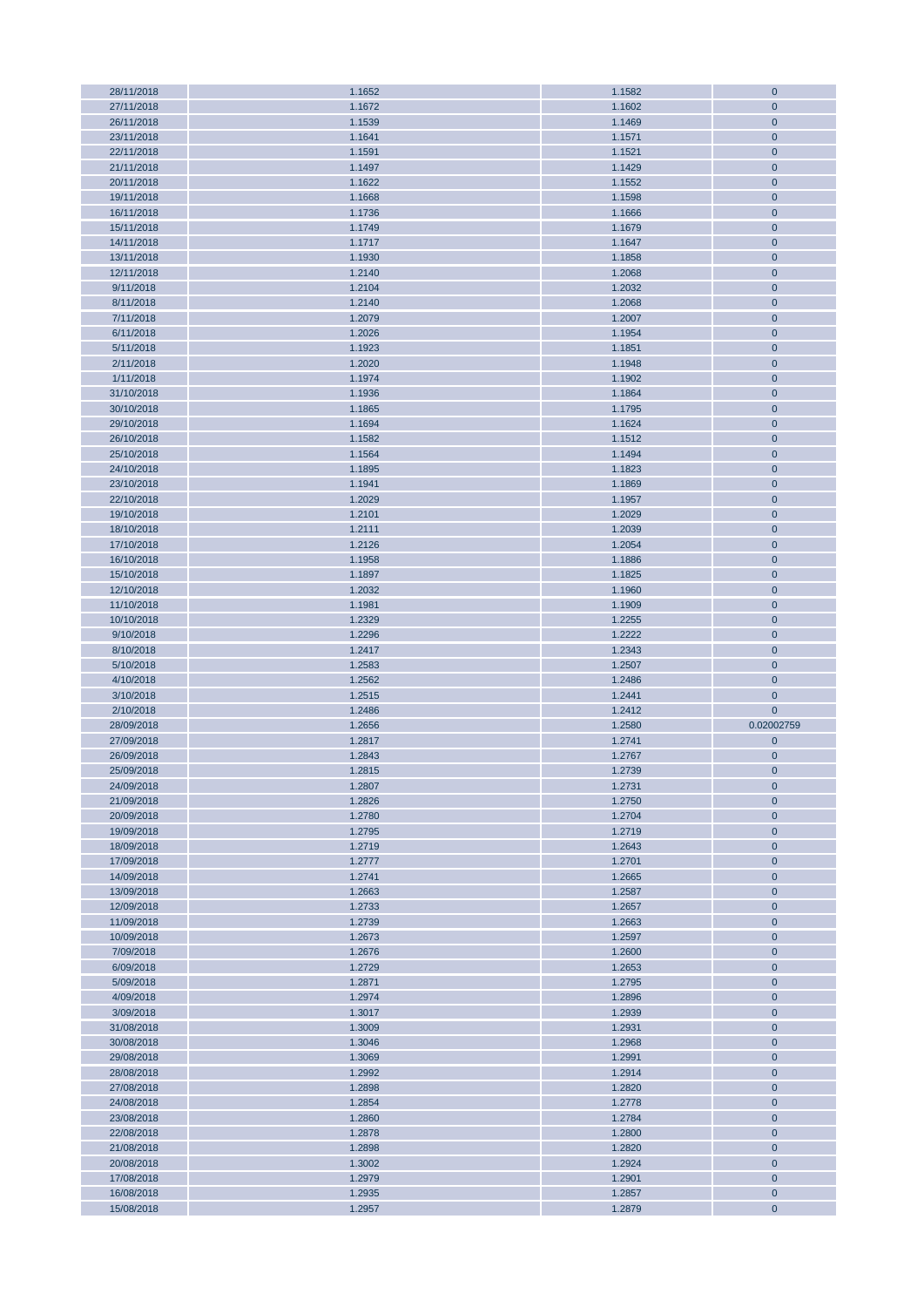| 14/08/2018 | 1.2878 | 1.2800 | $\mathbf{0}$ |
|------------|--------|--------|--------------|
| 13/08/2018 | 1.2758 | 1.2682 | $\mathbf{0}$ |
| 10/08/2018 | 1.2814 | 1.2738 | $\mathbf{0}$ |
| 9/08/2018  | 1.2865 | 1.2789 | $\mathbf 0$  |
|            |        |        |              |
| 8/08/2018  | 1.2811 | 1.2735 | $\mathbf 0$  |
| 7/08/2018  | 1.2775 | 1.2699 | $\mathbf{0}$ |
| 6/08/2018  | 1.2821 | 1.2745 | $\mathbf{0}$ |
| 3/08/2018  | 1.2740 | 1.2664 | $\mathbf{0}$ |
| 2/08/2018  | 1.2742 | 1.2666 | $\mathbf 0$  |
|            |        |        |              |
| 1/08/2018  | 1.2801 | 1.2725 | $\mathbf{0}$ |
| 31/07/2018 | 1.2822 | 1.2746 | $\mathbf{0}$ |
| 30/07/2018 | 1.2810 | 1.2734 | $\mathbf 0$  |
| 27/07/2018 | 1.2860 | 1.2784 | $\mathbf 0$  |
| 26/07/2018 | 1.2737 | 1.2661 | $\mathbf{0}$ |
| 25/07/2018 | 1.2757 | 1.2681 | $\mathbf 0$  |
|            |        |        |              |
| 24/07/2018 | 1.2794 | 1.2718 | $\mathbf{0}$ |
| 23/07/2018 | 1.2698 | 1.2622 | $\mathbf 0$  |
| 20/07/2018 | 1.2807 | 1.2731 | $\mathbf{0}$ |
| 19/07/2018 | 1.2754 | 1.2678 | $\mathbf{0}$ |
| 18/07/2018 | 1.2751 | 1.2675 | $\mathbf{0}$ |
| 17/07/2018 | 1.2655 | 1.2579 | $\mathbf 0$  |
|            |        |        |              |
| 16/07/2018 | 1.2733 | 1.2657 | $\mathbf{0}$ |
| 13/07/2018 | 1.2800 | 1.2724 | $\mathbf{0}$ |
| 12/07/2018 | 1.2795 | 1.2719 | $\mathbf{0}$ |
| 11/07/2018 | 1.2682 | 1.2606 | $\mathbf 0$  |
| 10/07/2018 | 1.2772 | 1.2696 | $\mathbf{0}$ |
| 9/07/2018  | 1.2842 | 1.2766 | $\mathbf{0}$ |
|            |        |        |              |
| 6/07/2018  | 1.2820 | 1.2744 | $\mathbf{0}$ |
| 5/07/2018  | 1.2719 | 1.2643 | $\mathbf 0$  |
| 4/07/2018  | 1.2657 | 1.2581 | $\mathbf{0}$ |
| 3/07/2018  | 1.2707 | 1.2631 | $\mathbf{0}$ |
| 2/07/2018  | 1.2654 | 1.2578 | $\mathbf{0}$ |
| 30/06/2018 | 1.2693 | 1.2617 | 0.03242826   |
|            |        |        |              |
| 29/06/2018 | 1.3018 | 1.2940 | $\mathbf 0$  |
| 28/06/2018 | 1.3053 | 1.2975 | $\mathbf{0}$ |
| 27/06/2018 | 1.2991 | 1.2913 | $\mathbf{0}$ |
| 26/06/2018 | 1.2975 | 1.2897 | $\mathbf 0$  |
| 25/06/2018 | 1.3009 | 1.2931 | $\mathbf 0$  |
| 22/06/2018 | 1.3031 | 1.2953 | $\mathbf{0}$ |
|            |        |        |              |
| 21/06/2018 | 1.3063 | 1.2985 | $\mathbf{0}$ |
| 20/06/2018 | 1.2932 | 1.2854 | $\mathbf 0$  |
| 19/06/2018 | 1.2753 | 1.2677 | $\mathbf 0$  |
| 18/06/2018 | 1.2742 | 1.2666 | $\mathbf{0}$ |
| 15/06/2018 | 1.2721 | 1.2645 | $\mathbf 0$  |
| 14/06/2018 | 1.2565 | 1.2489 | $\mathbf 0$  |
|            |        |        |              |
| 13/06/2018 | 1.2571 | 1.2495 | $\mathbf 0$  |
| 12/06/2018 | 1.2637 | 1.2561 | $\mathbf{0}$ |
| 8/06/2018  | 1.2601 | 1.2525 | $\mathbf{0}$ |
| 7/06/2018  | 1.2630 | 1.2554 | $\mathbf{0}$ |
| 6/06/2018  | 1.2565 | 1.2489 | $\mathbf 0$  |
| 5/06/2018  | 1.2514 | 1.2440 | $\mathbf{0}$ |
|            |        |        |              |
| 4/06/2018  | 1.2588 | 1.2512 | $\mathbf{0}$ |
| 1/06/2018  | 1.2496 | 1.2422 | $\mathbf{0}$ |
| 31/05/2018 | 1.2546 | 1.2470 | $\mathbf 0$  |
| 30/05/2018 | 1.2486 | 1.2412 | $\mathbf 0$  |
| 29/05/2018 | 1.2556 | 1.2480 | $\mathbf{0}$ |
| 28/05/2018 | 1.2546 | 1.2470 | $\mathbf 0$  |
|            |        |        |              |
| 25/05/2018 | 1.2583 | 1.2507 | $\mathbf{0}$ |
| 24/05/2018 | 1.2607 | 1.2531 | $\mathbf{0}$ |
| 23/05/2018 | 1.2589 | 1.2513 | $\mathbf 0$  |
| 22/05/2018 | 1.2607 | 1.2531 | $\mathbf{0}$ |
| 21/05/2018 | 1.2700 | 1.2624 | $\mathbf 0$  |
| 18/05/2018 | 1.2697 | 1.2621 | $\mathbf 0$  |
| 17/05/2018 | 1.2725 | 1.2649 | $\mathbf 0$  |
|            |        |        |              |
| 16/05/2018 | 1.2742 | 1.2666 | $\mathbf{0}$ |
| 15/05/2018 | 1.2710 | 1.2634 | $\mathbf 0$  |
| 14/05/2018 | 1.2734 | 1.2658 | $\mathbf 0$  |
| 11/05/2018 | 1.2671 | 1.2595 | $\mathbf 0$  |
| 10/05/2018 |        |        |              |
| 9/05/2018  |        |        |              |
|            | 1.2687 | 1.2611 | $\mathbf 0$  |
|            | 1.2642 | 1.2566 | $\pmb{0}$    |
| 8/05/2018  | 1.2597 | 1.2521 | $\mathbf 0$  |
| 7/05/2018  | 1.2589 | 1.2513 | $\mathbf 0$  |
| 4/05/2018  | 1.2567 | 1.2491 | $\pmb{0}$    |
| 3/05/2018  | 1.2635 | 1.2559 | $\mathbf 0$  |
| 2/05/2018  | 1.2560 | 1.2484 | $\mathbf 0$  |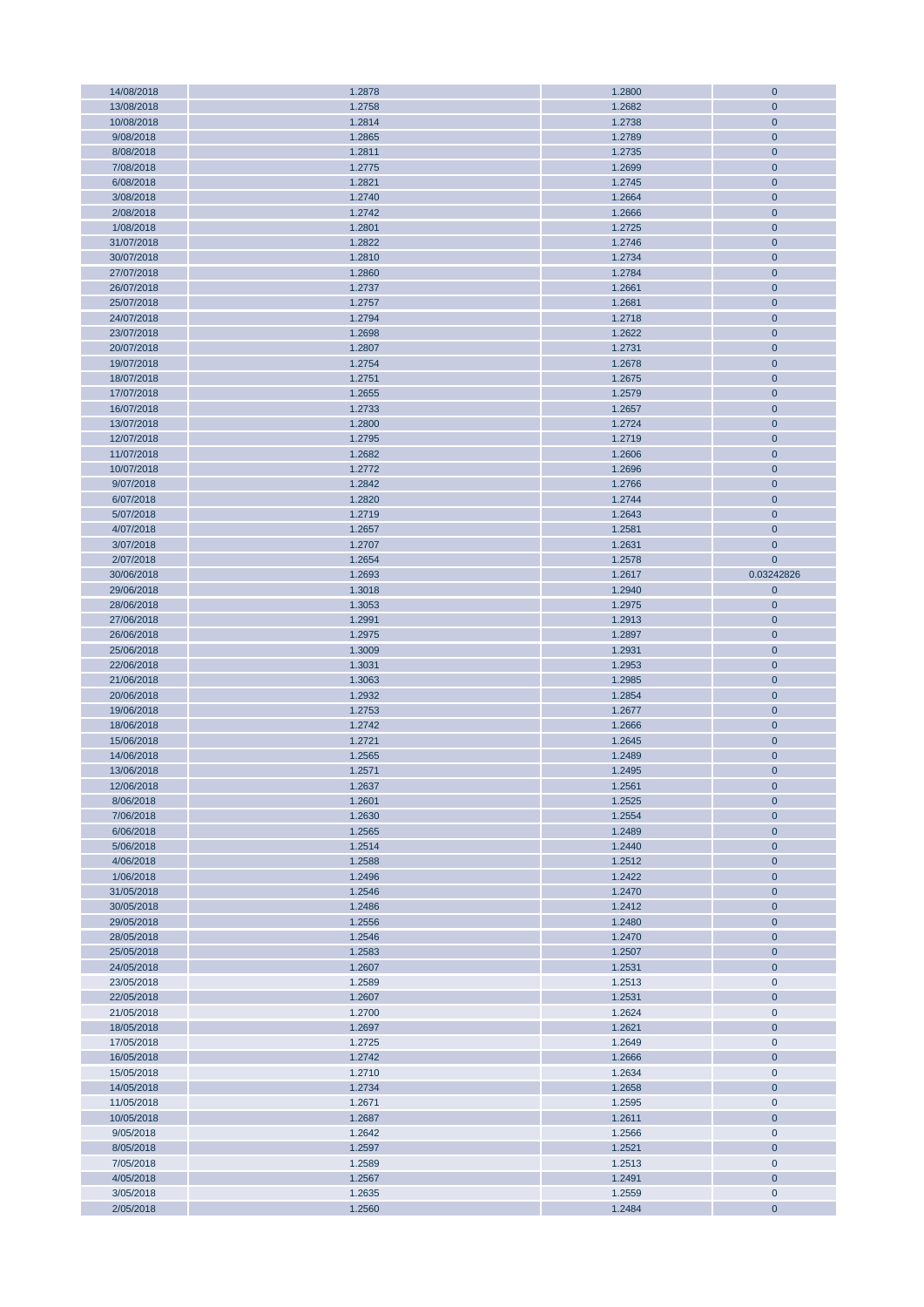| 1/05/2018  | 1.2496 | 1.2422 | $\overline{0}$ |
|------------|--------|--------|----------------|
| 30/04/2018 | 1.2430 | 1.2356 | $\mathbf{0}$   |
| 27/04/2018 | 1.2364 | 1.2290 | $\overline{0}$ |
| 26/04/2018 | 1.2269 | 1.2195 | $\overline{0}$ |
|            |        |        |                |
| 24/04/2018 | 1.2284 | 1.2210 | $\overline{0}$ |
| 23/04/2018 | 1.2172 | 1.2100 | $\mathbf{0}$   |
| 20/04/2018 | 1.2127 | 1.2055 | $\bf 0$        |
| 19/04/2018 | 1.2163 | 1.2091 | $\overline{0}$ |
| 18/04/2018 | 1.2118 | 1.2046 | $\overline{0}$ |
| 17/04/2018 | 1.2097 | 1.2025 | $\mathbf{0}$   |
|            |        |        |                |
| 16/04/2018 | 1.2098 | 1.2026 | $\overline{0}$ |
| 13/04/2018 | 1.2063 | 1.1991 | $\mathbf{0}$   |
| 12/04/2018 | 1.2044 | 1.1972 | $\overline{0}$ |
| 11/04/2018 | 1.2073 | 1.2001 | $\mathbf 0$    |
| 10/04/2018 | 1.2109 | 1.2037 | $\overline{0}$ |
| 9/04/2018  | 1.2006 | 1.1934 | $\mathbf{0}$   |
|            |        |        |                |
| 6/04/2018  | 1.1950 | 1.1878 | $\overline{0}$ |
| 5/04/2018  | 1.1957 | 1.1885 | $\mathbf{0}$   |
| 4/04/2018  | 1.1879 | 1.1807 | $\mathbf 0$    |
| 3/04/2018  | 1.1866 | 1.1796 | $\mathbf 0$    |
| 29/03/2018 | 1.1863 | 1.1793 | 0.01686763     |
| 28/03/2018 | 1.2103 | 1.2031 | $\mathbf{0}$   |
|            |        |        |                |
| 27/03/2018 | 1.2176 | 1.2104 | $\overline{0}$ |
| 26/03/2018 | 1.2093 | 1.2021 | $\mathbf{0}$   |
| 23/03/2018 | 1.2153 | 1.2081 | $\overline{0}$ |
| 22/03/2018 | 1.2383 | 1.2309 | $\mathbf{0}$   |
| 21/03/2018 | 1.2391 | 1.2317 | $\overline{0}$ |
| 20/03/2018 | 1.2364 | 1.2290 | $\overline{0}$ |
|            |        |        |                |
| 19/03/2018 | 1.2419 | 1.2345 | $\overline{0}$ |
| 16/03/2018 | 1.2382 | 1.2308 | $\mathbf{0}$   |
| 15/03/2018 | 1.2354 | 1.2280 | $\overline{0}$ |
| 14/03/2018 | 1.2401 | 1.2327 | $\overline{0}$ |
| 13/03/2018 | 1.2477 | 1.2403 | $\overline{0}$ |
| 12/03/2018 | 1.2499 | 1.2425 | $\overline{0}$ |
|            |        |        |                |
| 9/03/2018  | 1.2414 | 1.2340 | $\mathbf 0$    |
| 8/03/2018  | 1.2362 | 1.2288 | $\overline{0}$ |
| 7/03/2018  | 1.2242 | 1.2168 | $\overline{0}$ |
| 6/03/2018  | 1.2369 | 1.2295 | $\mathbf 0$    |
| 5/03/2018  | 1.2227 | 1.2153 | $\overline{0}$ |
| 2/03/2018  | 1.2300 | 1.2226 | $\overline{0}$ |
|            |        |        |                |
| 1/03/2018  | 1.2389 | 1.2315 | $\mathbf 0$    |
| 28/02/2018 | 1.2448 | 1.2374 | $\overline{0}$ |
| 27/02/2018 | 1.2519 | 1.2445 | $\overline{0}$ |
| 26/02/2018 | 1.2465 | 1.2391 | $\overline{0}$ |
| 23/02/2018 | 1.2353 | 1.2279 | $\overline{0}$ |
| 22/02/2018 | 1.2263 | 1.2189 | $\mathbf{0}$   |
|            |        |        |                |
| 21/02/2018 | 1.2246 | 1.2172 | $\mathbf 0$    |
| 20/02/2018 | 1.2237 | 1.2163 | $\mathbf{0}$   |
| 19/02/2018 | 1.2190 | 1.2118 | $\pmb{0}$      |
| 16/02/2018 | 1.2146 | 1.2074 | $\pmb{0}$      |
| 15/02/2018 | 1.2152 | 1.2080 | $\mathbf 0$    |
| 14/02/2018 | 1.2003 | 1.1931 | $\mathbf{0}$   |
| 13/02/2018 | 1.1974 | 1.1902 | $\mathbf 0$    |
|            |        |        |                |
| 12/02/2018 | 1.1886 | 1.1814 | $\mathbf{0}$   |
| 9/02/2018  | 1.1922 | 1.1850 | $\mathbf 0$    |
| 8/02/2018  | 1.2026 | 1.1954 | $\mathbf{0}$   |
| 7/02/2018  | 1.2017 | 1.1945 | $\mathbf 0$    |
| 6/02/2018  | 1.1928 | 1.1856 | $\mathbf{0}$   |
| 5/02/2018  | 1.2325 | 1.2251 | $\mathbf 0$    |
| 2/02/2018  | 1.2518 | 1.2444 | $\mathbf{0}$   |
|            |        |        |                |
| 1/02/2018  | 1.2446 | 1.2372 | $\mathbf 0$    |
| 31/01/2018 | 1.2335 | 1.2261 | $\mathbf{0}$   |
| 30/01/2018 | 1.2317 | 1.2243 | $\mathbf 0$    |
| 29/01/2018 | 1.2425 | 1.2351 | $\mathbf{0}$   |
| 25/01/2018 | 1.2380 | 1.2306 | $\mathbf 0$    |
| 24/01/2018 | 1.2403 | 1.2329 | $\mathbf 0$    |
|            |        |        |                |
| 23/01/2018 | 1.2342 | 1.2268 | $\mathbf 0$    |
| 22/01/2018 | 1.2261 | 1.2187 | $\mathbf{0}$   |
| 19/01/2018 | 1.2270 | 1.2196 | $\mathbf 0$    |
| 18/01/2018 | 1.2282 | 1.2208 | $\pmb{0}$      |
| 17/01/2018 | 1.2267 | 1.2193 | $\mathbf 0$    |
| 16/01/2018 | 1.2342 | 1.2268 | $\mathbf{0}$   |
|            |        |        |                |
| 15/01/2018 | 1.2390 | 1.2316 | $\mathbf 0$    |
| 12/01/2018 | 1.2378 | 1.2304 | $\mathbf{0}$   |
| 11/01/2018 | 1.2357 | 1.2283 | $\mathbf 0$    |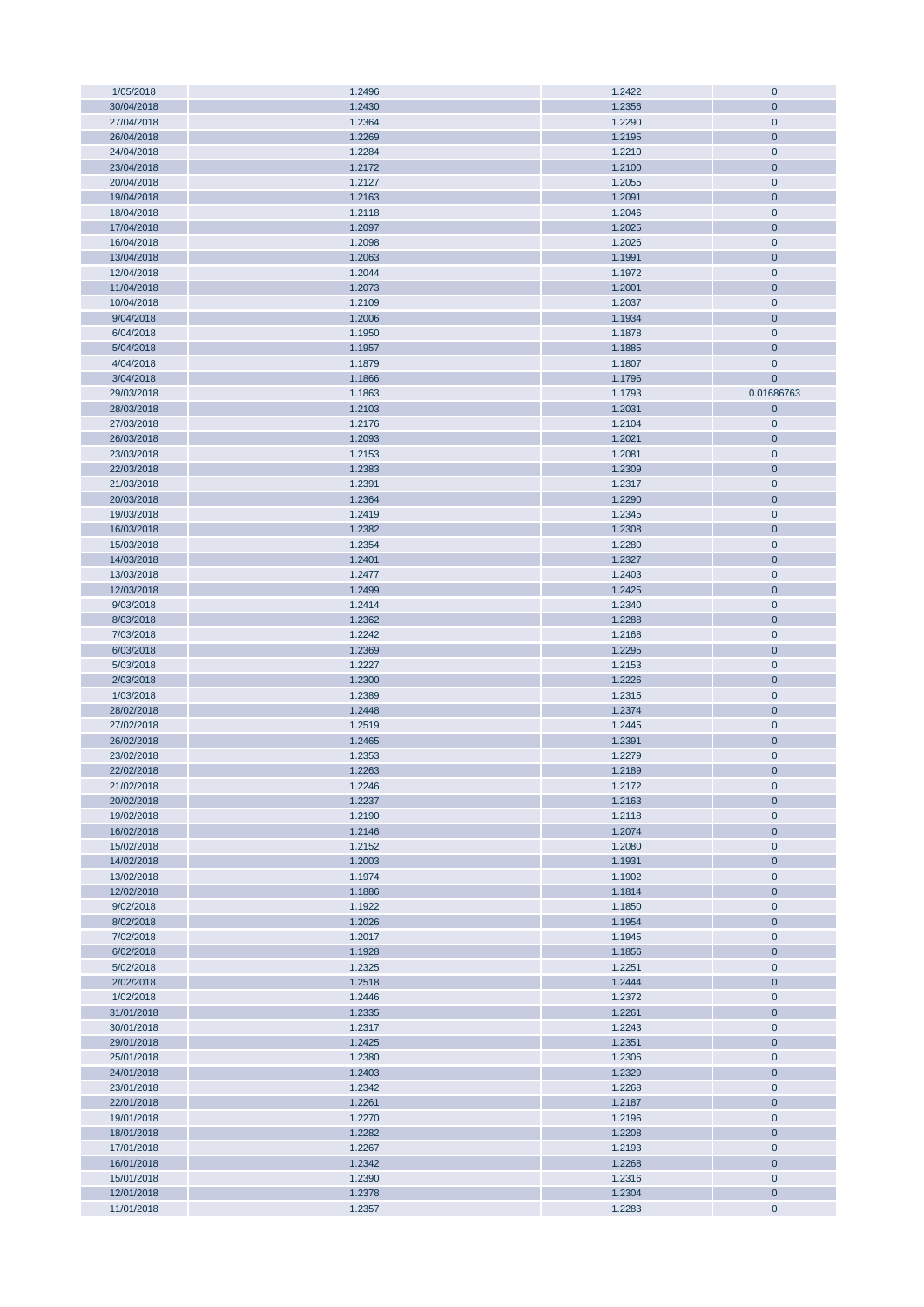| 10/01/2018               | 1.2430           | 1.2356           | $\mathbf 0$                 |
|--------------------------|------------------|------------------|-----------------------------|
| 9/01/2018                | 1.2511           | 1.2437           | $\mathbf{0}$                |
| 8/01/2018                | 1.2519           | 1.2445           | $\mathbf{0}$                |
|                          |                  |                  |                             |
| 5/01/2018                | 1.2516           | 1.2442           | $\mathbf 0$                 |
| 4/01/2018                | 1.2423           | 1.2349           | $\overline{0}$              |
| 3/01/2018                | 1.2403           | 1.2329           | $\mathbf{0}$                |
| 2/01/2018                | 1.2388           | 1.2314           | $\overline{0}$              |
| 29/12/2017               | 1.2396           | 1.2322           | 0.01076078                  |
|                          |                  |                  |                             |
| 28/12/2017               | 1.2540           | 1.2464           | $\mathbf 0$                 |
| 27/12/2017               | 1.2494           | 1.2420           | $\overline{0}$              |
| 22/12/2017               | 1.2485           | 1.2411           | $\mathbf{0}$                |
| 21/12/2017               | 1.2462           | 1.2388           | $\overline{0}$              |
| 20/12/2017               | 1.2489           | 1.2415           | $\overline{0}$              |
|                          |                  |                  |                             |
| 19/12/2017               | 1.2474           | 1.2400           | $\mathbf 0$                 |
| 18/12/2017               | 1.2406           | 1.2332           | $\mathbf{0}$                |
| 15/12/2017               | 1.2335           | 1.2261           | $\overline{0}$              |
| 14/12/2017               | 1.2363           | 1.2289           | $\overline{0}$              |
| 13/12/2017               | 1.2372           | 1.2298           | $\overline{0}$              |
|                          |                  |                  |                             |
| 12/12/2017               | 1.2372           | 1.2298           | $\mathbf 0$                 |
| 11/12/2017               | 1.2317           | 1.2243           | $\mathbf 0$                 |
| 8/12/2017                | 1.2283           | 1.2209           | $\overline{0}$              |
| 7/12/2017                | 1.2237           | 1.2163           | $\mathbf 0$                 |
| 6/12/2017                | 1.2152           | 1.2080           | $\mathbf 0$                 |
| 5/12/2017                | 1.2181           | 1.2109           | $\overline{0}$              |
|                          |                  |                  |                             |
| 4/12/2017                | 1.2246           | 1.2172           | $\mathbf{0}$                |
| 1/12/2017                | 1.2263           | 1.2189           | $\overline{0}$              |
| 30/11/2017               | 1.2232           | 1.2158           | $\mathbf{0}$                |
| 29/11/2017               | 1.2318           | 1.2244           | $\overline{0}$              |
| 28/11/2017               | 1.2268           | 1.2194           | $\mathbf{0}$                |
|                          |                  |                  |                             |
| 27/11/2017               | 1.2289           | 1.2215           | $\mathbf 0$                 |
| 24/11/2017               | 1.2280           | 1.2206           | $\mathbf{0}$                |
| 23/11/2017               | 1.2308           | 1.2234           | $\overline{0}$              |
| 22/11/2017               | 1.2314           | 1.2240           | $\mathbf{0}$                |
| 21/11/2017               | 1.2278           | 1.2204           | $\overline{0}$              |
|                          |                  |                  |                             |
| 20/11/2017               | 1.2223           | 1.2149           | $\mathbf{0}$                |
| 17/11/2017               | 1.2237           | 1.2163           | $\overline{0}$              |
| 16/11/2017               | 1.2183           | 1.2111           | $\overline{0}$              |
| 15/11/2017               | 1.2175           | 1.2103           | $\overline{0}$              |
| 14/11/2017               | 1.2235           | 1.2161           | $\overline{0}$              |
| 13/11/2017               | 1.2337           | 1.2263           | $\overline{0}$              |
|                          |                  |                  |                             |
| 10/11/2017               | 1.2300           | 1.2226           | $\mathbf{0}$                |
| 9/11/2017                | 1.2339           | 1.2265           | $\overline{0}$              |
| 8/11/2017                | 1.2227           | 1.2153           | $\mathbf{0}$                |
| 7/11/2017                | 1.2235           | 1.2161           | $\mathbf 0$                 |
| 6/11/2017                | 1.2119           | 1.2047           | $\mathbf{0}$                |
|                          |                  |                  |                             |
| 3/11/2017                | 1.2104           | 1.2032           | $\mathbf{0}$                |
| 2/11/2017                | 1.2032           | 1.1960           | $\mathbf{0}$                |
| 1/11/2017                | 1.2057           | 1.1985           | $\mathbf 0$                 |
| 31/10/2017               | 1.1993           | 1.1921           | $\mathbf{0}$                |
| 30/10/2017               | 1.2028           | 1.1956           | $\mathbf 0$                 |
|                          |                  |                  |                             |
| 27/10/2017               | 1.1977           | 1.1905           | $\mathbf{0}$                |
| 26/10/2017               | 1.1989           | 1.1917           | $\mathbf 0$                 |
| 25/10/2017               | 1.1962           | 1.1890           | $\mathbf{0}$                |
| 24/10/2017               | 1.1908           | 1.1836           | $\bf 0$                     |
| 23/10/2017               | 1.1899           | 1.1827           | $\mathbf{0}$                |
| 20/10/2017               | 1.1911           | 1.1839           | $\mathbf 0$                 |
|                          |                  |                  |                             |
| 19/10/2017               | 1.1893           | 1.1821           | $\mathbf{0}$                |
| 18/10/2017               | 1.1871           | 1.1799           | $\bf 0$                     |
| 17/10/2017               | 1.1891           | 1.1819           | $\mathbf{0}$                |
| 16/10/2017               | 1.1826           | 1.1756           | $\overline{0}$              |
| 13/10/2017               | 1.1762           | 1.1692           | $\mathbf{0}$                |
| 12/10/2017               | 1.1723           | 1.1653           | $\bf 0$                     |
|                          |                  |                  |                             |
| 11/10/2017               | 1.1670           | 1.1600           | $\mathbf{0}$                |
| 10/10/2017               | 1.1605           | 1.1535           | $\mathbf 0$                 |
| 9/10/2017                | 1.1621           | 1.1551           | $\mathbf{0}$                |
| 6/10/2017                | 1.1570           | 1.1500           | $\mathbf{0}$                |
| 5/10/2017                | 1.1442           | 1.1374           | $\mathbf 0$                 |
|                          |                  |                  |                             |
| 4/10/2017                | 1.1456           | 1.1388           | $\mathbf 0$                 |
| 3/10/2017                | 1.1542           | 1.1472           | $\mathbf{0}$                |
| 29/09/2017               | 1.1503           | 1.1435           | 0.01887641                  |
| 28/09/2017               | 1.1667           | 1.1597           | $\mathbf{0}$                |
| 27/09/2017               |                  | 1.1583           | $\mathbf 0$                 |
|                          |                  |                  |                             |
|                          | 1.1653           |                  |                             |
| 26/09/2017               | 1.1670           | 1.1600           | $\mathbf{0}$                |
| 25/09/2017<br>22/09/2017 | 1.1695<br>1.1670 | 1.1625<br>1.1600 | $\mathbf 0$<br>$\mathbf{0}$ |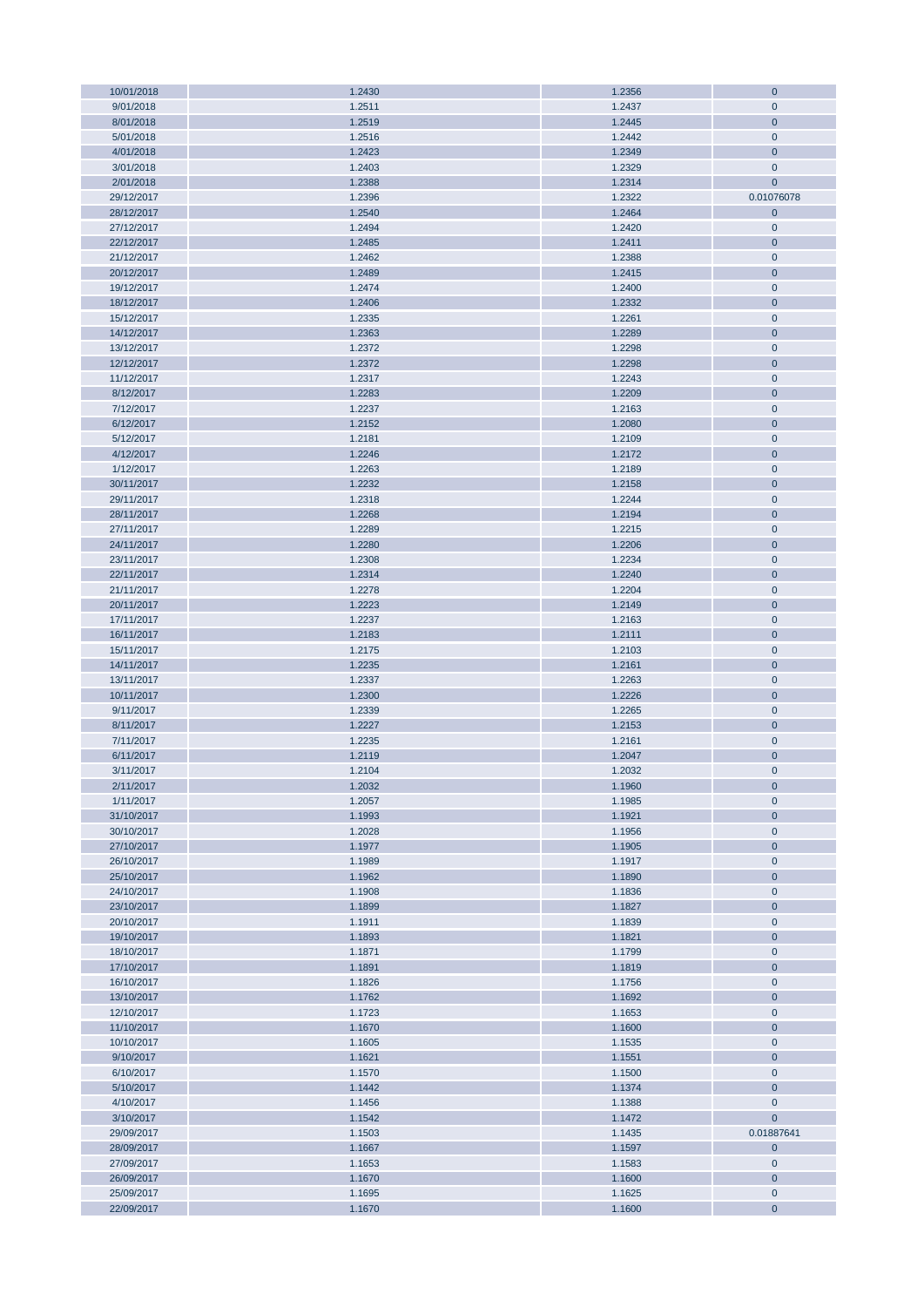| 21/09/2017 | 1.1602 | 1.1532 | $\bf 0$      |
|------------|--------|--------|--------------|
| 20/09/2017 | 1.1712 | 1.1642 | $\mathbf{0}$ |
| 19/09/2017 | 1.1720 | 1.1650 | $\mathbf 0$  |
|            |        |        |              |
| 18/09/2017 | 1.1727 | 1.1657 | $\mathbf{0}$ |
| 15/09/2017 | 1.1660 | 1.1590 | $\mathbf 0$  |
| 14/09/2017 | 1.1754 | 1.1684 | $\mathbf{0}$ |
| 13/09/2017 | 1.1755 | 1.1685 | $\mathbf 0$  |
| 12/09/2017 | 1.1750 | 1.1680 | $\mathbf{0}$ |
|            |        |        |              |
| 11/09/2017 | 1.1661 | 1.1591 | $\mathbf 0$  |
| 8/09/2017  | 1.1570 | 1.1500 | $\mathbf{0}$ |
| 7/09/2017  | 1.1598 | 1.1528 | $\mathbf 0$  |
| 6/09/2017  | 1.1598 | 1.1528 | $\mathbf{0}$ |
| 5/09/2017  | 1.1648 | 1.1578 | $\mathbf 0$  |
|            |        |        |              |
| 4/09/2017  | 1.1627 | 1.1557 | $\mathbf{0}$ |
| 1/09/2017  | 1.1670 | 1.1600 | $\mathbf 0$  |
| 31/08/2017 | 1.1645 | 1.1575 | $\mathbf{0}$ |
| 30/08/2017 | 1.1551 | 1.1481 | $\pmb{0}$    |
| 29/08/2017 | 1.1525 | 1.1457 | $\mathbf 0$  |
|            |        |        |              |
| 28/08/2017 | 1.1599 | 1.1529 | $\mathbf 0$  |
| 25/08/2017 | 1.1647 | 1.1577 | $\mathbf{0}$ |
| 24/08/2017 | 1.1648 | 1.1578 | $\mathbf 0$  |
| 23/08/2017 | 1.1628 | 1.1558 | $\mathbf{0}$ |
| 22/08/2017 | 1.1680 | 1.1610 | $\mathbf 0$  |
|            |        |        | $\mathbf{0}$ |
| 21/08/2017 | 1.1615 | 1.1545 |              |
| 18/08/2017 | 1.1641 | 1.1571 | $\mathbf 0$  |
| 17/08/2017 | 1.1728 | 1.1658 | $\mathbf 0$  |
| 16/08/2017 | 1.1713 | 1.1643 | $\mathbf 0$  |
| 15/08/2017 | 1.1632 | 1.1562 | $\mathbf 0$  |
|            |        |        |              |
| 14/08/2017 | 1.1579 | 1.1509 | $\mathbf 0$  |
| 11/08/2017 | 1.1498 | 1.1430 | $\mathbf 0$  |
| 10/08/2017 | 1.1628 | 1.1558 | $\mathbf 0$  |
| 9/08/2017  | 1.1640 | 1.1570 | $\mathbf 0$  |
| 8/08/2017  | 1.1587 | 1.1517 | $\mathbf 0$  |
|            |        |        |              |
| 7/08/2017  | 1.1656 | 1.1586 | $\mathbf 0$  |
| 4/08/2017  | 1.1552 | 1.1482 | $\mathbf 0$  |
| 3/08/2017  | 1.1563 | 1.1493 | $\mathbf{0}$ |
| 2/08/2017  | 1.1571 | 1.1501 | $\mathbf 0$  |
| 1/08/2017  | 1.1632 | 1.1562 | $\mathbf{0}$ |
|            |        |        |              |
| 31/07/2017 | 1.1541 | 1.1471 | $\mathbf 0$  |
| 28/07/2017 | 1.1510 | 1.1442 | $\mathbf{0}$ |
| 27/07/2017 | 1.1704 | 1.1634 | $\bf 0$      |
| 26/07/2017 | 1.1692 | 1.1622 | $\mathbf{0}$ |
| 25/07/2017 | 1.1574 | 1.1504 | $\mathbf 0$  |
| 24/07/2017 | 1.1482 | 1.1414 | $\mathbf{0}$ |
|            |        |        |              |
| 21/07/2017 | 1.1564 | 1.1494 | $\mathbf 0$  |
| 20/07/2017 | 1.1658 | 1.1588 | $\mathbf 0$  |
| 19/07/2017 | 1.1585 | 1.1515 | $\mathbf 0$  |
| 18/07/2017 | 1.1485 | 1.1417 | $\mathbf{0}$ |
| 17/07/2017 | 1.1633 | 1.1563 | $\mathbf 0$  |
|            |        |        |              |
| 14/07/2017 | 1.1643 | 1.1573 | $\mathbf 0$  |
| 13/07/2017 | 1.1590 | 1.1520 | $\bf 0$      |
| 12/07/2017 | 1.1439 | 1.1371 | $\mathbf{0}$ |
| 11/07/2017 | 1.1561 | 1.1491 | $\mathbf 0$  |
| 10/07/2017 | 1.1549 | 1.1479 | $\pmb{0}$    |
| 7/07/2017  | 1.1505 | 1.1437 | $\mathbf 0$  |
|            |        |        |              |
| 6/07/2017  | 1.1607 | 1.1537 | $\mathbf{0}$ |
| 5/07/2017  | 1.1605 | 1.1535 | $\bf 0$      |
| 4/07/2017  | 1.1645 | 1.1575 | $\mathbf 0$  |
| 3/07/2017  | 1.1445 | 1.1377 | $\mathbf 0$  |
| 30/06/2017 | 1.1529 | 1.1461 | 0.00872792   |
|            |        |        |              |
| 29/06/2017 | 1.1826 | 1.1756 | $\mathbf 0$  |
| 28/06/2017 | 1.1651 | 1.1581 | $\mathbf 0$  |
| 27/06/2017 | 1.1551 | 1.1481 | $\mathbf 0$  |
| 26/06/2017 | 1.1572 | 1.1502 | $\mathbf{0}$ |
| 23/06/2017 | 1.1570 | 1.1500 | $\mathbf 0$  |
|            |        |        |              |
| 22/06/2017 | 1.1570 | 1.1500 | $\mathbf{0}$ |
| 21/06/2017 | 1.1482 | 1.1414 | $\mathbf 0$  |
| 20/06/2017 | 1.1673 | 1.1603 | $\mathbf 0$  |
| 19/06/2017 | 1.1772 | 1.1702 | $\mathbf 0$  |
| 16/06/2017 | 1.1707 | 1.1637 | $\mathbf{0}$ |
|            |        |        |              |
| 15/06/2017 | 1.1689 | 1.1619 | $\mathbf 0$  |
| 14/06/2017 | 1.1859 | 1.1789 | $\mathbf{0}$ |
| 13/06/2017 | 1.1720 | 1.1650 | $\mathbf 0$  |
| 9/06/2017  | 1.1510 | 1.1442 | $\mathbf 0$  |
| 8/06/2017  | 1.1517 | 1.1449 | $\pmb{0}$    |
|            |        |        |              |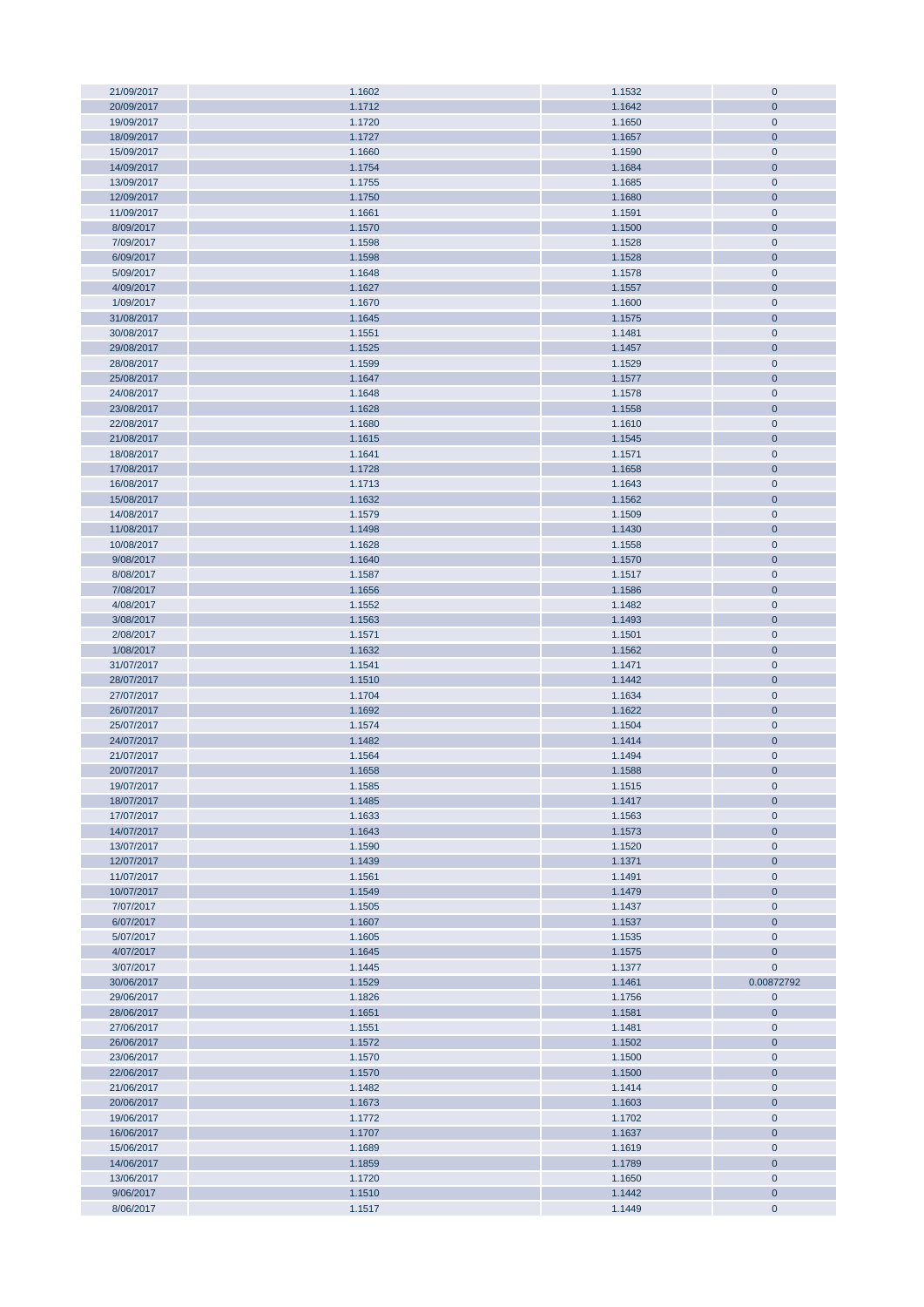| 7/06/2017  | 1.1489 | 1.1421 | $\mathbf{0}$   |
|------------|--------|--------|----------------|
| 6/06/2017  | 1.1483 | 1.1415 | $\mathbf 0$    |
|            |        |        |                |
| 5/06/2017  | 1.1662 | 1.1592 | $\overline{0}$ |
| 2/06/2017  | 1.1736 | 1.1666 | $\overline{0}$ |
| 1/06/2017  | 1.1630 | 1.1560 | $\overline{0}$ |
| 31/05/2017 | 1.1598 | 1.1528 | $\mathbf 0$    |
|            |        |        |                |
| 30/05/2017 | 1.1576 | 1.1506 | $\mathbf{0}$   |
| 29/05/2017 | 1.1554 | 1.1484 | $\mathbf{0}$   |
| 26/05/2017 | 1.1657 | 1.1587 | $\mathbf 0$    |
| 25/05/2017 | 1.1734 | 1.1664 | $\mathbf{0}$   |
|            |        |        |                |
| 24/05/2017 | 1.1716 | 1.1646 | $\mathbf{0}$   |
| 23/05/2017 | 1.1707 | 1.1637 | $\bf 0$        |
| 22/05/2017 | 1.1721 | 1.1651 | $\overline{0}$ |
| 19/05/2017 | 1.1630 | 1.1560 | $\mathbf 0$    |
|            |        |        |                |
| 18/05/2017 | 1.1637 | 1.1567 | $\mathbf{0}$   |
| 17/05/2017 | 1.1732 | 1.1662 | $\mathbf 0$    |
| 16/05/2017 | 1.1881 | 1.1809 | $\mathbf 0$    |
| 15/05/2017 | 1.1821 | 1.1751 | $\mathbf 0$    |
|            |        |        |                |
| 12/05/2017 | 1.1812 | 1.1742 | $\overline{0}$ |
| 11/05/2017 | 1.1889 | 1.1817 | $\mathbf 0$    |
| 10/05/2017 | 1.1883 | 1.1811 | $\mathbf 0$    |
| 9/05/2017  | 1.1824 | 1.1754 | $\mathbf 0$    |
|            |        |        |                |
| 8/05/2017  | 1.1899 | 1.1827 | $\overline{0}$ |
| 5/05/2017  | 1.1812 | 1.1742 | $\mathbf 0$    |
| 4/05/2017  | 1.1881 | 1.1809 | $\mathbf 0$    |
| 3/05/2017  | 1.1909 | 1.1837 | $\mathbf 0$    |
|            |        |        |                |
| 2/05/2017  | 1.2024 | 1.1952 | $\mathbf{0}$   |
| 1/05/2017  | 1.2030 | 1.1958 | $\mathbf 0$    |
| 28/04/2017 | 1.1957 | 1.1885 | $\overline{0}$ |
|            |        |        |                |
| 27/04/2017 | 1.1950 | 1.1878 | $\mathbf 0$    |
| 26/04/2017 | 1.1913 | 1.1841 | $\mathbf{0}$   |
| 24/04/2017 | 1.1838 | 1.1768 | $\mathbf 0$    |
| 21/04/2017 | 1.1780 | 1.1710 | $\mathbf 0$    |
|            |        |        |                |
| 20/04/2017 | 1.1703 | 1.1633 | $\mathbf 0$    |
| 19/04/2017 | 1.1677 | 1.1607 | $\mathbf{0}$   |
| 18/04/2017 | 1.1764 | 1.1694 | $\mathbf 0$    |
| 13/04/2017 | 1.1840 | 1.1770 | $\overline{0}$ |
|            |        |        |                |
| 12/04/2017 | 1.1924 | 1.1852 | $\mathbf 0$    |
| 11/04/2017 | 1.1917 | 1.1845 | $\mathbf{0}$   |
| 10/04/2017 | 1.1868 | 1.1798 | $\overline{0}$ |
| 7/04/2017  | 1.1760 | 1.1690 | $\mathbf{0}$   |
|            |        |        |                |
| 6/04/2017  | 1.1738 | 1.1668 | $\overline{0}$ |
| 5/04/2017  | 1.1769 | 1.1699 | $\mathbf{0}$   |
| 4/04/2017  | 1.1720 | 1.1650 | $\mathbf 0$    |
| 3/04/2017  | 1.1754 | 1.1684 | $\mathbf 0$    |
|            |        |        |                |
| 31/03/2017 | 1.1742 | 1.1672 | 0.79123300     |
| 30/03/2017 | 1.1886 | 1.1814 | $\mathbf 0$    |
| 29/03/2017 | 1.1829 | 1.1759 | $\mathbf 0$    |
| 28/03/2017 | 1.1730 | 1.1660 | $\mathbf{0}$   |
|            |        |        |                |
| 27/03/2017 | 1.1586 | 1.1516 | $\mathbf 0$    |
| 24/03/2017 | 1.1585 | 1.1515 | $\mathbf{0}$   |
| 23/03/2017 | 1.1493 | 1.1425 | $\mathbf 0$    |
| 22/03/2017 | 1.1434 | 1.1366 | $\mathbf 0$    |
| 21/03/2017 | 1.1610 | 1.1540 | $\mathbf 0$    |
|            |        |        |                |
| 20/03/2017 | 1.1636 | 1.1566 | $\mathbf 0$    |
| 17/03/2017 | 1.1684 | 1.1614 | $\mathbf 0$    |
| 16/03/2017 | 1.1647 | 1.1577 | $\mathbf 0$    |
| 15/03/2017 | 1.1646 | 1.1576 | $\mathbf 0$    |
|            |        |        |                |
| 14/03/2017 | 1.1618 | 1.1548 | $\mathbf{0}$   |
| 13/03/2017 | 1.1610 | 1.1540 | $\mathbf 0$    |
| 10/03/2017 | 1.1630 | 1.1560 | $\mathbf{0}$   |
| 9/03/2017  | 1.1559 | 1.1489 | $\pmb{0}$      |
|            |        |        |                |
| 8/03/2017  | 1.1565 | 1.1495 | $\mathbf 0$    |
| 7/03/2017  | 1.1573 | 1.1503 | $\mathbf 0$    |
| 6/03/2017  | 1.1527 | 1.1459 | $\mathbf 0$    |
| 3/03/2017  | 1.1492 | 1.1424 | $\mathbf 0$    |
|            |        |        |                |
| 2/03/2017  | 1.1565 | 1.1495 | $\mathbf 0$    |
| 1/03/2017  | 1.1403 | 1.1335 | $\mathbf 0$    |
| 28/02/2017 | 1.1405 | 1.1337 | $\mathbf{0}$   |
| 27/02/2017 | 1.1434 | 1.1366 | $\pmb{0}$      |
|            |        |        |                |
| 24/02/2017 | 1.1456 | 1.1388 | $\mathbf 0$    |
| 23/02/2017 | 1.1532 | 1.1464 | $\mathbf 0$    |
| 22/02/2017 | 1.1568 | 1.1498 | $\pmb{0}$      |
| 21/02/2017 | 1.1541 | 1.1471 | $\mathbf 0$    |
|            |        |        |                |
| 20/02/2017 | 1.1537 | 1.1467 | $\overline{0}$ |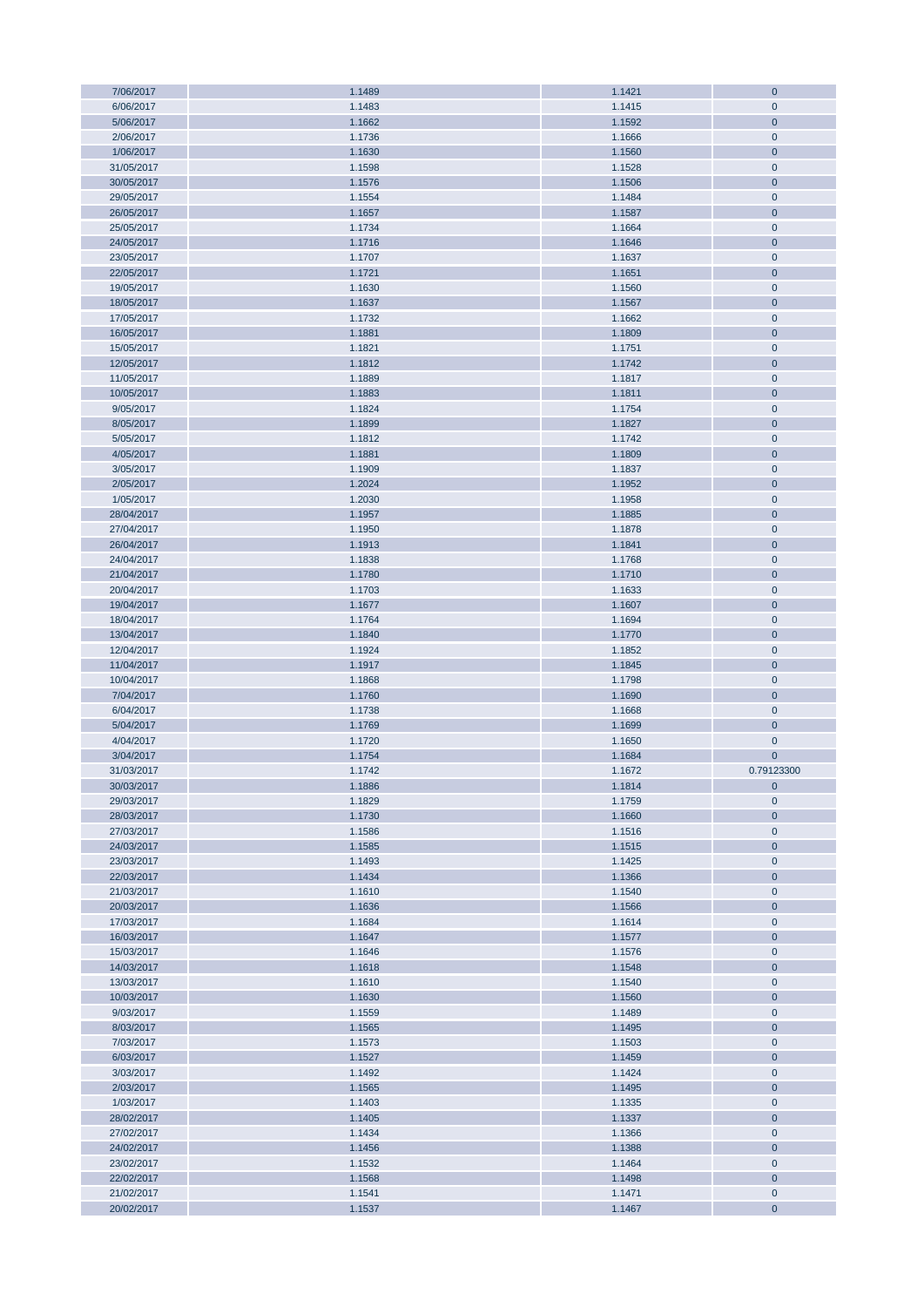| 17/02/2017             | 1.1538           | 1.1468           | $\bf 0$                    |
|------------------------|------------------|------------------|----------------------------|
| 16/02/2017             | 1.1567           | 1.1497           | $\overline{0}$             |
| 15/02/2017             | 1.1516           | 1.1448           | $\mathbf 0$                |
|                        |                  |                  |                            |
| 14/02/2017             | 1.1394           | 1.1326           | $\mathbf{0}$               |
| 13/02/2017             | 1.1414           | 1.1346           | $\overline{0}$             |
| 10/02/2017             | 1.1344           | 1.1276           | $\overline{0}$             |
| 9/02/2017              | 1.1231           | 1.1163           | $\overline{0}$             |
| 8/02/2017              | 1.1203           | 1.1135           | $\overline{0}$             |
|                        |                  |                  |                            |
| 7/02/2017              | 1.1134           | 1.1068           | $\overline{0}$             |
| 6/02/2017              | 1.1130           | 1.1064           | $\overline{0}$             |
| 3/02/2017              | 1.1139           | 1.1073           | $\overline{0}$             |
| 2/02/2017              | 1.1197           | 1.1131           | $\overline{0}$             |
|                        |                  |                  |                            |
| 1/02/2017              | 1.1218           | 1.1150           | $\overline{0}$             |
| 31/01/2017             | 1.1144           | 1.1078           | $\overline{0}$             |
| 30/01/2017             | 1.1216           | 1.1148           | $\overline{0}$             |
| 27/01/2017             | 1.1316           | 1.1248           | $\overline{0}$             |
| 25/01/2017             | 1.1224           | 1.1156           | $\overline{0}$             |
|                        |                  |                  |                            |
| 24/01/2017             | 1.1171           | 1.1105           | $\overline{0}$             |
| 23/01/2017             | 1.1096           | 1.1030           | $\mathbf 0$                |
| 20/01/2017             | 1.1164           | 1.1098           | $\overline{0}$             |
| 19/01/2017             | 1.1243           | 1.1175           | $\overline{0}$             |
| 18/01/2017             | 1.1218           | 1.1150           | $\mathbf 0$                |
|                        |                  |                  |                            |
| 17/01/2017             | 1.1253           | 1.1185           | $\overline{0}$             |
| 16/01/2017             | 1.1362           | 1.1294           | $\overline{0}$             |
| 13/01/2017             | 1.1318           | 1.1250           | $\bf 0$                    |
| 12/01/2017             | 1.1396           | 1.1328           | $\overline{0}$             |
| 11/01/2017             | 1.1410           | 1.1342           | $\mathbf 0$                |
|                        |                  |                  |                            |
| 10/01/2017             | 1.1396           | 1.1328           | $\overline{0}$             |
| 9/01/2017              | 1.1490           | 1.1422           | $\bf 0$                    |
| 6/01/2017              | 1.1373           | 1.1305           | $\overline{0}$             |
| 5/01/2017              | 1.1379           | 1.1311           | $\mathbf 0$                |
| 4/01/2017              | 1.1353           | 1.1285           | $\mathbf{0}$               |
|                        |                  |                  |                            |
| 3/01/2017              | 1.1349           | 1.1281           | $\mathbf 0$                |
| 30/12/2016             | 1.1230           | 1.1162           | 0.02353048                 |
| 29/12/2016             |                  |                  | $\mathbf 0$                |
|                        | 1.1529           | 1.1461           |                            |
|                        |                  |                  |                            |
| 28/12/2016             | 1.1480           | 1.1412           | $\overline{0}$             |
| 23/12/2016             | 1.1359           | 1.1291           | $\mathbf 0$                |
| 22/12/2016             | 1.1384           | 1.1316           | $\overline{0}$             |
| 21/12/2016             | 1.1314           | 1.1246           | $\overline{0}$             |
| 20/12/2016             | 1.1281           | 1.1213           | $\mathbf{0}$               |
|                        |                  |                  |                            |
| 19/12/2016             | 1.1232           | 1.1164           | $\bf 0$                    |
| 16/12/2016             | 1.1174           | 1.1108           | $\overline{0}$             |
| 15/12/2016             | 1.1180           | 1.1114           | $\overline{0}$             |
| 14/12/2016             | 1.1280           | 1.1212           | $\mathbf{0}$               |
| 13/12/2016             | 1.1213           | 1.1145           | $\overline{0}$             |
|                        |                  |                  |                            |
| 12/12/2016             | 1.1257           | 1.1189           | $\mathbf{0}$               |
| 9/12/2016              | 1.1242           | 1.1174           | $\mathbf{0}$               |
| 8/12/2016              | 1.1177           | 1.1111           | $\mathbf{0}$               |
| 7/12/2016              | 1.1047           | 1.0981           | $\mathbf 0$                |
| 6/12/2016              | 1.0954           | 1.0888           | $\mathbf 0$                |
| 5/12/2016              | 1.0909           | 1.0843           | $\mathbf 0$                |
|                        |                  |                  |                            |
| 2/12/2016              | 1.1021           | 1.0955           | $\mathbf{0}$               |
| 1/12/2016              | 1.1126           | 1.1060           | $\mathbf 0$                |
| 30/11/2016             | 1.0980           | 1.0914           | $\pmb{0}$                  |
| 29/11/2016             | 1.1008           | 1.0942           | $\overline{0}$             |
| 28/11/2016             | 1.1015           | 1.0949           | $\mathbf{0}$               |
|                        |                  |                  |                            |
| 25/11/2016             | 1.1099           | 1.1033           | $\mathbf 0$                |
| 24/11/2016             | 1.1047           | 1.0981           | $\mathbf 0$                |
| 23/11/2016             | 1.1029           | 1.0963           | $\mathbf 0$                |
| 22/11/2016             | 1.0888           | 1.0822           | $\mathbf 0$                |
| 21/11/2016             | 1.0758           | 1.0694           | $\overline{0}$             |
| 18/11/2016             | 1.0780           | 1.0716           | $\pmb{0}$                  |
|                        |                  |                  |                            |
| 17/11/2016             | 1.0720           | 1.0656           | $\mathbf 0$                |
| 16/11/2016             | 1.0723           | 1.0659           | $\mathbf{0}$               |
| 15/11/2016             | 1.0720           | 1.0656           | $\mathbf 0$                |
| 14/11/2016             | 1.0758           | 1.0694           | $\overline{0}$             |
|                        |                  |                  |                            |
| 11/11/2016             | 1.0757           | 1.0693           | $\mathbf 0$                |
| 10/11/2016             | 1.0635           | 1.0571           | $\mathbf{0}$               |
| 9/11/2016              | 1.0273           | 1.0211           | $\mathbf 0$                |
| 8/11/2016              | 1.0507           | 1.0445           | $\mathbf{0}$               |
| 7/11/2016              | 1.0483           | 1.0421           | $\overline{0}$             |
| 4/11/2016              | 1.0326           | 1.0264           | $\mathbf{0}$               |
|                        |                  |                  |                            |
| 3/11/2016              | 1.0415           | 1.0353           | $\mathbf 0$                |
| 2/11/2016<br>1/11/2016 | 1.0422<br>1.0559 | 1.0360<br>1.0495 | $\mathbf 0$<br>$\mathbf 0$ |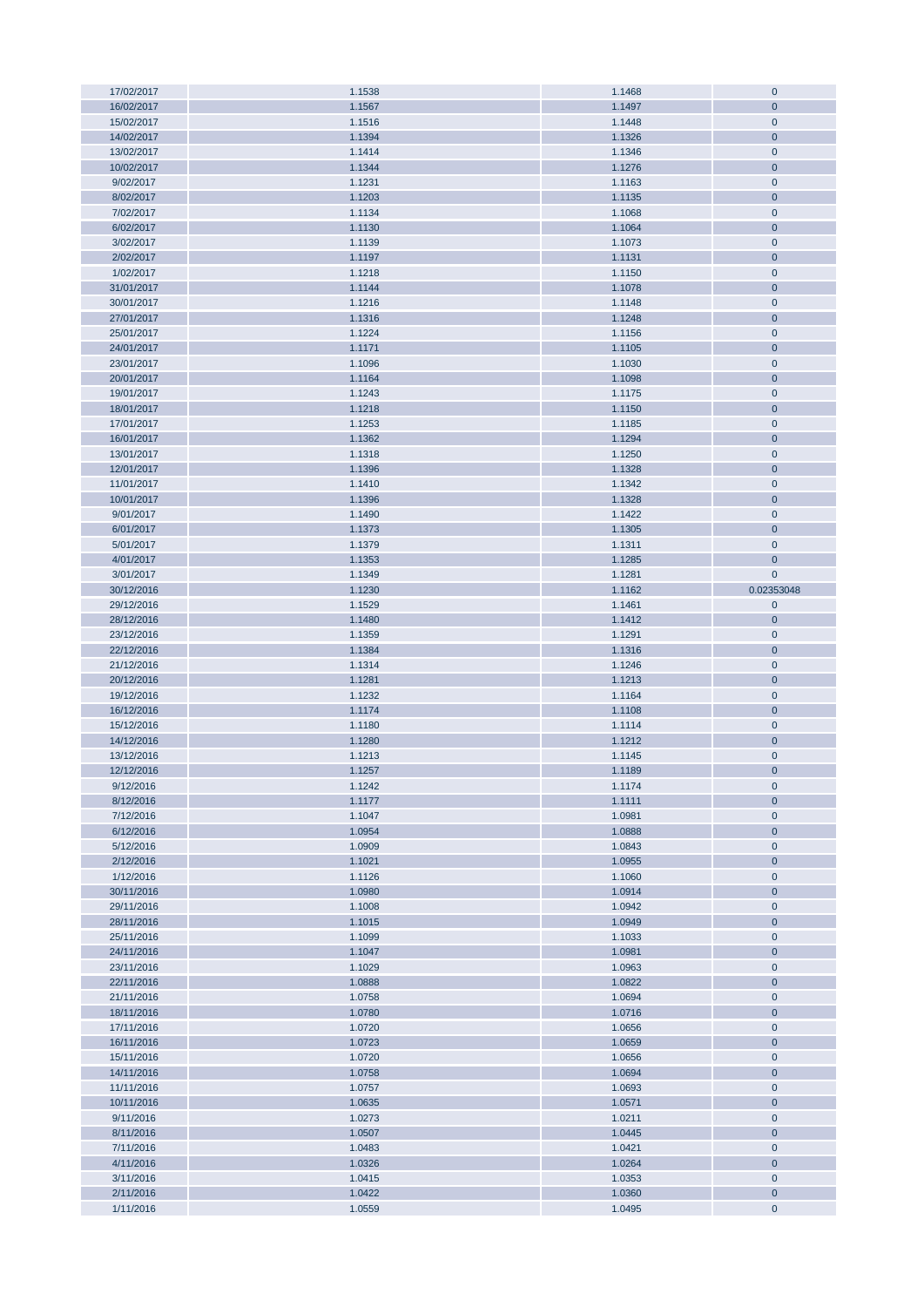| 31/10/2016 | 1.0608 | 1.0544 | $\mathbf 0$    |
|------------|--------|--------|----------------|
| 28/10/2016 | 1.0560 | 1.0496 | $\mathbf 0$    |
| 27/10/2016 | 1.0547 | 1.0483 | $\mathbf{0}$   |
| 26/10/2016 |        |        | $\overline{0}$ |
|            | 1.0675 | 1.0611 |                |
| 25/10/2016 | 1.0851 | 1.0787 | $\mathbf{0}$   |
| 24/10/2016 | 1.0773 | 1.0709 | $\overline{0}$ |
| 21/10/2016 | 1.0825 | 1.0761 | $\overline{0}$ |
| 20/10/2016 | 1.0884 | 1.0818 | $\mathbf 0$    |
| 19/10/2016 | 1.0875 | 1.0809 | $\overline{0}$ |
|            | 1.0824 | 1.0760 | $\mathbf 0$    |
| 18/10/2016 |        |        |                |
| 17/10/2016 | 1.0786 | 1.0722 | $\mathbf{0}$   |
| 14/10/2016 | 1.0884 | 1.0818 | $\bf 0$        |
| 13/10/2016 | 1.0903 | 1.0837 | $\overline{0}$ |
| 12/10/2016 | 1.0995 | 1.0929 | $\mathbf 0$    |
| 11/10/2016 | 1.1018 | 1.0952 | $\mathbf{0}$   |
| 10/10/2016 | 1.1004 | 1.0938 | $\mathbf 0$    |
|            |        |        |                |
| 7/10/2016  | 1.1007 | 1.0941 | $\overline{0}$ |
| 6/10/2016  | 1.1047 | 1.0981 | $\mathbf 0$    |
| 5/10/2016  | 1.0969 | 1.0903 | $\mathbf{0}$   |
| 4/10/2016  | 1.1020 | 1.0954 | $\overline{0}$ |
| 3/10/2016  | 1.1012 | 1.0946 | $\mathbf{0}$   |
| 30/09/2016 | 1.0914 | 1.0848 | 0.01523894     |
|            |        |        |                |
| 29/09/2016 | 1.1143 | 1.1077 | $\mathbf 0$    |
| 28/09/2016 | 1.1012 | 1.0946 | $\mathbf 0$    |
| 27/09/2016 | 1.1012 | 1.0946 | $\mathbf{0}$   |
| 26/09/2016 | 1.1050 | 1.0984 | $\overline{0}$ |
| 23/09/2016 | 1.1056 | 1.0990 | $\mathbf{0}$   |
| 22/09/2016 | 1.0949 | 1.0883 | $\overline{0}$ |
|            |        |        |                |
| 21/09/2016 | 1.0879 | 1.0813 | $\mathbf{0}$   |
| 20/09/2016 | 1.0812 | 1.0748 | $\overline{0}$ |
| 19/09/2016 | 1.0815 | 1.0751 | $\mathbf{0}$   |
| 16/09/2016 | 1.0806 | 1.0742 | $\overline{0}$ |
| 15/09/2016 | 1.0702 | 1.0638 | $\overline{0}$ |
| 14/09/2016 | 1.0657 | 1.0593 | $\overline{0}$ |
| 13/09/2016 | 1.0624 | 1.0560 | $\mathbf{0}$   |
|            |        |        |                |
| 12/09/2016 | 1.0652 | 1.0588 | $\mathbf 0$    |
| 9/09/2016  | 1.0898 | 1.0832 | $\mathbf{0}$   |
| 8/09/2016  | 1.0963 | 1.0897 | $\overline{0}$ |
| 7/09/2016  | 1.1035 | 1.0969 | $\mathbf{0}$   |
| 6/09/2016  | 1.1004 | 1.0938 | $\mathbf 0$    |
| 5/09/2016  | 1.1028 | 1.0962 | $\overline{0}$ |
| 2/09/2016  | 1.0905 | 1.0839 | $\overline{0}$ |
|            |        |        |                |
| 1/09/2016  | 1.0985 | 1.0919 | $\mathbf{0}$   |
| 31/08/2016 | 1.1005 | 1.0939 | $\overline{0}$ |
| 30/08/2016 | 1.1085 | 1.1019 | $\mathbf{0}$   |
| 29/08/2016 | 1.1087 | 1.1021 | $\mathbf{0}$   |
| 26/08/2016 | 1.1168 | 1.1102 | $\mathbf 0$    |
| 25/08/2016 | 1.1210 | 1.1142 | $\mathbf 0$    |
|            |        |        | $\mathbf{0}$   |
| 24/08/2016 | 1.1257 | 1.1189 |                |
| 23/08/2016 | 1.1190 | 1.1124 | $\mathbf 0$    |
| 22/08/2016 | 1.1096 | 1.1030 | $\mathbf{0}$   |
| 19/08/2016 | 1.1137 | 1.1071 | $\mathbf 0$    |
| 18/08/2016 | 1.1104 | 1.1038 | $\mathbf{0}$   |
| 17/08/2016 | 1.1144 | 1.1078 | $\mathbf 0$    |
| 16/08/2016 | 1.1123 | 1.1057 | $\mathbf 0$    |
| 15/08/2016 | 1.1113 | 1.1047 | $\mathbf 0$    |
|            |        |        |                |
| 12/08/2016 | 1.1092 | 1.1026 | $\mathbf 0$    |
| 11/08/2016 | 1.1016 | 1.0950 | $\mathbf 0$    |
| 10/08/2016 | 1.1067 | 1.1001 | $\mathbf 0$    |
| 9/08/2016  | 1.1082 | 1.1016 | $\mathbf 0$    |
| 8/08/2016  | 1.1063 | 1.0997 | $\mathbf{0}$   |
| 5/08/2016  | 1.0975 | 1.0909 | $\mathbf 0$    |
| 4/08/2016  | 1.0924 | 1.0858 | $\mathbf 0$    |
|            |        |        |                |
| 3/08/2016  | 1.0900 | 1.0834 | $\mathbf 0$    |
| 2/08/2016  | 1.1043 | 1.0977 | $\mathbf{0}$   |
| 1/08/2016  | 1.1138 | 1.1072 | $\overline{0}$ |
| 29/07/2016 | 1.1096 | 1.1030 | $\pmb{0}$      |
| 28/07/2016 | 1.1081 | 1.1015 | $\mathbf 0$    |
| 27/07/2016 | 1.1052 | 1.0986 | $\mathbf 0$    |
| 26/07/2016 | 1.1044 | 1.0978 | $\mathbf 0$    |
|            |        |        |                |
| 25/07/2016 | 1.1025 | 1.0959 | $\mathbf 0$    |
| 22/07/2016 | 1.0990 | 1.0924 | $\mathbf 0$    |
| 21/07/2016 | 1.1019 | 1.0953 | $\mathbf 0$    |
| 20/07/2016 | 1.0965 | 1.0899 | $\mathbf 0$    |
| 19/07/2016 | 1.0891 | 1.0825 | $\overline{0}$ |
|            |        |        |                |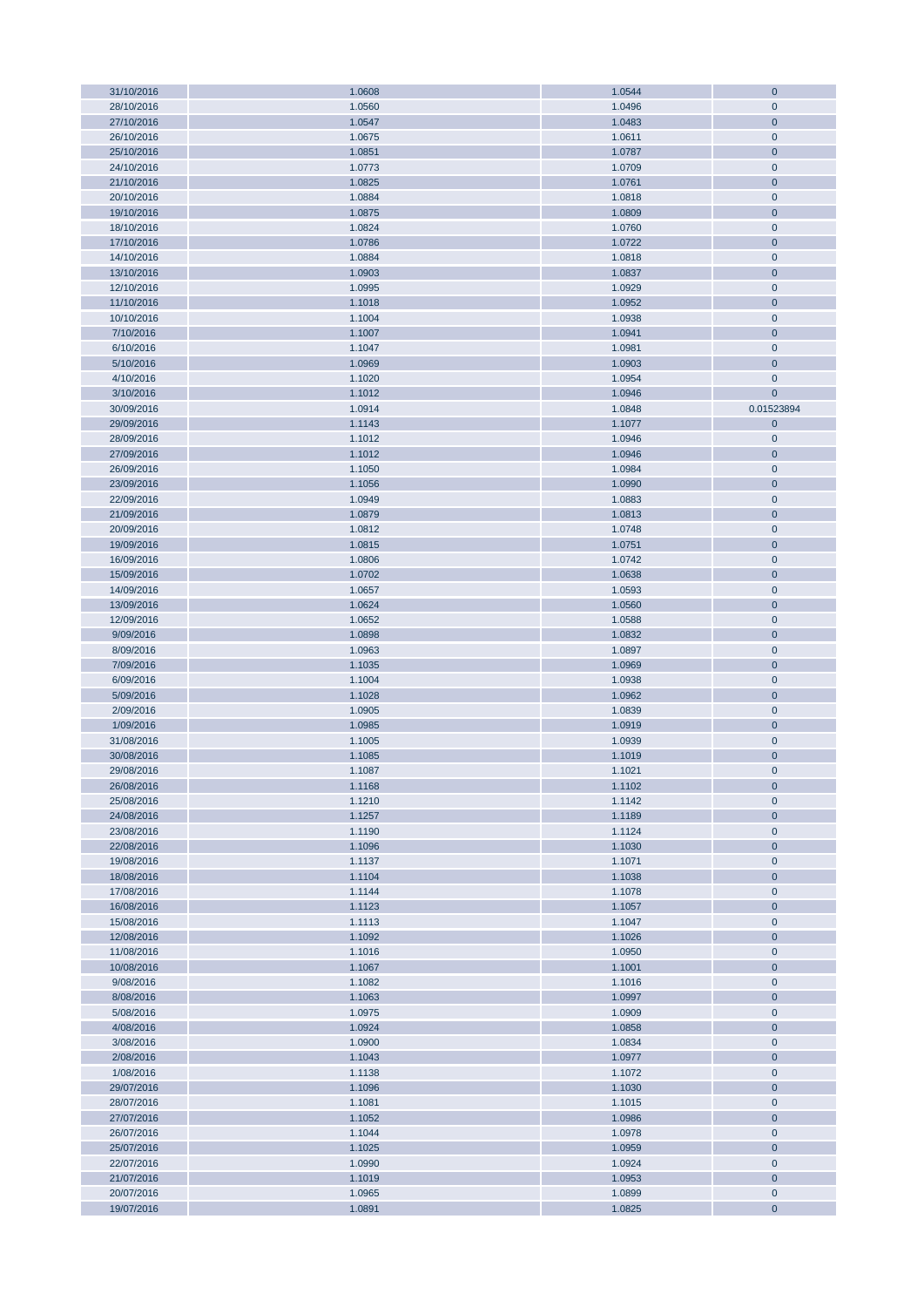| 18/07/2016 | 1.0905 | 1.0839 | $\overline{0}$ |
|------------|--------|--------|----------------|
| 15/07/2016 | 1.0831 | 1.0767 | $\mathbf{0}$   |
| 14/07/2016 | 1.0791 | 1.0727 | $\mathbf 0$    |
|            |        |        |                |
| 13/07/2016 | 1.0741 | 1.0677 | $\overline{0}$ |
| 12/07/2016 | 1.0662 | 1.0598 | $\overline{0}$ |
| 11/07/2016 | 1.0625 | 1.0561 | $\mathbf{0}$   |
| 8/07/2016  | 1.0420 | 1.0358 | $\overline{0}$ |
| 7/07/2016  | 1.0416 | 1.0354 | $\mathbf{0}$   |
|            |        |        |                |
| 6/07/2016  | 1.0349 | 1.0287 | $\overline{0}$ |
| 5/07/2016  | 1.0443 | 1.0381 | $\mathbf{0}$   |
| 4/07/2016  | 1.0541 | 1.0477 | $\mathbf 0$    |
| 1/07/2016  | 1.0465 | 1.0403 | $\mathbf{0}$   |
| 30/06/2016 | 1.0458 | 1.0396 | 0.00660925     |
|            |        |        |                |
| 29/06/2016 | 1.0358 | 1.0296 | $\mathbf{0}$   |
| 28/06/2016 | 1.0266 | 1.0204 | $\mathbf 0$    |
| 27/06/2016 | 1.0334 | 1.0272 | $\mathbf{0}$   |
| 24/06/2016 | 1.0330 | 1.0268 | $\overline{0}$ |
| 23/06/2016 | 1.0699 | 1.0635 | $\overline{0}$ |
|            |        |        |                |
| 22/06/2016 | 1.0688 | 1.0624 | $\mathbf 0$    |
| 21/06/2016 | 1.0686 | 1.0622 | $\mathbf{0}$   |
| 20/06/2016 | 1.0632 | 1.0568 | $\overline{0}$ |
| 17/06/2016 | 1.0428 | 1.0366 | $\mathbf 0$    |
| 16/06/2016 | 1.0367 | 1.0305 | $\mathbf 0$    |
| 15/06/2016 | 1.0384 | 1.0322 | $\overline{0}$ |
|            |        |        |                |
| 14/06/2016 | 1.0490 | 1.0428 | $\mathbf{0}$   |
| 10/06/2016 | 1.0733 | 1.0669 | $\overline{0}$ |
| 9/06/2016  | 1.0849 | 1.0785 | $\mathbf 0$    |
| 8/06/2016  | 1.0852 | 1.0788 | $\overline{0}$ |
| 7/06/2016  | 1.0853 | 1.0789 | $\mathbf{0}$   |
|            |        |        |                |
| 6/06/2016  | 1.0824 | 1.0760 | $\mathbf 0$    |
| 3/06/2016  | 1.0764 | 1.0700 | $\mathbf{0}$   |
| 2/06/2016  | 1.0671 | 1.0607 | $\overline{0}$ |
| 1/06/2016  | 1.0762 | 1.0698 | $\bf 0$        |
| 31/05/2016 | 1.0896 | 1.0830 | $\overline{0}$ |
|            |        |        |                |
| 30/05/2016 | 1.0948 | 1.0882 | $\mathbf{0}$   |
| 27/05/2016 | 1.0934 | 1.0868 | $\overline{0}$ |
| 26/05/2016 | 1.0902 | 1.0836 | $\mathbf{0}$   |
| 25/05/2016 | 1.0855 | 1.0791 | $\overline{0}$ |
| 24/05/2016 | 1.0692 | 1.0628 | $\mathbf 0$    |
| 23/05/2016 | 1.0730 | 1.0666 | $\overline{0}$ |
|            |        |        |                |
| 20/05/2016 | 1.0778 | 1.0714 | $\mathbf{0}$   |
| 19/05/2016 | 1.0714 | 1.0650 | $\overline{0}$ |
| 18/05/2016 | 1.0750 | 1.0686 | $\mathbf 0$    |
| 17/05/2016 | 1.0851 | 1.0787 | $\overline{0}$ |
| 16/05/2016 | 1.0763 | 1.0699 | $\mathbf 0$    |
|            |        |        |                |
| 13/05/2016 | 1.0721 | 1.0657 | $\mathbf{0}$   |
| 12/05/2016 | 1.0777 | 1.0713 | $\mathbf 0$    |
| 11/05/2016 | 1.0770 | 1.0706 | $\mathbf{0}$   |
| 10/05/2016 | 1.0689 | 1.0625 | $\mathbf 0$    |
| 9/05/2016  | 1.0629 | 1.0565 | $\mathbf 0$    |
|            |        |        |                |
| 6/05/2016  | 1.0521 | 1.0459 | $\mathbf 0$    |
| 5/05/2016  | 1.0518 | 1.0456 | $\mathbf{0}$   |
| 4/05/2016  | 1.0501 | 1.0439 | $\mathbf 0$    |
| 3/05/2016  | 1.0666 | 1.0602 | $\pmb{0}$      |
| 2/05/2016  | 1.0440 | 1.0378 | $\mathbf 0$    |
| 29/04/2016 | 1.0470 | 1.0408 | $\mathbf{0}$   |
|            |        |        |                |
| 28/04/2016 | 1.0399 | 1.0337 | $\mathbf 0$    |
| 27/04/2016 | 1.0340 | 1.0278 | $\mathbf 0$    |
| 26/04/2016 | 1.0409 | 1.0347 | $\mathbf 0$    |
| 22/04/2016 | 1.0441 | 1.0379 | $\mathbf{0}$   |
| 21/04/2016 | 1.0507 | 1.0445 | $\mathbf 0$    |
|            | 1.0373 |        | $\mathbf{0}$   |
| 20/04/2016 |        | 1.0311 |                |
| 19/04/2016 | 1.0320 | 1.0258 | $\mathbf 0$    |
| 18/04/2016 | 1.0203 | 1.0141 | $\mathbf{0}$   |
| 15/04/2016 | 1.0267 | 1.0205 | $\mathbf 0$    |
| 14/04/2016 | 1.0195 | 1.0135 | $\mathbf{0}$   |
| 13/04/2016 | 1.0047 | 0.9987 | $\pmb{0}$      |
|            |        |        |                |
| 12/04/2016 | 0.9879 | 0.9819 | $\mathbf 0$    |
| 11/04/2016 | 0.9775 | 0.9717 | $\mathbf 0$    |
| 8/04/2016  | 0.9797 | 0.9739 | $\mathbf{0}$   |
| 7/04/2016  | 0.9855 | 0.9797 | $\mathbf 0$    |
| 6/04/2016  | 0.9825 | 0.9767 | $\overline{0}$ |
|            |        |        |                |
| 5/04/2016  | 0.9785 | 0.9727 | $\mathbf 0$    |
| 4/04/2016  | 0.9923 | 0.9863 | $\mathbf{0}$   |
| 1/04/2016  | 0.9942 | 0.9882 | $\mathbf 0$    |
|            |        |        |                |